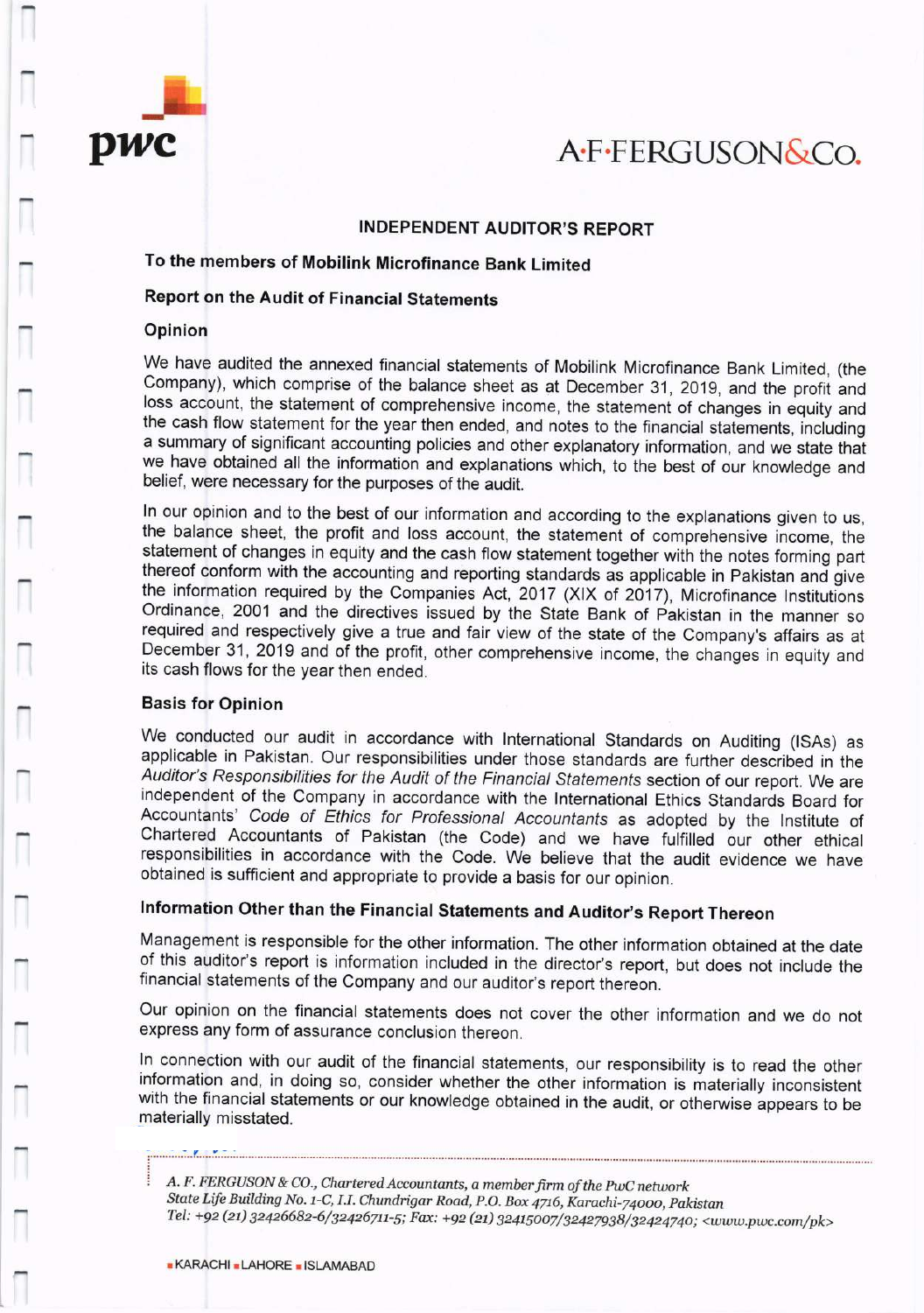

## A.F.FERGUSON&Co.

lf based on the work we have performed, on other information obtained prior to the date of this auditor's report, we conclude that there is a material misstatement of this other information, we are required to report that fact. we have nothing to report in this regard.

## Responsibilities of Management and Board of Directors for the Financial Statements

Management is responsible for the preparation and fair presentation of the financial statements<br>in accordance with the accounting and reporting standards as applicable in Pakistan and the<br>requirements of Companies Act, 201 management determines is necessary to enable the preparation of financial statements that are free from material misstatement, whether due to fraud orerror.

In preparing the financial statements, management is responsible for assessing the Company's ability to continue as a going concern, disclosing, as applicable, matters related to going concern and using the going concern basis of accounting unless management either intends to liquidate the Company or to cease operations, or has no realistic alternative but to do so.

Board of directors are responsible for overseeing the Company's financial reporting process.

## Auditor's Responsibilities for the Audit of the Financial Statements

Our objectives are to obtain reasonable assurance about whether the financial statements as <sup>a</sup> whole are free from material misstatement, whether due to fraud or error, and to issue an auditor's report that includes our opinion. Reasonable assurance is a high level of assurance, but is not a guarantee that an audit conducted in accordance with ISAs as applicable in Pakistan will always detect a material misstatement when it exists. Misstatements can arise from fraud or error and are considered material if, individually or in the aggregate, they could reasonably be expected to influence the economic decisions of users taken on the basis of these financial statements.

As part of an audit in accordance with lSAs as applicable in Pakistan, we exercise professional judgment and maintain professional skepticism throughout the audit. We also:

- . Identify and assess the risks of material misstatement of the financial statements, whether due to fraud or error, design and perform audit procedures responsive to those risks, and obtain audit evidence that is sufficient and appropriate to provide a basis for our opinion. The risk of not detecting a material misstatement resulting from fraud is higher than for one resulting from error, as fraud may involve collusion, forgery, intentional omissions, misrepresentations, or the override of internal control.
- Obtain an understanding of internal control relevant to the audit in order to design audit procedures that are appropriate in the circumstances, but not for the purpose of expressing an opinion on the effectiveness of the Company's internal control.
- o Evaluate the appropriateness of accounting policies used and the reasonableness of accounting estimates and related disclosures made by management.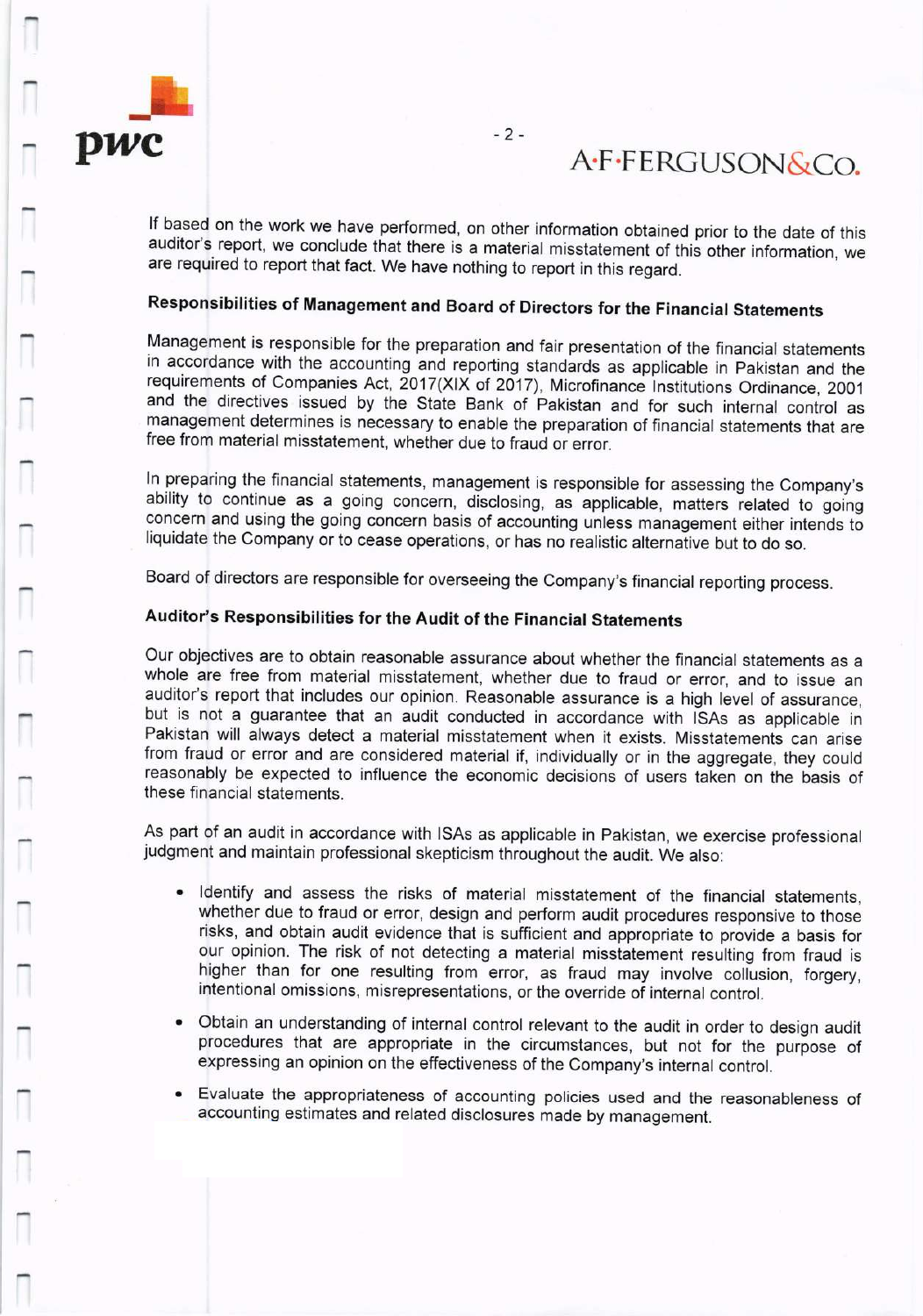

# A.F.FERGUSON&Co.

- . Conclude on the appropriateness of management's use of the going concern basis of accounting and, based on the audit evidence obtained, whether a material uncertainty exists related to events or conditions that may cast significant doubt on the Company's ability to continue as a going concern. If we conclude that a material uncertainty exists, we are required to draw attention in our auditor's report to the related disclosures in the financial statements or, if such disclosures are inadequate, to modify our opinion. Our conclusions are based on the audit evidence obtained up to the date of our auditor's report. However, future events or conditions may cause the Company to cease to continue as a going concern.
- o Evaluate the overall presentation, structure and content of the financial statements, including the disclosures, and whether the financial statements represent the underlying transactions and events in a manner that achieves fair presentation.

We communicate with the board of directors regarding, among other matters, the planned scope and timing of the audit and significant audit findings, including any significant deficiencies in internal control that we identify during our audit.

#### Report on Other Legal and Regulatory Requirements

Based on our audit, we further report that in our opinion:

- a) proper books of account have been kept by the Company as required by the Companies Act, 2017 (XlX of 2017);
- b) the balance sheet, the profit and loss account, the statement of comprehensive income, the statement of changes in equity and the cash flow statement together with the notes thereon have been drawn up in conformity with the Companies Act, 2017 (XlX of 2017), Microfinance Institutions Ordinance, 2001 and the directives issued by the State Bank of Pakistan and are in agreement with the books of account and returns;
- c) investments made, expenditure incurred and guarantees extended during the year were for the purpose of the Company's business; and
- d) zakat deductible at source under the Zakat and Ushr Ordinance, 1980 (XVIII of 1980), was deducted by the company and deposited in the Central Zakat Fund established under section 7 of that Ordinance.

The engagement partner on the audit resulting in this independent auditor's report is Mr. JehanZeb Amin.

**Chartered Accountants** Islamabad Date: April 14, 2020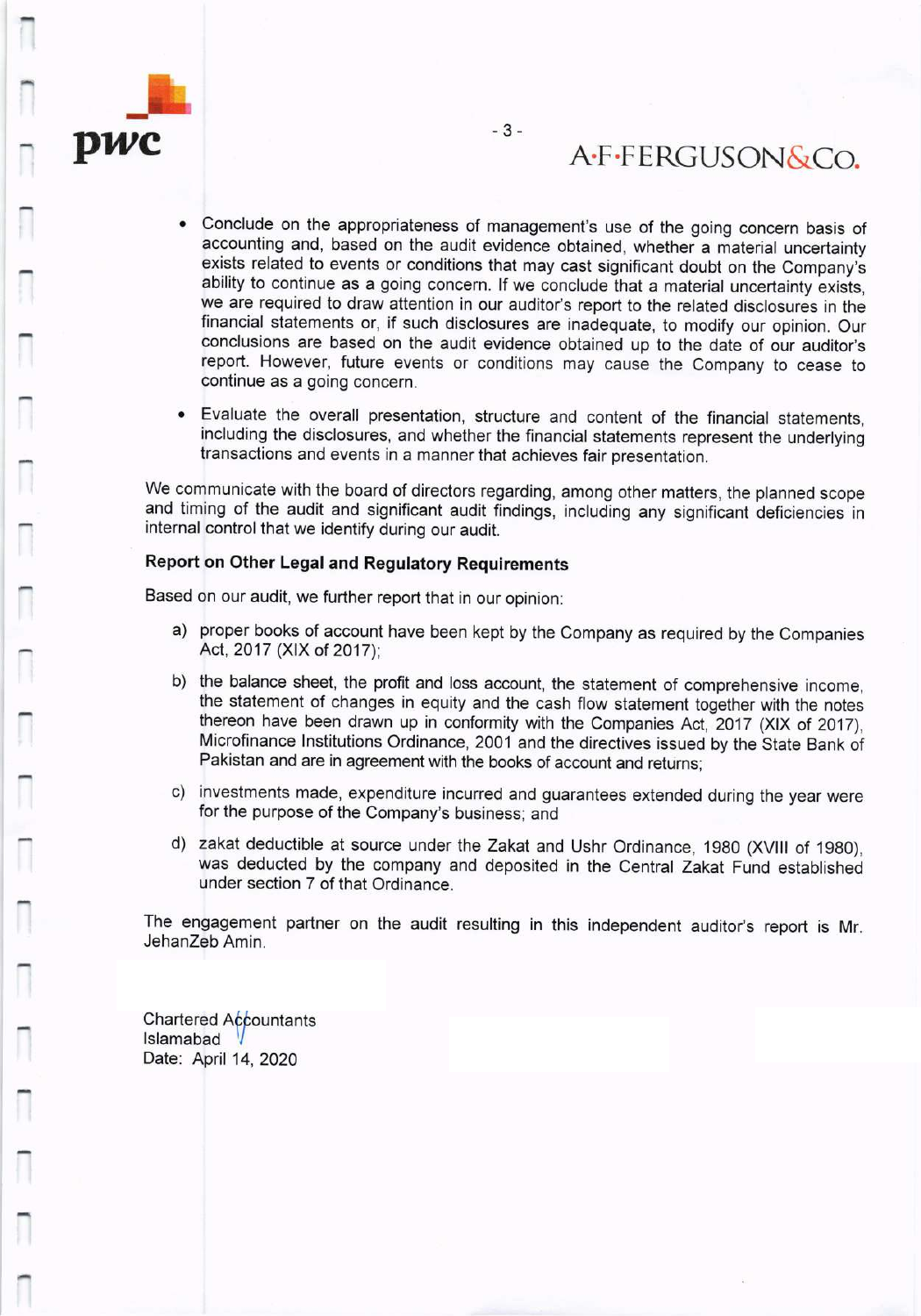## **MOBILINK MICROFINANCE BANK LIMITED BALANCE SHEET AS AT DECEMBER 31, 2019**

|                                             |                  | 2019           | 2018           |
|---------------------------------------------|------------------|----------------|----------------|
| <b>ASSETS</b>                               | <b>Note</b>      | (Rupees)       | (Rupees)       |
| Cash and Balances with SBP and NBP          | 6                | 2,187,973,424  | 2,134,916,179  |
| Balances with other Banks/NBFIs/MFBs        | $\overline{7}$   | 10,830,601,597 | 5,162,381,361  |
| Lending to financial institutions           |                  |                |                |
| Investments – net of provisions             | 8                | 5,252,109,674  | 5,408,581,609  |
| Advances - net of provisions                | $\boldsymbol{9}$ | 15,072,876,354 | 12,428,377,027 |
| Operating fixed assets                      | 10               | 1,560,757,340  | 729,541,801    |
| Other assets                                | 11               | 3,129,116,474  | 2,194,622,020  |
| Deferred tax asset - net                    | 12               | 141,647,212    | 56,273,879     |
| <b>Total Assets</b>                         |                  | 38,175,082,075 | 28,114,693,876 |
| <b>LIABILITIES</b>                          |                  |                |                |
| Deposits and other accounts                 | 13               | 29,224,876,433 | 22,091,485,932 |
| <b>Borrowings</b>                           |                  |                |                |
| Subordinated debt                           |                  |                |                |
| <b>Other liabilities</b>                    | 14               | 4,090,960,329  | 2,059,393,830  |
| Deferred tax liabilities                    |                  |                |                |
| <b>Total Liabilities</b>                    |                  | 33,315,836,762 | 24,150,879,762 |
| <b>Net assets</b>                           |                  | 4,859,245,313  | 3,963,814,114  |
| <b>REPRESENTED BY:</b>                      |                  |                |                |
| <b>Share Capital</b>                        | 15               | 2,713,596,830  | 2,713,596,830  |
| Statutory reserve                           | 5.8              | 516,340,244    | 332, 173, 703  |
| Depositor's protection fund                 | 5.8              | 147,614,175    | 86,860,323     |
| <b>Unappropriated Profit</b>                |                  | 1,480,440,643  | 789,816,115    |
|                                             |                  | 4,857,991,892  | 3,922,446,971  |
| Surplus on revaluation of assets            | 16               | 1,253,421      | 41,367,143     |
| Deferred grants                             |                  |                |                |
| <b>Total Capital</b>                        |                  | 4,859,245,313  | 3,963,814,114  |
| <b>MEMORANDUM / OFF-BALANCE SHEET ITEMS</b> | 17               |                |                |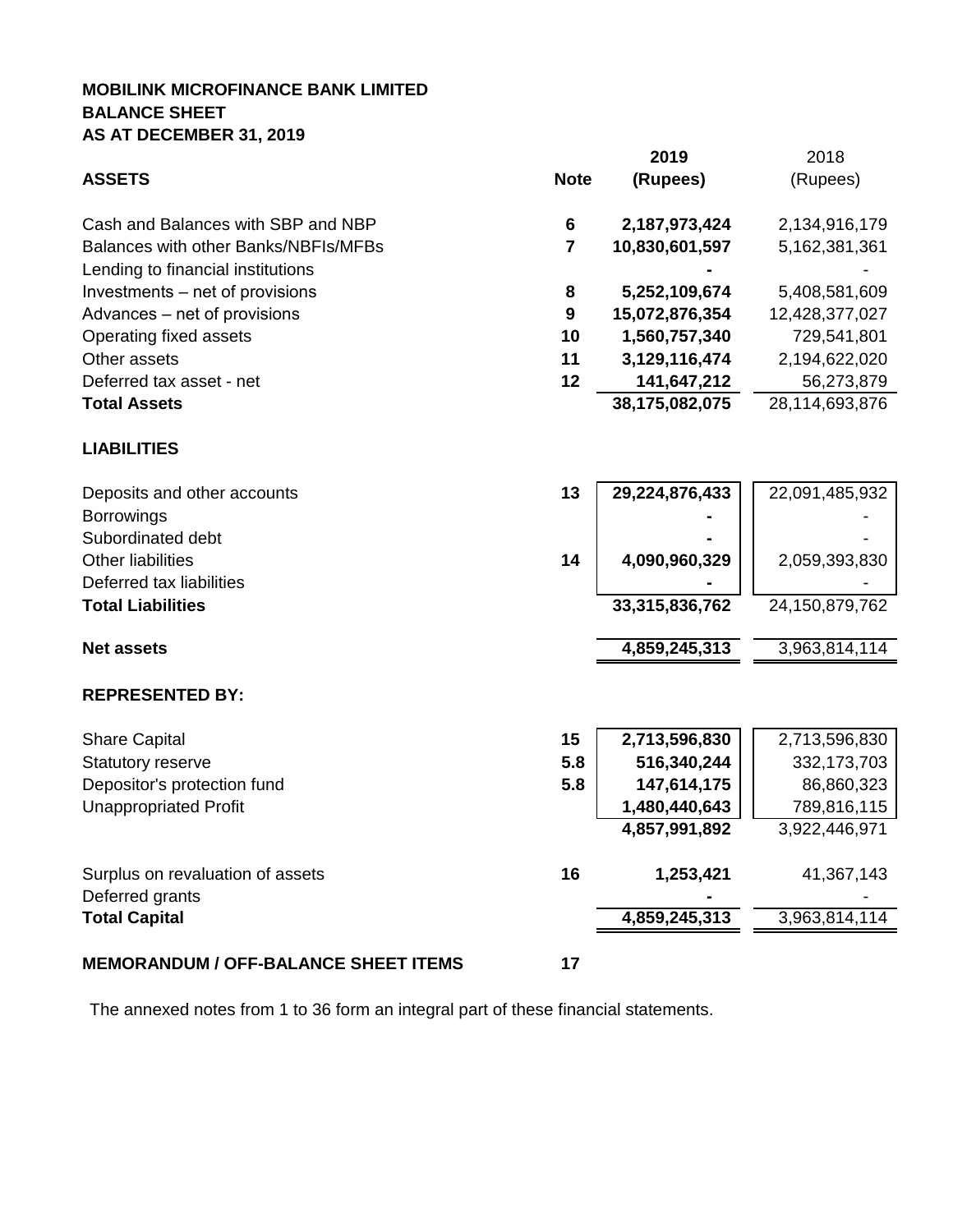## **MOBILINK MICROFINANCE BANK LIMITED PROFIT AND LOSS ACCOUNT FOR THE YEAR ENDED DECEMBER 31, 2019**

|                                                                              | <b>Note</b> | 2019<br>(Rupees) | 2018<br>(Rupees) |
|------------------------------------------------------------------------------|-------------|------------------|------------------|
| Markup/Return/Interest Earned                                                | 18          | 5,303,981,442    | 3,356,863,523    |
| Markup/Return/Interest Expensed                                              | 19          | (961, 515, 684)  | (389, 543, 416)  |
| Net Mark-up/ Interest Income                                                 |             | 4,342,465,758    | 2,967,320,107    |
| Provision against non-performing loans and advances - net                    | 9.3         | (460, 475, 975)  | (197, 192, 207)  |
| Provision for diminution in the value of investments                         |             |                  |                  |
| Bad debts written off directly                                               | 9.4         |                  |                  |
|                                                                              |             | (460, 475, 975)  | (197, 192, 207)  |
| Net Markup/ Interest Income after provisions                                 |             | 3,881,989,783    | 2,770,127,900    |
| <b>NON MARKUP/ NON INTEREST INCOME</b>                                       |             |                  |                  |
| Fee, Commission and Brokerage Income - net                                   | 20          | 79,245,758       | 430,200,263      |
| Dividend income                                                              |             | 75,109,486       | 82,832,546       |
| Other Income                                                                 | 21          | 4,635,404        | 556,437          |
| Total non-markup/non interest Income                                         |             | 158,990,648      | 513,589,246      |
|                                                                              |             | 4,040,980,431    | 3,283,717,146    |
| <b>NON MARKUP/ NON INTEREST EXPENSES</b>                                     |             |                  |                  |
| Administrative expenses                                                      | 22          | (2,767,197,147)  | (2,058,286,242)  |
| Other provisions / write offs                                                |             |                  |                  |
| Other charges                                                                | 23          | (8,090,646)      | (4,629,562)      |
| Total non-markup/non interest expenses                                       |             | (2,775,287,793)  | (2,062,915,804)  |
|                                                                              |             | 1,265,692,638    | 1,220,801,342    |
| Extra ordinary/ unusual items                                                |             |                  |                  |
| PROFIT BEFORE TAXATION                                                       |             | 1,265,692,638    | 1,220,801,342    |
| <b>Taxation - Current</b>                                                    | 24          | (416, 956, 181)  | (391, 914, 275)  |
| - Prior year                                                                 |             |                  | (32, 489, 925)   |
| - Deferred                                                                   |             | 72,096,247       | 21,624,108       |
|                                                                              |             | (344, 859, 934)  | (402,780,092)    |
| <b>PROFIT AFTER TAXATION</b>                                                 |             | 920,832,704      | 818,021,250      |
| Unappropriated profit / (loss) brought forward                               |             | 793,633,011      | 180,117,074      |
| Profit available for appropriation                                           |             | 1,714,465,715    | 998, 138, 324    |
| <b>APPROPRIATIONS:</b>                                                       |             |                  |                  |
| Transfer to:                                                                 |             |                  |                  |
| Statutory reserve                                                            |             | (184, 166, 541)  | (163, 604, 250)  |
| Capital reserve                                                              |             |                  |                  |
| Contribution to depositors protection fund                                   |             | (46,041,635)     | (40,901,063)     |
| Revenue reserve                                                              |             |                  |                  |
|                                                                              |             |                  |                  |
| Proposed cash dividend Rs. Nil per share (2018: Rs. Nil per share)<br>Others |             |                  |                  |
|                                                                              |             | (230, 208, 176)  | (204, 505, 313)  |
|                                                                              |             |                  |                  |
| Unappropriated profit carried forward                                        |             | 1,484,257,539    | 793,633,011      |
| Earnings per share (Rupees)                                                  | 29          | 3.39             | 3.01             |
|                                                                              |             |                  |                  |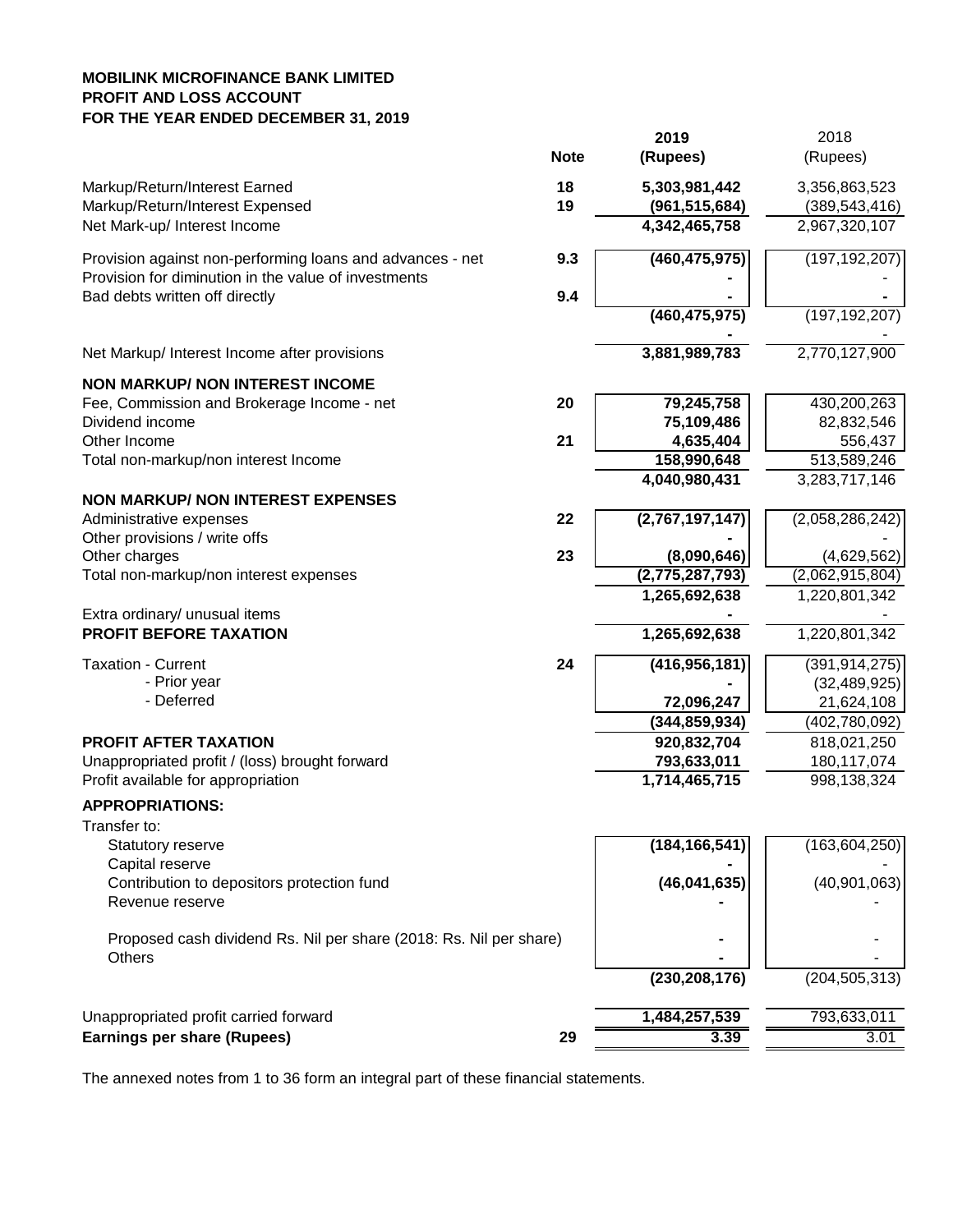## **MOBILINK MICROFINANCE BANK LIMITED STATEMENT OF COMPREHENSIVE INCOME FOR THE YEAR ENDED DECEMBER 31, 2019**

|                                                             | <b>Note</b> | 2019<br>(Rupees)                     | 2018<br>(Rupees)                         |
|-------------------------------------------------------------|-------------|--------------------------------------|------------------------------------------|
| <b>Profit after taxation</b>                                |             | 920,832,704                          | 818,021,250                              |
| Other comprehensive loss                                    |             |                                      |                                          |
| Comprehensive income transferred to equity                  |             | 920,832,704                          | 818,021,250                              |
| Components of comprehensive income not reflected in equity  |             |                                      |                                          |
| Surplus on revaluation of investments<br>Related tax impact | 8.2         | 1,765,381<br>(511, 960)<br>1,253,421 | 55,156,190<br>(13,789,047)<br>41,367,143 |
| Total comprehensive income for the year                     |             | 922,086,125                          | 859,388,393                              |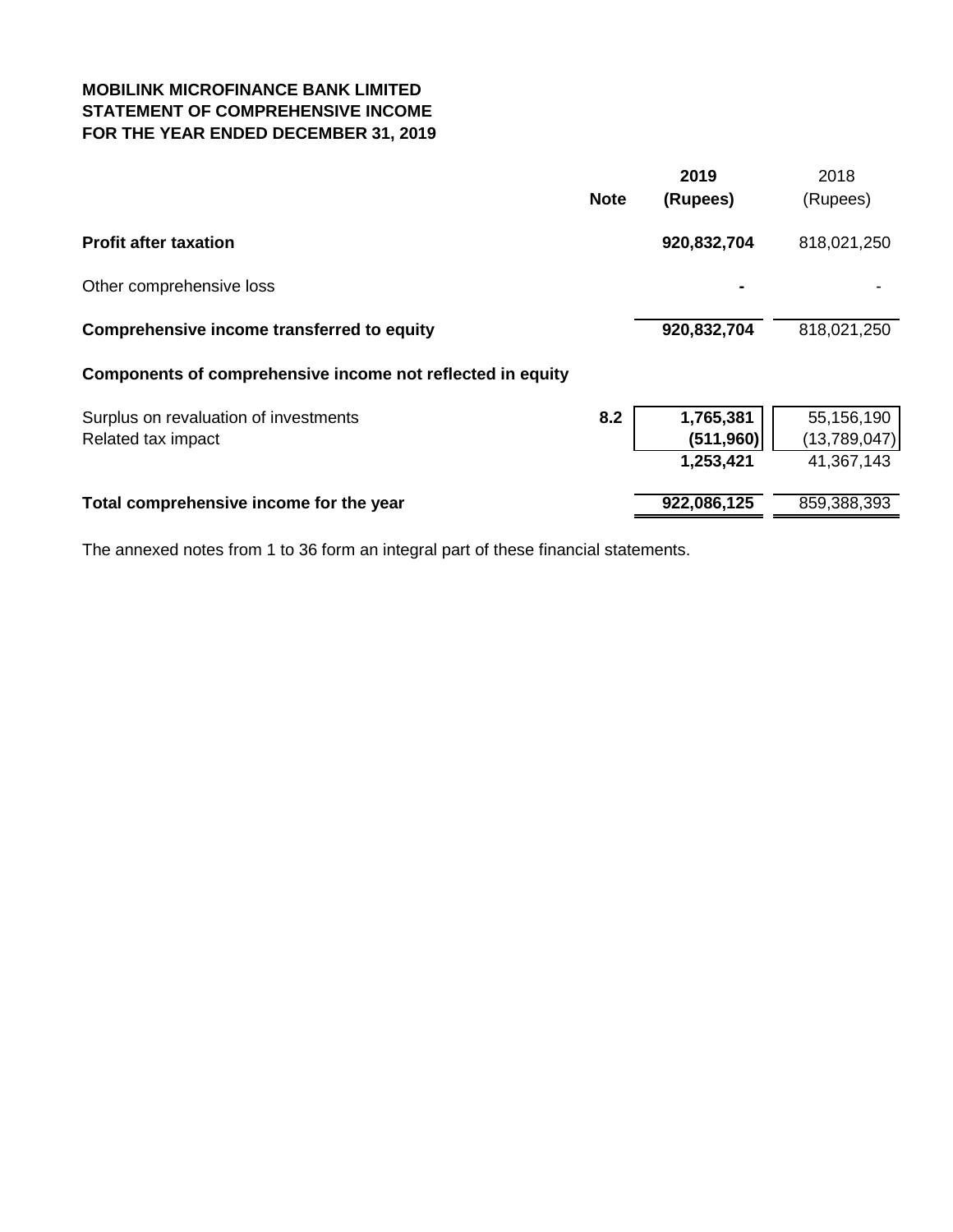## **MOBILINK MICROFINANCE BANK LIMITED STATEMENT OF CHANGES IN EQUITY FOR THE YEAR ENDED DECEMBER 31, 2019**

|                                                                                              |                                  |                                                | <b>Capital Reserves</b>                                 | <b>Revenue</b><br><b>Reserves</b>                  |                            |
|----------------------------------------------------------------------------------------------|----------------------------------|------------------------------------------------|---------------------------------------------------------|----------------------------------------------------|----------------------------|
|                                                                                              | <b>Share Capital</b><br>(Rupees) | <b>Statutory</b><br><b>Reserve</b><br>(Rupees) | <b>Depositors</b><br><b>Protection Fund</b><br>(Rupees) | <b>Unappropriated</b><br><b>Profit</b><br>(Rupees) | <b>Total</b><br>(Rupees)   |
| Balance at January 01, 2018                                                                  | 2,713,596,830                    | 168,569,453                                    | 42,283,977                                              | 179,975,461                                        | 3,104,425,721              |
| Profit for the year<br>Other comprehensive income<br>Total comprehensive income for the year |                                  |                                                |                                                         | 818,021,250<br>818,021,250                         | 818,021,250<br>818,021,250 |
| <b>Transfers to Statutory reserves</b><br>Transfer to Depositors protection fund             |                                  | 163,604,250                                    |                                                         | (163, 604, 250)                                    |                            |
| -5% of the profit after tax for the year<br>- return on investments - net of tax             |                                  |                                                | 40,901,063<br>3,675,283<br>44,576,346                   | (40, 901, 063)<br>(3,675,283)<br>(44, 576, 346)    |                            |
| <b>Balance at December 31, 2018</b>                                                          | 2,713,596,830                    | 332, 173, 703                                  | 86,860,323                                              | 789,816,115                                        | 3,922,446,971              |
| Profit for the year<br>Other comprehensive loss<br>Total comprehensive income for the year   |                                  |                                                |                                                         | 920,832,704<br>920,832,704                         | 920,832,704<br>920,832,704 |
| <b>Transfers to Statutory reserves</b><br>Transfer to Depositors protection fund             |                                  | 184,166,541                                    |                                                         | (184, 166, 541)                                    |                            |
| - 5% of the profit after tax for the year<br>- return on investments                         |                                  |                                                | 46,041,635<br>14,712,217<br>60,753,852                  | (46,041,635)<br>(46,041,635)                       | 14,712,217<br>14,712,217   |
| <b>Balance at December 31, 2019</b>                                                          | 2,713,596,830                    | 516,340,244                                    | 147,614,175                                             | 1,480,440,643                                      | 4,857,991,892              |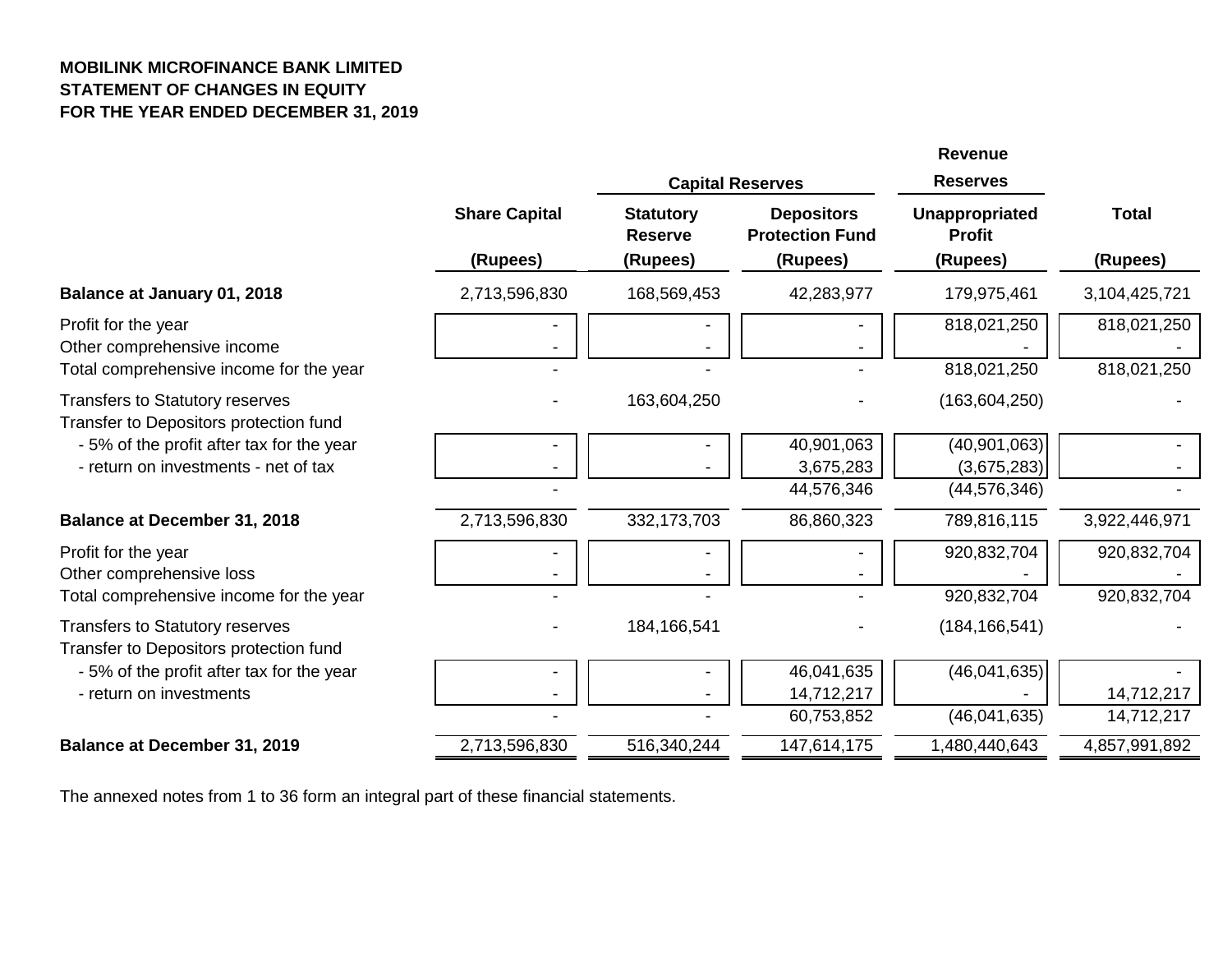#### **MOBILINK MICROFINANCE BANK LIMITED CASH FLOW STATEMENT FOR THE YEAR ENDED DECEMBER 31, 2019**

| <b>Note</b><br>(Rupees)<br>(Rupees)<br><b>CASH FLOWS FROM OPERATING ACTIVITIES</b><br>1,220,801,342<br>1,265,692,638<br>Profit before taxation<br>Less: Dividend income<br>(75, 109, 486)<br>(82, 832, 546)<br>1,190,583,152<br>1,137,968,796<br>Adjustments for non-cash charges<br>253,457,345<br>135,448,467<br>Depreciation<br>Amortization<br>97,754,816<br>35,534,077<br>Provision against non-performing advances<br>460,475,975<br>197,192,207<br>Provision for diminution in the value of investments / other assets<br>Gain on sale of fixed assets<br>(4,635,404)<br>(556, 437)<br>47,443,996<br>Finance charges on leased liability<br>Operating fixed assets written off<br>1,041,729<br>3,747,153<br>Provision for gratuity<br>750,000<br>3,595,820<br>856,288,457<br>374,961,287<br>2,046,871,609<br>1,512,930,083<br>(Increase)/ decrease in operating assets<br>Lendings to financial institutions<br>(3, 104, 975, 302)<br>Advances<br>(2,806,223,270)<br>Other Assets (excluding advance taxation)<br>(984, 229, 450)<br>(590, 889, 650)<br>(3,397,112,920)<br>(4,089,204,752)<br>Increase/ (decrease) in operating liabilities<br>Bills payable<br>35,866,710<br>(5,406,409)<br>Borrowings from financial institutions<br>Deposits<br>7,133,390,501<br>7,148,428,596<br>Other liabilities (excluding current taxation and gratuity)<br>1,581,295,816<br>(432, 341, 538)<br>8,750,553,027<br>6,710,680,649<br>6,708,219,884<br>4,826,497,812<br>Cash inflows from operations<br>Payments against provisions held against off-balance sheet obligations<br>Income tax paid<br>(437, 707, 456)<br>(445,906,499)<br>Contribution made to gratuity fund<br>(17, 329, 979)<br>Net cash inflow from operating activities<br>6,270,512,428<br>4,363,261,334<br><b>CASH FLOWS FROM INVESTING ACTIVITIES</b><br>Net investment in available-for-sale securities<br>117,793,344<br>(825, 617, 928)<br>Net investment in held-to-maturity securities<br>75,109,486<br>82,832,546<br>Dividend income<br>Investments in operating fixed assets<br>(442, 792, 875)<br>(627, 232, 730)<br>6,548,399<br>Sale proceeds of property and equipment disposed<br>807,509<br>(1, 184, 770, 748)<br>Net cash outflow from investing activities<br>(427, 781, 501)<br><b>CASH FLOWS FROM FINANCING ACTIVITIES</b><br>Receipts / payments of sub-ordinated loan<br>(121, 453, 446)<br>Payments of lease obligations<br>Issue of share capital<br>Dividend paid<br>(121, 453, 446)<br>Net cash outflow from financing activities<br>5,721,277,481<br>Increase in cash and cash equivalents<br>3,178,490,586<br>Cash and cash equivalents at beginning of the year<br>7,297,297,540<br>4,118,806,954<br>Cash and cash equivalents at end of the year<br>31<br>13,018,575,021<br>7,297,297,540 |  | 2019 | 2018 |
|---------------------------------------------------------------------------------------------------------------------------------------------------------------------------------------------------------------------------------------------------------------------------------------------------------------------------------------------------------------------------------------------------------------------------------------------------------------------------------------------------------------------------------------------------------------------------------------------------------------------------------------------------------------------------------------------------------------------------------------------------------------------------------------------------------------------------------------------------------------------------------------------------------------------------------------------------------------------------------------------------------------------------------------------------------------------------------------------------------------------------------------------------------------------------------------------------------------------------------------------------------------------------------------------------------------------------------------------------------------------------------------------------------------------------------------------------------------------------------------------------------------------------------------------------------------------------------------------------------------------------------------------------------------------------------------------------------------------------------------------------------------------------------------------------------------------------------------------------------------------------------------------------------------------------------------------------------------------------------------------------------------------------------------------------------------------------------------------------------------------------------------------------------------------------------------------------------------------------------------------------------------------------------------------------------------------------------------------------------------------------------------------------------------------------------------------------------------------------------------------------------------------------------------------------------------------------------------------------------------------------------------------------------------------------------------------------------------------------------------------------------------------------------------|--|------|------|
|                                                                                                                                                                                                                                                                                                                                                                                                                                                                                                                                                                                                                                                                                                                                                                                                                                                                                                                                                                                                                                                                                                                                                                                                                                                                                                                                                                                                                                                                                                                                                                                                                                                                                                                                                                                                                                                                                                                                                                                                                                                                                                                                                                                                                                                                                                                                                                                                                                                                                                                                                                                                                                                                                                                                                                                       |  |      |      |
|                                                                                                                                                                                                                                                                                                                                                                                                                                                                                                                                                                                                                                                                                                                                                                                                                                                                                                                                                                                                                                                                                                                                                                                                                                                                                                                                                                                                                                                                                                                                                                                                                                                                                                                                                                                                                                                                                                                                                                                                                                                                                                                                                                                                                                                                                                                                                                                                                                                                                                                                                                                                                                                                                                                                                                                       |  |      |      |
|                                                                                                                                                                                                                                                                                                                                                                                                                                                                                                                                                                                                                                                                                                                                                                                                                                                                                                                                                                                                                                                                                                                                                                                                                                                                                                                                                                                                                                                                                                                                                                                                                                                                                                                                                                                                                                                                                                                                                                                                                                                                                                                                                                                                                                                                                                                                                                                                                                                                                                                                                                                                                                                                                                                                                                                       |  |      |      |
|                                                                                                                                                                                                                                                                                                                                                                                                                                                                                                                                                                                                                                                                                                                                                                                                                                                                                                                                                                                                                                                                                                                                                                                                                                                                                                                                                                                                                                                                                                                                                                                                                                                                                                                                                                                                                                                                                                                                                                                                                                                                                                                                                                                                                                                                                                                                                                                                                                                                                                                                                                                                                                                                                                                                                                                       |  |      |      |
|                                                                                                                                                                                                                                                                                                                                                                                                                                                                                                                                                                                                                                                                                                                                                                                                                                                                                                                                                                                                                                                                                                                                                                                                                                                                                                                                                                                                                                                                                                                                                                                                                                                                                                                                                                                                                                                                                                                                                                                                                                                                                                                                                                                                                                                                                                                                                                                                                                                                                                                                                                                                                                                                                                                                                                                       |  |      |      |
|                                                                                                                                                                                                                                                                                                                                                                                                                                                                                                                                                                                                                                                                                                                                                                                                                                                                                                                                                                                                                                                                                                                                                                                                                                                                                                                                                                                                                                                                                                                                                                                                                                                                                                                                                                                                                                                                                                                                                                                                                                                                                                                                                                                                                                                                                                                                                                                                                                                                                                                                                                                                                                                                                                                                                                                       |  |      |      |
|                                                                                                                                                                                                                                                                                                                                                                                                                                                                                                                                                                                                                                                                                                                                                                                                                                                                                                                                                                                                                                                                                                                                                                                                                                                                                                                                                                                                                                                                                                                                                                                                                                                                                                                                                                                                                                                                                                                                                                                                                                                                                                                                                                                                                                                                                                                                                                                                                                                                                                                                                                                                                                                                                                                                                                                       |  |      |      |
|                                                                                                                                                                                                                                                                                                                                                                                                                                                                                                                                                                                                                                                                                                                                                                                                                                                                                                                                                                                                                                                                                                                                                                                                                                                                                                                                                                                                                                                                                                                                                                                                                                                                                                                                                                                                                                                                                                                                                                                                                                                                                                                                                                                                                                                                                                                                                                                                                                                                                                                                                                                                                                                                                                                                                                                       |  |      |      |
|                                                                                                                                                                                                                                                                                                                                                                                                                                                                                                                                                                                                                                                                                                                                                                                                                                                                                                                                                                                                                                                                                                                                                                                                                                                                                                                                                                                                                                                                                                                                                                                                                                                                                                                                                                                                                                                                                                                                                                                                                                                                                                                                                                                                                                                                                                                                                                                                                                                                                                                                                                                                                                                                                                                                                                                       |  |      |      |
|                                                                                                                                                                                                                                                                                                                                                                                                                                                                                                                                                                                                                                                                                                                                                                                                                                                                                                                                                                                                                                                                                                                                                                                                                                                                                                                                                                                                                                                                                                                                                                                                                                                                                                                                                                                                                                                                                                                                                                                                                                                                                                                                                                                                                                                                                                                                                                                                                                                                                                                                                                                                                                                                                                                                                                                       |  |      |      |
|                                                                                                                                                                                                                                                                                                                                                                                                                                                                                                                                                                                                                                                                                                                                                                                                                                                                                                                                                                                                                                                                                                                                                                                                                                                                                                                                                                                                                                                                                                                                                                                                                                                                                                                                                                                                                                                                                                                                                                                                                                                                                                                                                                                                                                                                                                                                                                                                                                                                                                                                                                                                                                                                                                                                                                                       |  |      |      |
|                                                                                                                                                                                                                                                                                                                                                                                                                                                                                                                                                                                                                                                                                                                                                                                                                                                                                                                                                                                                                                                                                                                                                                                                                                                                                                                                                                                                                                                                                                                                                                                                                                                                                                                                                                                                                                                                                                                                                                                                                                                                                                                                                                                                                                                                                                                                                                                                                                                                                                                                                                                                                                                                                                                                                                                       |  |      |      |
|                                                                                                                                                                                                                                                                                                                                                                                                                                                                                                                                                                                                                                                                                                                                                                                                                                                                                                                                                                                                                                                                                                                                                                                                                                                                                                                                                                                                                                                                                                                                                                                                                                                                                                                                                                                                                                                                                                                                                                                                                                                                                                                                                                                                                                                                                                                                                                                                                                                                                                                                                                                                                                                                                                                                                                                       |  |      |      |
|                                                                                                                                                                                                                                                                                                                                                                                                                                                                                                                                                                                                                                                                                                                                                                                                                                                                                                                                                                                                                                                                                                                                                                                                                                                                                                                                                                                                                                                                                                                                                                                                                                                                                                                                                                                                                                                                                                                                                                                                                                                                                                                                                                                                                                                                                                                                                                                                                                                                                                                                                                                                                                                                                                                                                                                       |  |      |      |
|                                                                                                                                                                                                                                                                                                                                                                                                                                                                                                                                                                                                                                                                                                                                                                                                                                                                                                                                                                                                                                                                                                                                                                                                                                                                                                                                                                                                                                                                                                                                                                                                                                                                                                                                                                                                                                                                                                                                                                                                                                                                                                                                                                                                                                                                                                                                                                                                                                                                                                                                                                                                                                                                                                                                                                                       |  |      |      |
|                                                                                                                                                                                                                                                                                                                                                                                                                                                                                                                                                                                                                                                                                                                                                                                                                                                                                                                                                                                                                                                                                                                                                                                                                                                                                                                                                                                                                                                                                                                                                                                                                                                                                                                                                                                                                                                                                                                                                                                                                                                                                                                                                                                                                                                                                                                                                                                                                                                                                                                                                                                                                                                                                                                                                                                       |  |      |      |
|                                                                                                                                                                                                                                                                                                                                                                                                                                                                                                                                                                                                                                                                                                                                                                                                                                                                                                                                                                                                                                                                                                                                                                                                                                                                                                                                                                                                                                                                                                                                                                                                                                                                                                                                                                                                                                                                                                                                                                                                                                                                                                                                                                                                                                                                                                                                                                                                                                                                                                                                                                                                                                                                                                                                                                                       |  |      |      |
|                                                                                                                                                                                                                                                                                                                                                                                                                                                                                                                                                                                                                                                                                                                                                                                                                                                                                                                                                                                                                                                                                                                                                                                                                                                                                                                                                                                                                                                                                                                                                                                                                                                                                                                                                                                                                                                                                                                                                                                                                                                                                                                                                                                                                                                                                                                                                                                                                                                                                                                                                                                                                                                                                                                                                                                       |  |      |      |
|                                                                                                                                                                                                                                                                                                                                                                                                                                                                                                                                                                                                                                                                                                                                                                                                                                                                                                                                                                                                                                                                                                                                                                                                                                                                                                                                                                                                                                                                                                                                                                                                                                                                                                                                                                                                                                                                                                                                                                                                                                                                                                                                                                                                                                                                                                                                                                                                                                                                                                                                                                                                                                                                                                                                                                                       |  |      |      |
|                                                                                                                                                                                                                                                                                                                                                                                                                                                                                                                                                                                                                                                                                                                                                                                                                                                                                                                                                                                                                                                                                                                                                                                                                                                                                                                                                                                                                                                                                                                                                                                                                                                                                                                                                                                                                                                                                                                                                                                                                                                                                                                                                                                                                                                                                                                                                                                                                                                                                                                                                                                                                                                                                                                                                                                       |  |      |      |
|                                                                                                                                                                                                                                                                                                                                                                                                                                                                                                                                                                                                                                                                                                                                                                                                                                                                                                                                                                                                                                                                                                                                                                                                                                                                                                                                                                                                                                                                                                                                                                                                                                                                                                                                                                                                                                                                                                                                                                                                                                                                                                                                                                                                                                                                                                                                                                                                                                                                                                                                                                                                                                                                                                                                                                                       |  |      |      |
|                                                                                                                                                                                                                                                                                                                                                                                                                                                                                                                                                                                                                                                                                                                                                                                                                                                                                                                                                                                                                                                                                                                                                                                                                                                                                                                                                                                                                                                                                                                                                                                                                                                                                                                                                                                                                                                                                                                                                                                                                                                                                                                                                                                                                                                                                                                                                                                                                                                                                                                                                                                                                                                                                                                                                                                       |  |      |      |
|                                                                                                                                                                                                                                                                                                                                                                                                                                                                                                                                                                                                                                                                                                                                                                                                                                                                                                                                                                                                                                                                                                                                                                                                                                                                                                                                                                                                                                                                                                                                                                                                                                                                                                                                                                                                                                                                                                                                                                                                                                                                                                                                                                                                                                                                                                                                                                                                                                                                                                                                                                                                                                                                                                                                                                                       |  |      |      |
|                                                                                                                                                                                                                                                                                                                                                                                                                                                                                                                                                                                                                                                                                                                                                                                                                                                                                                                                                                                                                                                                                                                                                                                                                                                                                                                                                                                                                                                                                                                                                                                                                                                                                                                                                                                                                                                                                                                                                                                                                                                                                                                                                                                                                                                                                                                                                                                                                                                                                                                                                                                                                                                                                                                                                                                       |  |      |      |
|                                                                                                                                                                                                                                                                                                                                                                                                                                                                                                                                                                                                                                                                                                                                                                                                                                                                                                                                                                                                                                                                                                                                                                                                                                                                                                                                                                                                                                                                                                                                                                                                                                                                                                                                                                                                                                                                                                                                                                                                                                                                                                                                                                                                                                                                                                                                                                                                                                                                                                                                                                                                                                                                                                                                                                                       |  |      |      |
|                                                                                                                                                                                                                                                                                                                                                                                                                                                                                                                                                                                                                                                                                                                                                                                                                                                                                                                                                                                                                                                                                                                                                                                                                                                                                                                                                                                                                                                                                                                                                                                                                                                                                                                                                                                                                                                                                                                                                                                                                                                                                                                                                                                                                                                                                                                                                                                                                                                                                                                                                                                                                                                                                                                                                                                       |  |      |      |
|                                                                                                                                                                                                                                                                                                                                                                                                                                                                                                                                                                                                                                                                                                                                                                                                                                                                                                                                                                                                                                                                                                                                                                                                                                                                                                                                                                                                                                                                                                                                                                                                                                                                                                                                                                                                                                                                                                                                                                                                                                                                                                                                                                                                                                                                                                                                                                                                                                                                                                                                                                                                                                                                                                                                                                                       |  |      |      |
|                                                                                                                                                                                                                                                                                                                                                                                                                                                                                                                                                                                                                                                                                                                                                                                                                                                                                                                                                                                                                                                                                                                                                                                                                                                                                                                                                                                                                                                                                                                                                                                                                                                                                                                                                                                                                                                                                                                                                                                                                                                                                                                                                                                                                                                                                                                                                                                                                                                                                                                                                                                                                                                                                                                                                                                       |  |      |      |
|                                                                                                                                                                                                                                                                                                                                                                                                                                                                                                                                                                                                                                                                                                                                                                                                                                                                                                                                                                                                                                                                                                                                                                                                                                                                                                                                                                                                                                                                                                                                                                                                                                                                                                                                                                                                                                                                                                                                                                                                                                                                                                                                                                                                                                                                                                                                                                                                                                                                                                                                                                                                                                                                                                                                                                                       |  |      |      |
|                                                                                                                                                                                                                                                                                                                                                                                                                                                                                                                                                                                                                                                                                                                                                                                                                                                                                                                                                                                                                                                                                                                                                                                                                                                                                                                                                                                                                                                                                                                                                                                                                                                                                                                                                                                                                                                                                                                                                                                                                                                                                                                                                                                                                                                                                                                                                                                                                                                                                                                                                                                                                                                                                                                                                                                       |  |      |      |
|                                                                                                                                                                                                                                                                                                                                                                                                                                                                                                                                                                                                                                                                                                                                                                                                                                                                                                                                                                                                                                                                                                                                                                                                                                                                                                                                                                                                                                                                                                                                                                                                                                                                                                                                                                                                                                                                                                                                                                                                                                                                                                                                                                                                                                                                                                                                                                                                                                                                                                                                                                                                                                                                                                                                                                                       |  |      |      |
|                                                                                                                                                                                                                                                                                                                                                                                                                                                                                                                                                                                                                                                                                                                                                                                                                                                                                                                                                                                                                                                                                                                                                                                                                                                                                                                                                                                                                                                                                                                                                                                                                                                                                                                                                                                                                                                                                                                                                                                                                                                                                                                                                                                                                                                                                                                                                                                                                                                                                                                                                                                                                                                                                                                                                                                       |  |      |      |
|                                                                                                                                                                                                                                                                                                                                                                                                                                                                                                                                                                                                                                                                                                                                                                                                                                                                                                                                                                                                                                                                                                                                                                                                                                                                                                                                                                                                                                                                                                                                                                                                                                                                                                                                                                                                                                                                                                                                                                                                                                                                                                                                                                                                                                                                                                                                                                                                                                                                                                                                                                                                                                                                                                                                                                                       |  |      |      |
|                                                                                                                                                                                                                                                                                                                                                                                                                                                                                                                                                                                                                                                                                                                                                                                                                                                                                                                                                                                                                                                                                                                                                                                                                                                                                                                                                                                                                                                                                                                                                                                                                                                                                                                                                                                                                                                                                                                                                                                                                                                                                                                                                                                                                                                                                                                                                                                                                                                                                                                                                                                                                                                                                                                                                                                       |  |      |      |
|                                                                                                                                                                                                                                                                                                                                                                                                                                                                                                                                                                                                                                                                                                                                                                                                                                                                                                                                                                                                                                                                                                                                                                                                                                                                                                                                                                                                                                                                                                                                                                                                                                                                                                                                                                                                                                                                                                                                                                                                                                                                                                                                                                                                                                                                                                                                                                                                                                                                                                                                                                                                                                                                                                                                                                                       |  |      |      |
|                                                                                                                                                                                                                                                                                                                                                                                                                                                                                                                                                                                                                                                                                                                                                                                                                                                                                                                                                                                                                                                                                                                                                                                                                                                                                                                                                                                                                                                                                                                                                                                                                                                                                                                                                                                                                                                                                                                                                                                                                                                                                                                                                                                                                                                                                                                                                                                                                                                                                                                                                                                                                                                                                                                                                                                       |  |      |      |
|                                                                                                                                                                                                                                                                                                                                                                                                                                                                                                                                                                                                                                                                                                                                                                                                                                                                                                                                                                                                                                                                                                                                                                                                                                                                                                                                                                                                                                                                                                                                                                                                                                                                                                                                                                                                                                                                                                                                                                                                                                                                                                                                                                                                                                                                                                                                                                                                                                                                                                                                                                                                                                                                                                                                                                                       |  |      |      |
|                                                                                                                                                                                                                                                                                                                                                                                                                                                                                                                                                                                                                                                                                                                                                                                                                                                                                                                                                                                                                                                                                                                                                                                                                                                                                                                                                                                                                                                                                                                                                                                                                                                                                                                                                                                                                                                                                                                                                                                                                                                                                                                                                                                                                                                                                                                                                                                                                                                                                                                                                                                                                                                                                                                                                                                       |  |      |      |
|                                                                                                                                                                                                                                                                                                                                                                                                                                                                                                                                                                                                                                                                                                                                                                                                                                                                                                                                                                                                                                                                                                                                                                                                                                                                                                                                                                                                                                                                                                                                                                                                                                                                                                                                                                                                                                                                                                                                                                                                                                                                                                                                                                                                                                                                                                                                                                                                                                                                                                                                                                                                                                                                                                                                                                                       |  |      |      |
|                                                                                                                                                                                                                                                                                                                                                                                                                                                                                                                                                                                                                                                                                                                                                                                                                                                                                                                                                                                                                                                                                                                                                                                                                                                                                                                                                                                                                                                                                                                                                                                                                                                                                                                                                                                                                                                                                                                                                                                                                                                                                                                                                                                                                                                                                                                                                                                                                                                                                                                                                                                                                                                                                                                                                                                       |  |      |      |
|                                                                                                                                                                                                                                                                                                                                                                                                                                                                                                                                                                                                                                                                                                                                                                                                                                                                                                                                                                                                                                                                                                                                                                                                                                                                                                                                                                                                                                                                                                                                                                                                                                                                                                                                                                                                                                                                                                                                                                                                                                                                                                                                                                                                                                                                                                                                                                                                                                                                                                                                                                                                                                                                                                                                                                                       |  |      |      |
|                                                                                                                                                                                                                                                                                                                                                                                                                                                                                                                                                                                                                                                                                                                                                                                                                                                                                                                                                                                                                                                                                                                                                                                                                                                                                                                                                                                                                                                                                                                                                                                                                                                                                                                                                                                                                                                                                                                                                                                                                                                                                                                                                                                                                                                                                                                                                                                                                                                                                                                                                                                                                                                                                                                                                                                       |  |      |      |
|                                                                                                                                                                                                                                                                                                                                                                                                                                                                                                                                                                                                                                                                                                                                                                                                                                                                                                                                                                                                                                                                                                                                                                                                                                                                                                                                                                                                                                                                                                                                                                                                                                                                                                                                                                                                                                                                                                                                                                                                                                                                                                                                                                                                                                                                                                                                                                                                                                                                                                                                                                                                                                                                                                                                                                                       |  |      |      |
|                                                                                                                                                                                                                                                                                                                                                                                                                                                                                                                                                                                                                                                                                                                                                                                                                                                                                                                                                                                                                                                                                                                                                                                                                                                                                                                                                                                                                                                                                                                                                                                                                                                                                                                                                                                                                                                                                                                                                                                                                                                                                                                                                                                                                                                                                                                                                                                                                                                                                                                                                                                                                                                                                                                                                                                       |  |      |      |
|                                                                                                                                                                                                                                                                                                                                                                                                                                                                                                                                                                                                                                                                                                                                                                                                                                                                                                                                                                                                                                                                                                                                                                                                                                                                                                                                                                                                                                                                                                                                                                                                                                                                                                                                                                                                                                                                                                                                                                                                                                                                                                                                                                                                                                                                                                                                                                                                                                                                                                                                                                                                                                                                                                                                                                                       |  |      |      |
|                                                                                                                                                                                                                                                                                                                                                                                                                                                                                                                                                                                                                                                                                                                                                                                                                                                                                                                                                                                                                                                                                                                                                                                                                                                                                                                                                                                                                                                                                                                                                                                                                                                                                                                                                                                                                                                                                                                                                                                                                                                                                                                                                                                                                                                                                                                                                                                                                                                                                                                                                                                                                                                                                                                                                                                       |  |      |      |
|                                                                                                                                                                                                                                                                                                                                                                                                                                                                                                                                                                                                                                                                                                                                                                                                                                                                                                                                                                                                                                                                                                                                                                                                                                                                                                                                                                                                                                                                                                                                                                                                                                                                                                                                                                                                                                                                                                                                                                                                                                                                                                                                                                                                                                                                                                                                                                                                                                                                                                                                                                                                                                                                                                                                                                                       |  |      |      |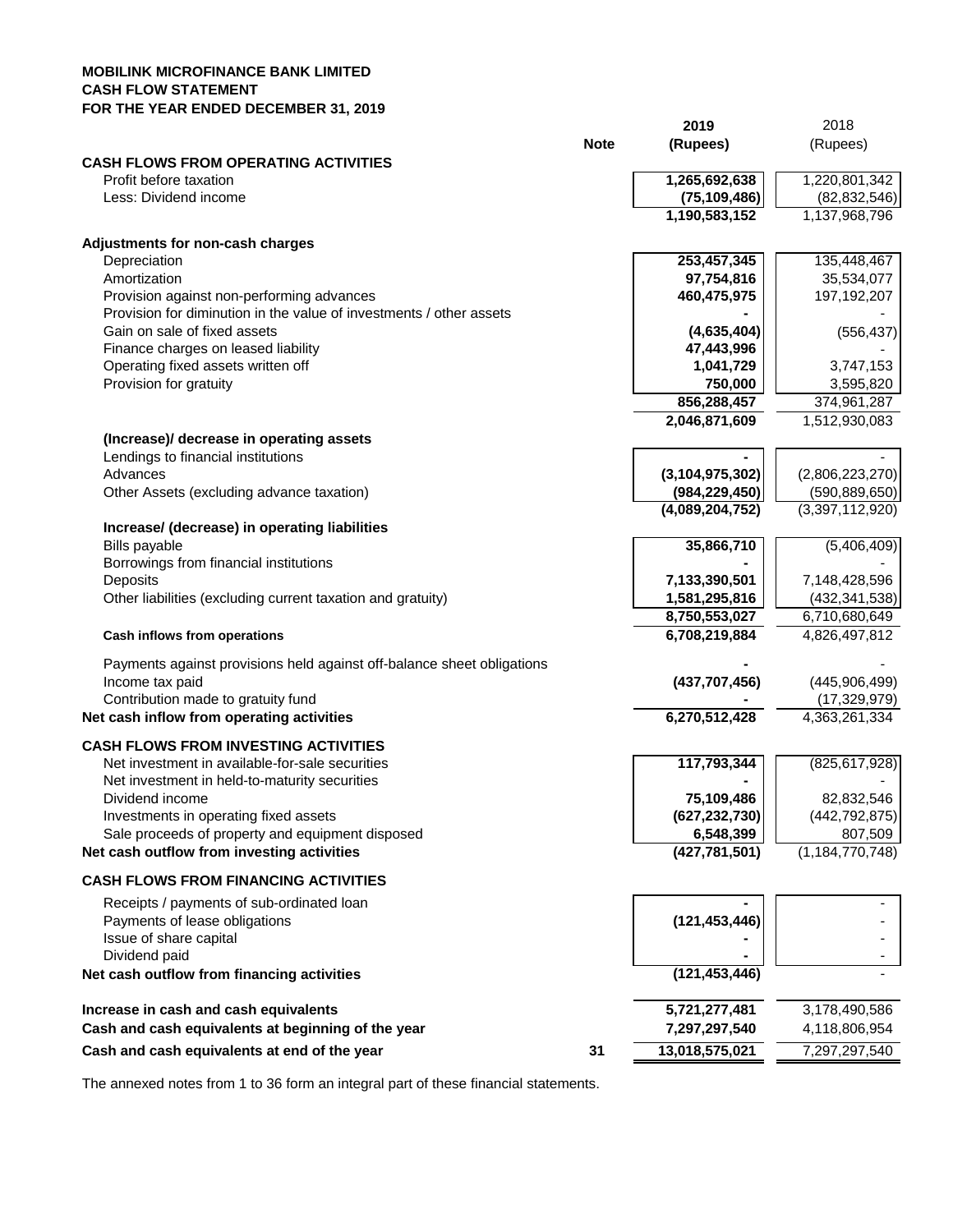## **MOBILINK MICROFINANCE BANK LIMITED NOTES TO THE FINANCIAL STATEMENTS FOR THE YEAR ENDED DECEMBER 31, 2019**

## **1 STATUS AND NATURE OF BUSINESS**

Mobilink Microfinance Bank Limited (the Bank) was incorporated in Pakistan on November 29, 2010 as a public limited company under the then applicable Companies Ordinance, 1984 (Repealed by the Companies Act, 2017). The Bank obtained license for Microfinance operations from the State Bank of Pakistan (SBP) on September 12, 2011 to operate on a nationwide basis and received the certificate of commencement of business from Securities and Exchange Commission of Pakistan (SECP) on February 13, 2012 whereas certificate of commencement of business from SBP was received on April 20, 2012. The Bank also operates in the territory of Azad Jammu Kashmir (AJK) and has one branch in Muzaffarabad AJK.

The Bank has 74 business locations/ touch points comprising of 74 branches (including 1 in Muzaffarabad AJK) and no booth/ service centre (2018: 61 business locations/ touch points comprising of 61 branches and no booths/ service centres) in operation. The Bank's registered and principal office is situated at Plot No. 3-A/2, F-8 Markaz, Islamabad, Pakistan. The Bank is a subsidiary of Global Telecom Holding S.A.E (the holding company) which owns 99.99% share capital in the Bank.

The Bank's principal business is to provide microfinance banking and related services to the poor and under served segment of the society under the Microfinance Institution Ordinance, 2001. The Bank is also offering Branchless Banking Services through agency agreement with Pakistan Mobile Communications Limited (PMCL), a related party, under the Branchless Banking license from the SBP.

#### **2 BASIS OF PRESENTATION**

These financial statements are presented in accordance with the Banking Supervision Department (BSD) Circular No. 11 dated December 30, 2003 issued by the SBP.

#### **3 STATEMENT OF COMPLIANCE**

These financial statements have been prepared in accordance with the accounting and reporting standards as applicable in Pakistan for Banks/DFIs/MFIs. The accounting and reporting standards applicable in Pakistan comprise of:

- International Financial Reporting Standards (IFRS Standards) issued by the International Accounting Standards Board (IASB) issued by the Institute of Chartered Accountants of Pakistan (ICAP) as notified under the Companies Act, 2017;
- Provisions of and directives issued under the Companies Act, 2017, Microfinance Institutions Ordinance, 2001,
- and the directives issued by the SECP and SBP.

Wherever the requirements of the Companies Act, 2017, the Microfinance Institutions Ordinance, 2001, and directives issued by SECP and SBP differ with the requirements of the IFRSs and IFASs, the requirements of the Companies Act, 2017, the Microfinance Institutions Ordinance, 2001, and the requirements of the said directives shall prevail.

The SECP, through SRO 229(I)/2019 dated February 14, 2019, has notified that IFRS 9, Financial Instruments, is applicable for accounting periods ending on or after June 30, 2019. The SBP, vide its circular BPRD Circular No. 04 of 2019 dated October 23, 2019 has deferred the requirements of IFRS 9; the effective date for implementation of IFRS 9 for Microfinance Institution is January 1, 2021. Accordingly, the requirements of IFRS 9 have not been considered in preparation of these financial statements.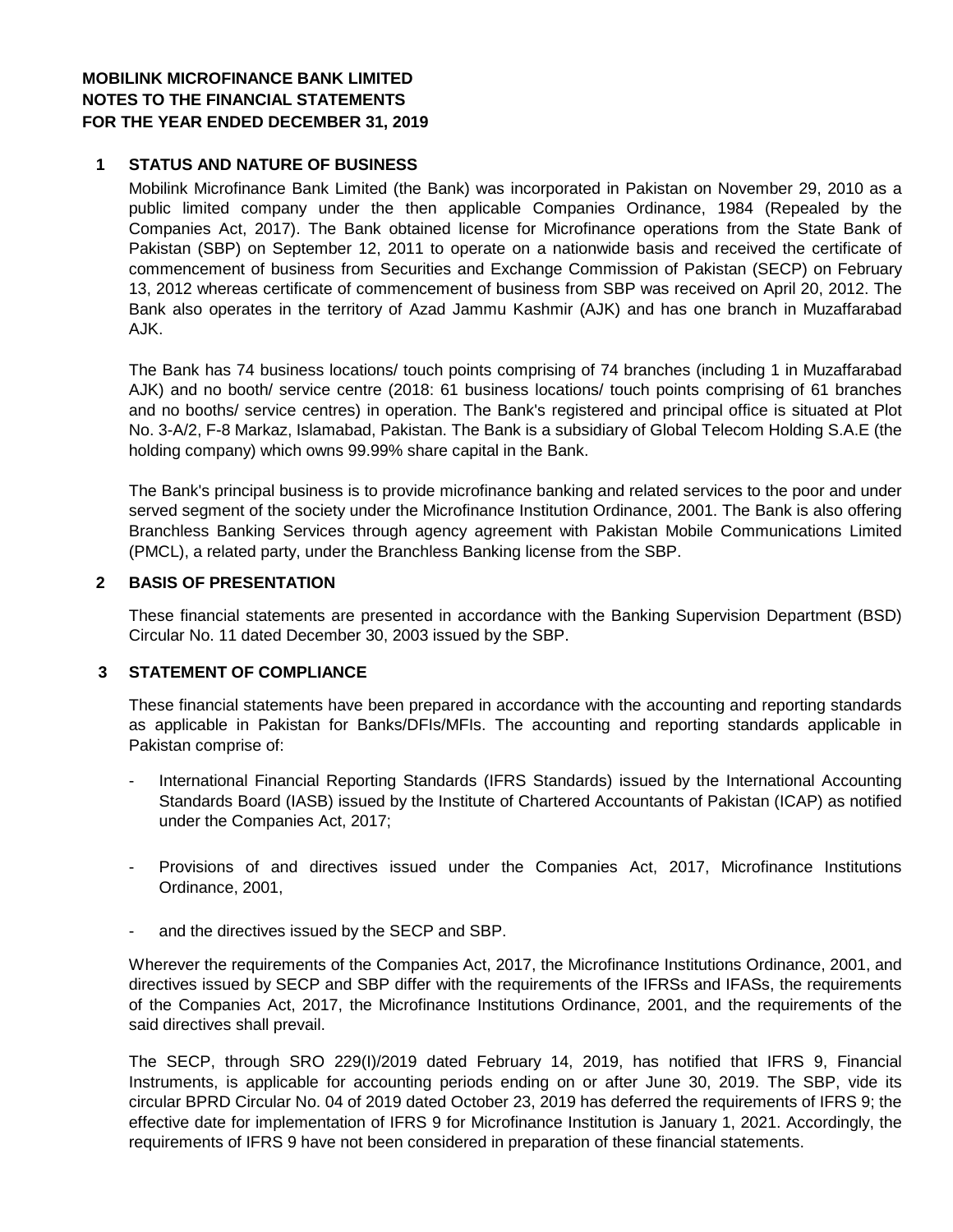The SBP vide BSD Circular No. 10, dated August 26, 2002 has deferred the applicability of International Accounting Standard (IAS) 39, "Financial Instruments: Recognition and Measurement" and IAS 40, "Investment Property" till further instructions. Further, SECP vide its S.R.O. 411(I)/2008 dated April 28, 2008 has deferred the applicability of IFRS 7 - 'Financial instruments - disclosures'. Accordingly, the requirements of the these standards have not been considered in the preparation of these financial statements. However, investments have been measured in accordance with the Prudential Regulations (the Regulations) of the SBP and presented in accordance with the requirements of SBP BSD Circular No. 11 dated December 30, 2003.

#### **4 BASIS OF MEASURMENT**

The financial statements are prepared under the historical cost convention except:

- Investments classified as held-for-trading and available-for-sale are measured at fair value.
- Right of use asset and lease liability initially measured at their present values.

#### **4.1 Functional and presentation currency**

These financial statements are presented in Pakistan Rupee (PKR), which is the Bank's functional currency. All financial information presented in PKR has been rounded to the nearest of PKR, unless otherwise stated.

#### **4.2 Significant accounting estimates**

The preparation of financial statements in conformity with approved accounting standards, as applicable in Pakistan, requires management to make judgments/ estimates and associated assumptions that affect the application of policies and reported amounts of assets and liabilities, income and expenses. These judgments/ estimates and associated assumptions are based on historical experience and various other factors that are believed to be reasonable under the circumstances, the result of which form the basis of making the estimates about carrying value of assets and liabilities that are not readily apparent from other sources. Actual results may differ from these estimates.

The estimates and underlying assumptions are reviewed on an ongoing basis. Revisions to accounting estimates are recognized in the period in which the estimates are revised if the revision affects only that period, or in the period of the revision and future periods if the revision affects both current and future periods. Information about significant areas of estimation, uncertainty and critical judgments in applying accounting policies that have significant effect on the amounts recognized in the financial statements relates to valuation and impairment of investments, advances, determination of useful lives of depreciable assets and intangible assets, provision for income taxes and other provisions which are discussed in following paragraphs:

#### **a) Impairment of investments**

Impairment in the value of investments is made after considering objective evidence of impairment. Provision for diminution in the value of investments is made as per the Regulations issued by SBP.

#### **b) Advances**

The Bank reviews its micro credit loan portfolio to assess amount of non-performing advances and provision required there against on regular basis. While assessing this requirement, the Regulations of SBP are taken into consideration.

#### **c) Taxation**

The Bank takes into account the current income tax law and decisions taken by the taxation authorities. Those amounts are shown as contingent liabilities wherein, the Bank's views differ from the views taken by the taxation authorities at the assessment stage and where the Bank considers that its view on items of material nature is in accordance with law.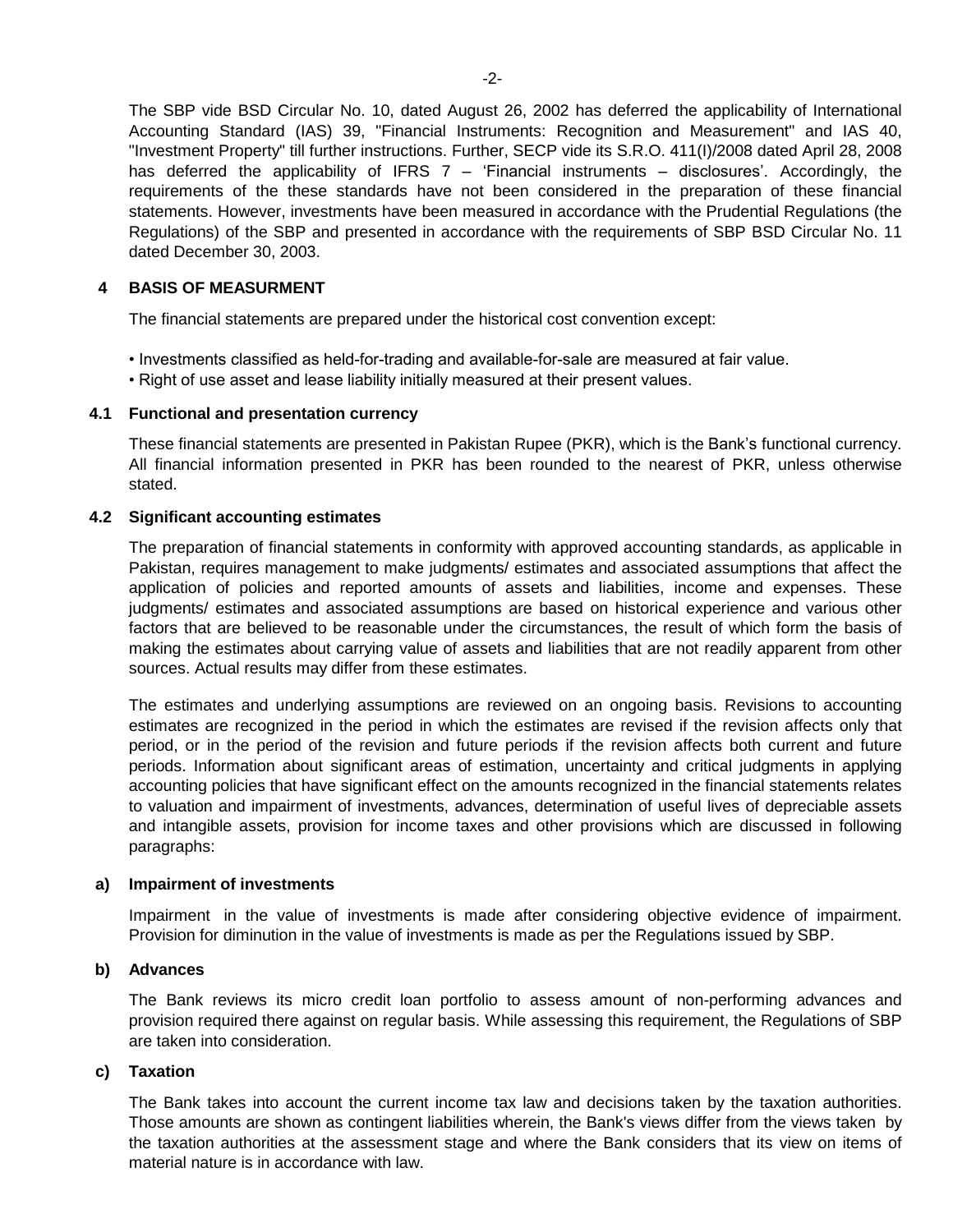#### **d) Operating fixed assets/ intangible assets**

Estimates of residual values and useful lives of operating fixed assets and intangible assets are reassessed annually and any change in estimate is taken into account in the determination of depreciation/ amortization charge and impairment loss. Changes in estimates are accounted for over the estimated remaining useful life of the assets.

#### **e) Provisions and contingencies**

The Bank reviews the status of all the legal cases on a regular basis. Based on the expected outcome and consideration of opinion of its legal advisor, appropriate provision/ disclosure is made.

#### **f) Impairment of financial assets**

A financial asset is considered to be impaired if objective evidence indicates that one or more events would have a negative effect on the estimated future cash flows of that asset.

An impairment loss in respect of a financial asset measured at amortized cost is calculated as the difference between its carrying amount, and the present value of the estimated future cash flows discounted at the original interest rate.

Individually significant financial assets are tested for impairment on an individual basis. The remaining financial assets are assessed collectively in groups that share similar credit risk characteristics. All impairment losses are recognized in profit and loss account.

#### **g) Other provisions**

Estimates of the amount of provisions recognized are based on current legal and constructive requirements. As actual outflows can differ from estimates due to changes in laws, regulations, public expectations, prices and conditions, and can take many years in the future, the carrying amounts of provisions are regularly reviewed and adjusted to take account of such changes.

#### **h) Lease term and effective interest rate for recognition of lease contracts**

The Bank determines the lease term as the non cancellable period of lease, together with periods covered by an option to extend and terminate the lease, if the Bank is resonably certain to exercise that option at the time of entering the contract. Further, the Bank uses incremental borrowing rate to discount the lease payments to measure lease liability at the time of entering the contract.

#### **5 SUMMARY OF SIGNIFICANT ACCOUNTING POLICIES**

#### **5.1 Cash and cash equivalents**

Cash and cash equivalents comprise cash in hand, balance with SBP/ National Bank of Pakistan (NBP) and other banks/ Non-Banking Financial Institutions (NBFIs)/ Microfinance Banks (MFBs).

#### **5.2 Investment**

All purchases and sale of investments are recognized using settlement date accounting. Settlement date is the date on which investments are delivered to or by the Bank. All investments are derecognized when the right to receive economic benefits from the investments has expired or has been transferred or the Bank has transferred substantially all the risks and rewards of ownership.

Investments of the Bank are classified into the following categories:

#### **a) Held for trading**

These represent securities acquired with the intention to trade by taking advantage of short-term market/ interest rate movements. These securities are disposed off within 90 days from the date of their acquisition. These are marked to market and surplus/ deficit arising on revaluation of 'held for trading' investments is taken to profit and loss account in accordance with the requirements prescribed by SBP.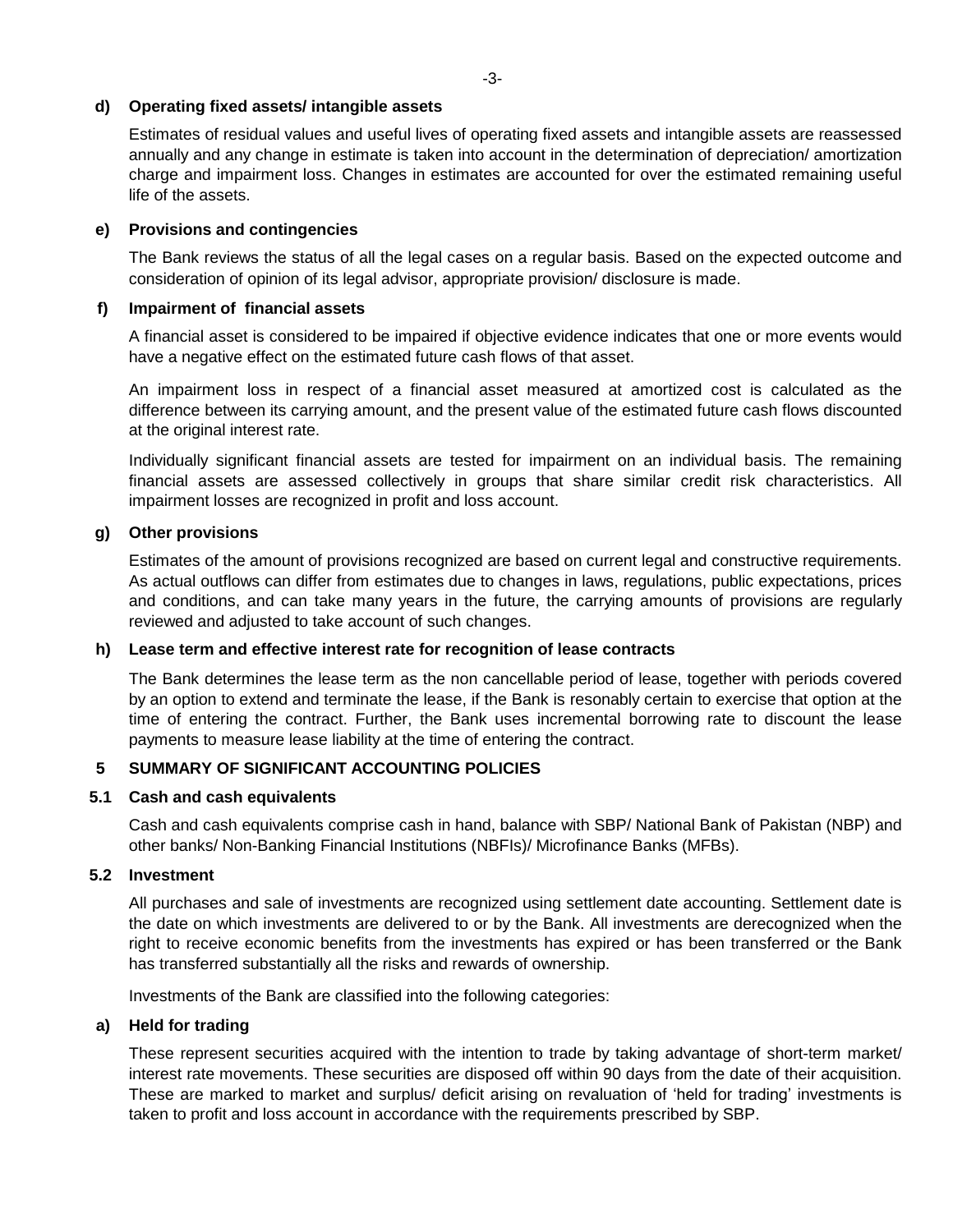#### **b) Held to maturity**

Investments with fixed maturity, where management has both the intention and the ability to hold to maturity, are classified as held to maturity. Subsequent to initial recognition at cost, these investments are measured at amortized cost, less provision for impairment in value, if any. Amortized cost is calculated taking into account effective interest rate method. Profit on held to maturity investments is recognized on a time proportion basis taking into account the effective yield on the investments.

Premium or discount on acquisition of held to maturity investments is amortized through profit and loss account over the remaining period till maturity.

## **c) Available-for-sale**

Investments which may be sold in response to needs for liquidity or changes in interest rates, exchange rates or equity prices are classified as available for sale. Available-for-sale investments are initially recognized at cost and subsequently measured at fair value. Profit on available-for-sale investments is recognized on a time proportion basis taking into account the effective yield on the investments.

The surplus /(deficit) arising on revaluation of available for sale investments is kept in "surplus/ (deficit) on revaluation of assets" through statement of comprehensive income. The surplus/ (deficit) arising on these investments is taken to profit and loss account, when actually realized upon disposal of the investment.

#### **5.3 Advances**

Advances are stated net of provision for non-performing advances. The outstanding principal and mark-up of the loans and advances, payments against which are overdue for 30 days or more are classified as nonperforming loans (NPLs). The unrealized interest/ profit/ markup/ service charges on NPLs is suspended and credited to interest suspense account. Further the NPLs are divided into following categories:

#### **a) Other assets especially mentioned**

These are advances in arrears (payments/ instalments overdue) for 30 days or more but less than 60 days.

#### **b) Substandard**

These are advances in arrears (payments/ instalments overdue) for 60 days or more but less than 90 days.

#### **c) Doubtful**

These are advances in arrears (payments/ instalments overdue) for 90 days or more but less than 180 days.

#### **d) Loss**

These are advances in arrears (payments/ instalments overdue) for 180 days or more.

In addition the Bank maintains a Watch List of all accounts overdue for 5-29 days. However, such accounts are not treated as non-performing for the purpose of classification/ provisioning.

In accordance with the Regulations, the Bank maintains specific provision of outstanding principal net of cash collaterals and Gold (ornaments and bullion) realizable without recourse to a Court of Law at the following rates: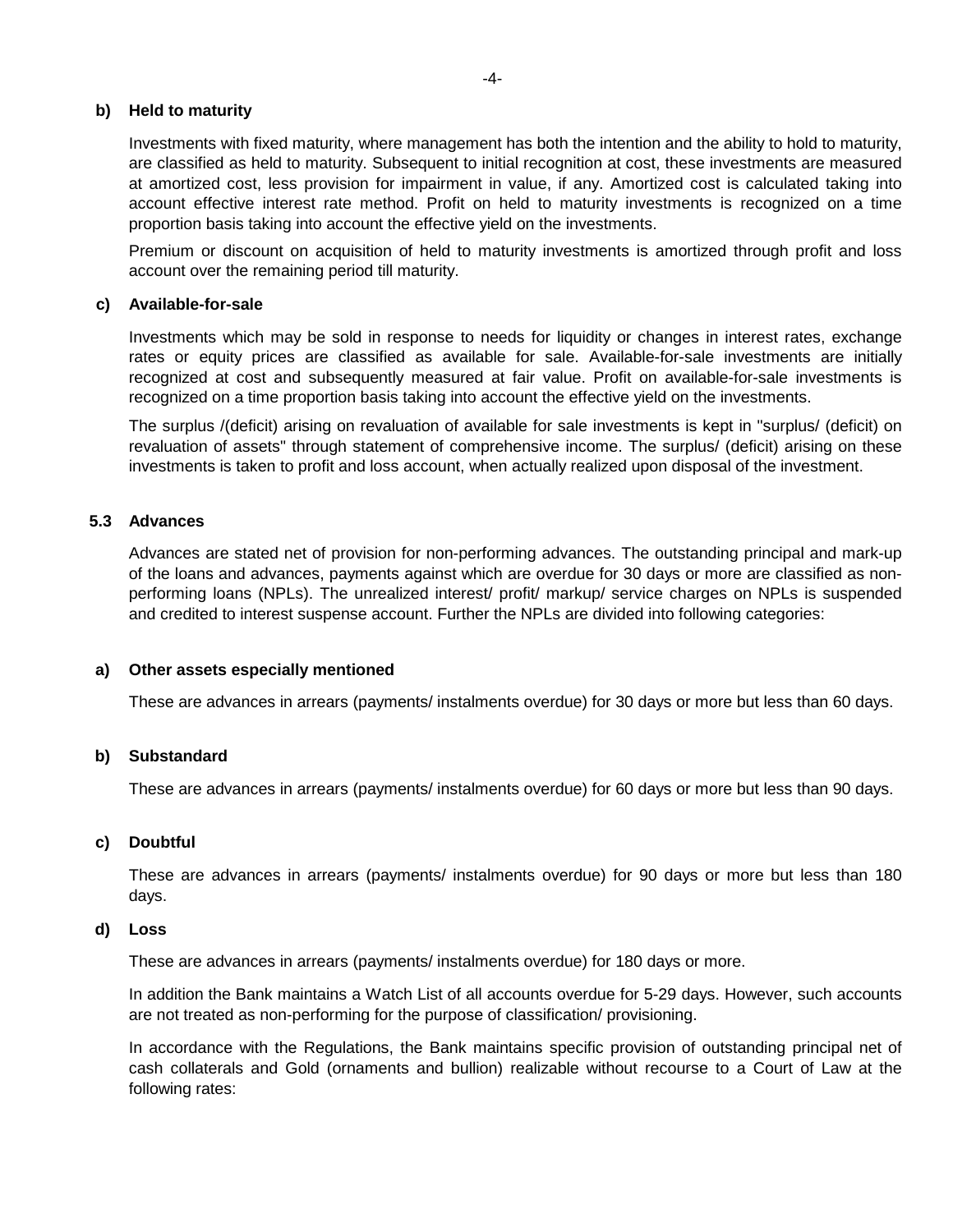| Other assets especially mentioned | Nil                                                   |
|-----------------------------------|-------------------------------------------------------|
| <b>Substandard</b>                | 25% of outstanding principal net of cash collaterals  |
| <b>Doubtful</b>                   | 50% of outstanding principal net of cash collaterals  |
| Loss                              | 100% of outstanding principal net of cash collaterals |

In addition to above, a general provision is made equivalent to 2% (2018: 2%) of the net outstanding balance (advances net of specific provisions) in accordance with the requirement of the Regulations.

General and specific provisions are charged to the profit and loss account in the period in which they occur.

Non-performing advances are written off one month after the loan is classified as "Loss". However, the Bank continues its efforts for recovery of the written off balances.

#### **5.4 Operating fixed assets**

#### **a) Property and equipment**

Property and equipment are stated at cost less accumulated depreciation and accumulated impairment losses, if any. Cost includes expenditure that is directly attributable to the acquisition of the asset and the costs of dismantling and removing the items and restoring on which they are located, if any.

Depreciation is charged on the straight line method at rates specified note 10.2 to the financial statements, so as to write off the cost of assets over their estimated useful lives.

Full month's depreciation is charged in the month of addition while no depreciation is charged in the month of deletion.

Subsequent costs are included in the assets carrying amount when it is probable that future economic benefits associated with the item will flow to the Bank and the cost of the item can be measured reliably. Carrying amount of the replaced part is derecognized. All other repair and maintenance are charged to income during the year.

Gains or losses on disposal of an item of property and equipment are determined by comparing the proceeds from disposal with the carrying amounts. Gains are recognized within "other income" while losses are recognized in administrative expenses in the profit and loss account.

#### **b) Capital work-in-progress**

Capital work-in-progress is stated at cost less impairment losses, if any.

#### **c) Intangible assets**

An intangible asset is recognized if it is probable that the future economic benefits that are attributable to the asset will flow to the Bank and that the cost of such asset can also be measured reliably. These are stated at cost less accumulated amortization and impairment losses, if any.

Intangible assets comprise of computer software and related applications. Intangible assets are amortized over their estimated useful lives at rate specified in note 10.3 to the financial statements. Subsequent expenditure is capitalized only when it increases the future economic benefit embodied in the specific asset to which it relates. All other expenditure is recognized in profit and loss account as incurred.

### **5.5 Deposits**

Deposits are initially recorded at the amount received. Markup accrued on deposits, if any, is recognized separately as part of other liabilities and is charged to the profit and loss account over the period.

-5-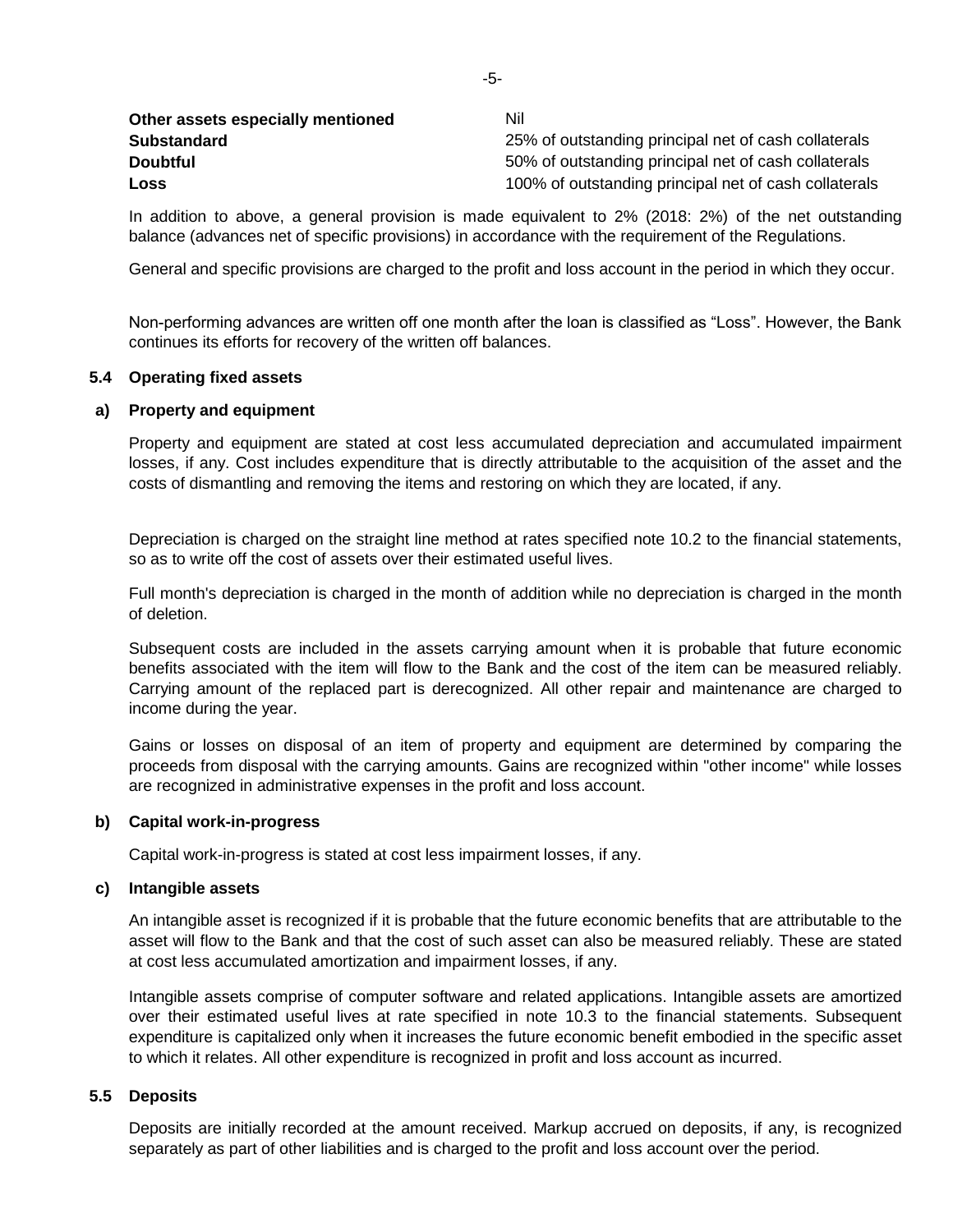#### **5.6 Taxation**

Income tax expense comprises of current and deferred tax. Income tax expense is recognized in the profit or loss account except to the extent that it relates to items recognized directly in equity or below equity/ other comprehensive income in which case it is recognized in equity or below equity/ other comprehensive income.

Management periodically evaluates positions taken in tax returns, with respect to situations in which applicable tax regulation is subject to interpretation, and establishes provisions, where appropriate, on the basis of amounts expected to be paid to the tax authorities. Instances where the Bank's view differs from the view taken by the income tax department at the assessment stage, the amounts are shown as contingent liabilities.

#### **a) Current**

Current tax is the tax payable on the taxable income for the year, using tax rates enacted or substantively enacted at the reporting date, taking into account tax credits, rebates and tax losses, if any, and any adjustment to tax payable in respect of previous years.

## **b) Deferred**

Deferred tax is accounted for on all major taxable temporary differences between the carrying amounts of assets for financial reporting purposes and their tax base. A deferred tax asset is recognized only to the extent that it is probable that future taxable profits will be available against which the asset can be utilized. Deferred tax assets are reduced to the extent that it is no longer probable that the related tax benefit will be realized. At each balance sheet date, the bank reassesses the carrying amount and the unrecognized amount of deferred tax assets.

Deferred tax assets and liabilities are calculated at the rate that are expected to apply for the period when the asset is realized or the liability is settled, based on the tax rates (and tax laws) that have been enacted or substantially enacted till the balance sheet date. Deferred tax, on revaluation of investments, if any, is recognized as an adjustment to surplus/ (deficit) arising on such revaluation.

#### **5.7 Staff retirement benefits**

### **a) Provident fund**

The Bank participates in a defined contribution provident fund for its eligible employees. Monthly contributions are made by the Bank and its employees at the rate of 10% of basic salary. The Bank's obligation for contribution to the provident fund scheme is recognized in the profit or loss, as incurred.

#### **b) Gratuity**

The Bank maintains provision of gratuity for all contractual employees, according to the agreement signed with HRSG Outsourcing (Pvt) Limited, an outsourcing company. Gratuity equivalent to one month's last drawn basic salary for each completed year of service is paid to outgoing employees with at least 1 year of past service rendered.

#### **5.8 Reserves**

#### **a) Statutory reserve**

In compliance with the related regulatory requirements, the Bank is required to maintain statutory reserve to which an appropriation equivalent to 20% of the profit after tax is required to be made till such time the reserve fund equals the paid up capital of the Bank. However, thereafter, the contribution is to be reduced to 5% of the profit after tax.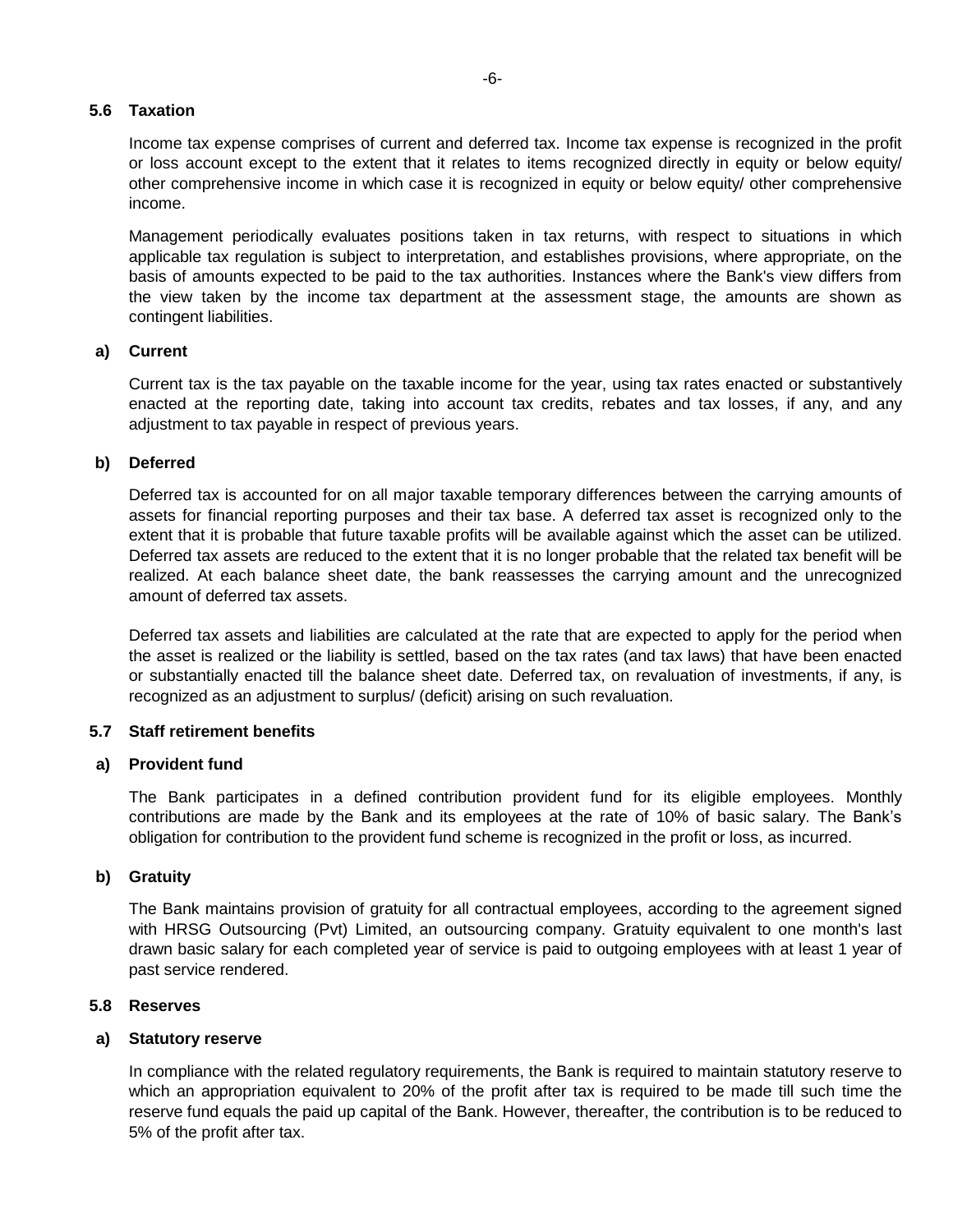#### **b) Depositor's protection fund**

The Bank is required under the Microfinance Institutions Ordinance, 2001, to contribute 5% of annual after tax profit and profit earned on investments of the fund to be credited to depositors protection fund for the purpose of providing security or guarantee to persons depositing money in the Bank.

#### **c) Cash reserve**

In compliance with the related regulatory requirements, the Bank is required to maintain a cash reserve equivalent to not less than 5% of its deposits (including demand deposits and time deposits with tenor of less than 1 year) in a current account opened with the State Bank or its agent.

#### **d) Statutory liquidity requirement**

In compliance with the related regulatory requirements, the Bank is required to maintain liquidity equivalent to at least 10% of its total demand liabilities and time liabilities with tenor of less than one year in form of liquid assets i.e. cash, gold, unencumbered treasury bills, Pakistan Investment Bonds and Government of Pakistan sukuk bonds. Treasury bills and Pakistan Investment Bonds held under depositor protection fund are excluded for the purpose of determining liquidity.

#### **5.9 Provisions**

A provision is recognized when, and only when, the Bank has a present obligation (legal or constructive) as a result of a past event, it is probable that an outflow of resources embodying economic benefits will be required to settle the obligation, and a reliable estimate can be made of the amount of the obligation.

#### **5.10 Contract liability**

The contract liabilities of the Bank comprises of advance payments received from customers in respect of which services are yet to be rendered by the Bank.

#### **5.11 Foreign currency transactions**

The financial statements are presented in Pakistani Rupee, which is the Bank's functional currency. Transactions in foreign currencies are translated into Pak Rupee at exchange rate on the date of transaction. All monetary assets and liabilities in foreign currencies are translated into Pak Rupee at the rate of exchange approximating those ruling at the balance sheet date. Foreign exchange gains and losses resulting from the settlement of such transactions and from the translation at the year end exchange rates of monetary assets and liabilities denominated in foreign currencies are recognized in profit and loss account.

#### **5.12 Revenue recognition**

#### **a) Markup / income on advances**

Markup / income / return / service charges on advances is recognized on accrual / time proportion basis using effective interest rate method at the Bank's prevailing interest rates for the loan products. Markup/ income on advances is collected with loan instalments. Due but unpaid service charges / income are accrued on overdue advances for period up to 30 days. After 30 days, overdue advances are classified as non-performing and recognition of unpaid service charges / income ceases. Further, accrued markup on non-performing advances are reversed and credited to suspense account. Subsequently, markup recoverable on non-performing advances is recognized on a receipt basis in accordance with the requirements of the Regulations.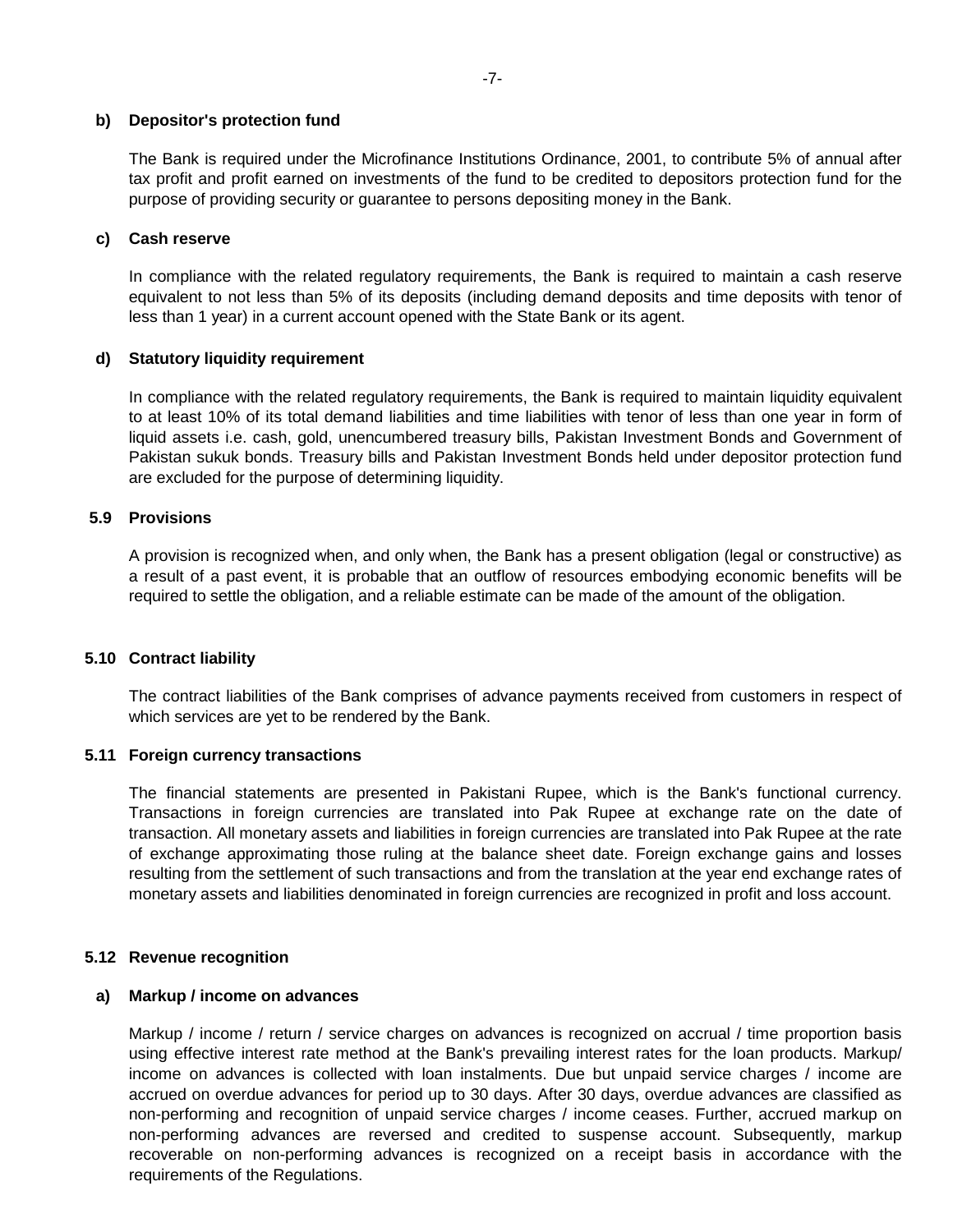#### **b) Income from investments**

Markup / income on investments is recognized on accrual / time proportion basis using the effective interest method. Where debt securities are purchased at premium or discount, those premiums / discounts are amortized through profit and loss account over the remaining period of maturity.

#### **c) Fee, commission and brokerage income**

Fee, commission and brokerage income is recognized in the profit and loss to the extent of services rendered. Any advance payments received from customers for which services are yet to be rendered by the bank, are recognized as contract liability in the financial statements.

#### **d) Income from inter bank deposits**

Income from inter bank deposits in saving accounts is recognized in the profit and loss account as it accrues using the effective interest method .

#### **e) Dividend income**

Dividend income is recognized when the Bank's right to receive the dividend is established.

#### **f) Gain/ loss on sale of operating fixed assets**

Gain on sale of operating fixed assets are recognized under other income in the profit and loss account.

Loss on sale of operating fixed assets are recognized under administrative expenses in the profit and loss account.

#### **g) Gain/ loss on sale of investments**

Gains and losses on sale of investments are recognised in the profit and loss account.

#### **5.13 Financial instruments**

Financial assets and liabilities are recognized when the Bank becomes a party to the contractual provisions of the instrument. These are derecognized when the Bank ceases to be the party to the contractual provisions of the instrument.

All financial assets and liabilities are initially measured at cost which is the fair value of the consideration given and received respectively. These financial assets and liabilities are subsequently measured at fair value, amortized cost or historical cost, as the case may be.

#### **a) Financial assets**

Financial assets are cash and balances with SBP and NBP, balances with other banks/NBFls/MFBs, lending to financial institutions, investments, advances and other receivables. Advances are stated at their nominal value as reduced by appropriate provisions against non-performing advances, while other financial assets excluding investments are stated at cost. Investments classified as held for trading and available for sale are valued at year end prices and investments classified as held to maturity are stated at amortized cost.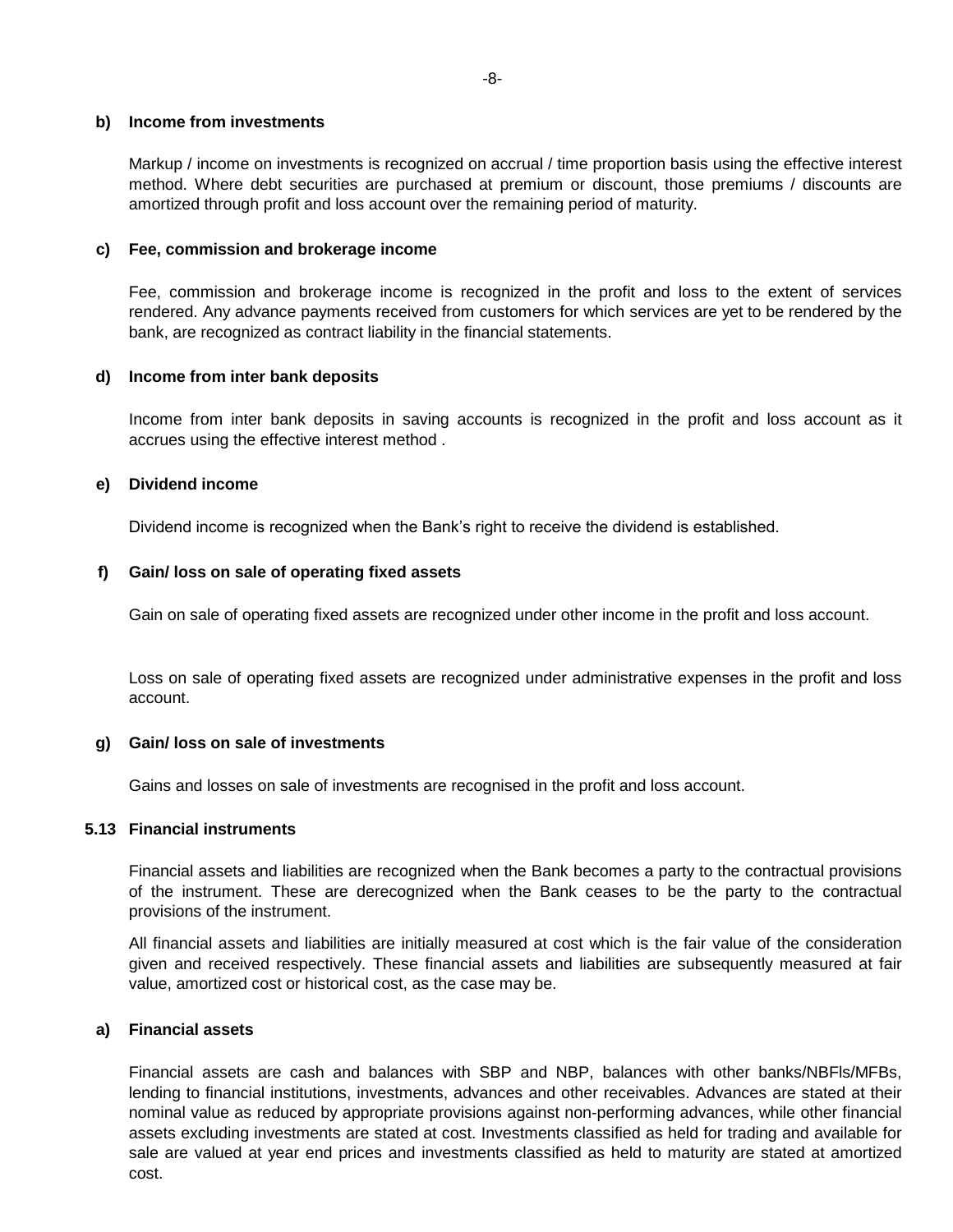#### **b) Financial liabilities**

Financial liabilities are classified according to the substance of the contractual arrangement entered into. Financial liabilities include deposit and other accounts and other liabilities which are stated at their nominal value. Financial charges are accounted for on accrual basis.

Any gain or loss on the recognition and derecognition of the financial assets and liabilities is included in the net profit and loss for the year in which it arises.

#### **5.14 Off-setting**

Financial assets and financial liabilities and tax assets and tax liabilities are only off-set and the net amount is reported in the financial statements when there is a legally enforceable right to set off the recognized amount and the Bank intends either to settle on net basis or to realize the assets and to settle the liabilities simultaneously. Income and expense items of such assets and liabilities are also off-set and the net amount is reported in the financial statements.

#### **5.15 Borrowing costs**

Borrowing costs are recognized as an expense in the period in which they are incurred except where such costs relate to the acquisition, construction or production of a qualifying asset in which case such costs are capitalized as part of the cost of that asset. Borrowing cost includes exchange differences arising from foreign currency borrowings to the extent these are regarded as an adjustment to borrowing costs.

#### **5.16 Markup bearing borrowings**

Markup bearing borrowings are recognized initially at cost being the fair value of consideration received, less attributable transaction costs. Subsequent to initial recognition markup bearing borrowings are stated at original cost less subsequent repayments.

## **5.17 Grants**

The grant related to an asset is recognized in the balance sheet initially as deferred income when grant is received or there is reasonable assurance that it will be received and that the Bank will comply with the conditions attached to it. Grants that compensate the Bank for expenses incurred are recognized as revenue in the profit and loss account on a systematic basis in the same periods in which the expenses are incurred. Grants that compensate the Bank for the cost of an asset are recognized in the profit and loss account as other operating income on a systematic basis over the useful life of the asset.

#### **5.18 Earnings per share**

The Bank presents basic and diluted earnings per share (EPS) for its shareholders. Basic EPS is calculated by dividing the profit or loss attributable to ordinary shareholders of the Bank by the weighted average number of ordinary shares outstanding during the year. Diluted EPS, if any is determined by adjusting the profit or loss attributable to ordinary shareholders and the weighted average number of ordinary shares outstanding for the effects of all dilutive potential ordinary shares. There were no dilutive potential ordinary shares in issue at December 31, 2019 (2018: nil).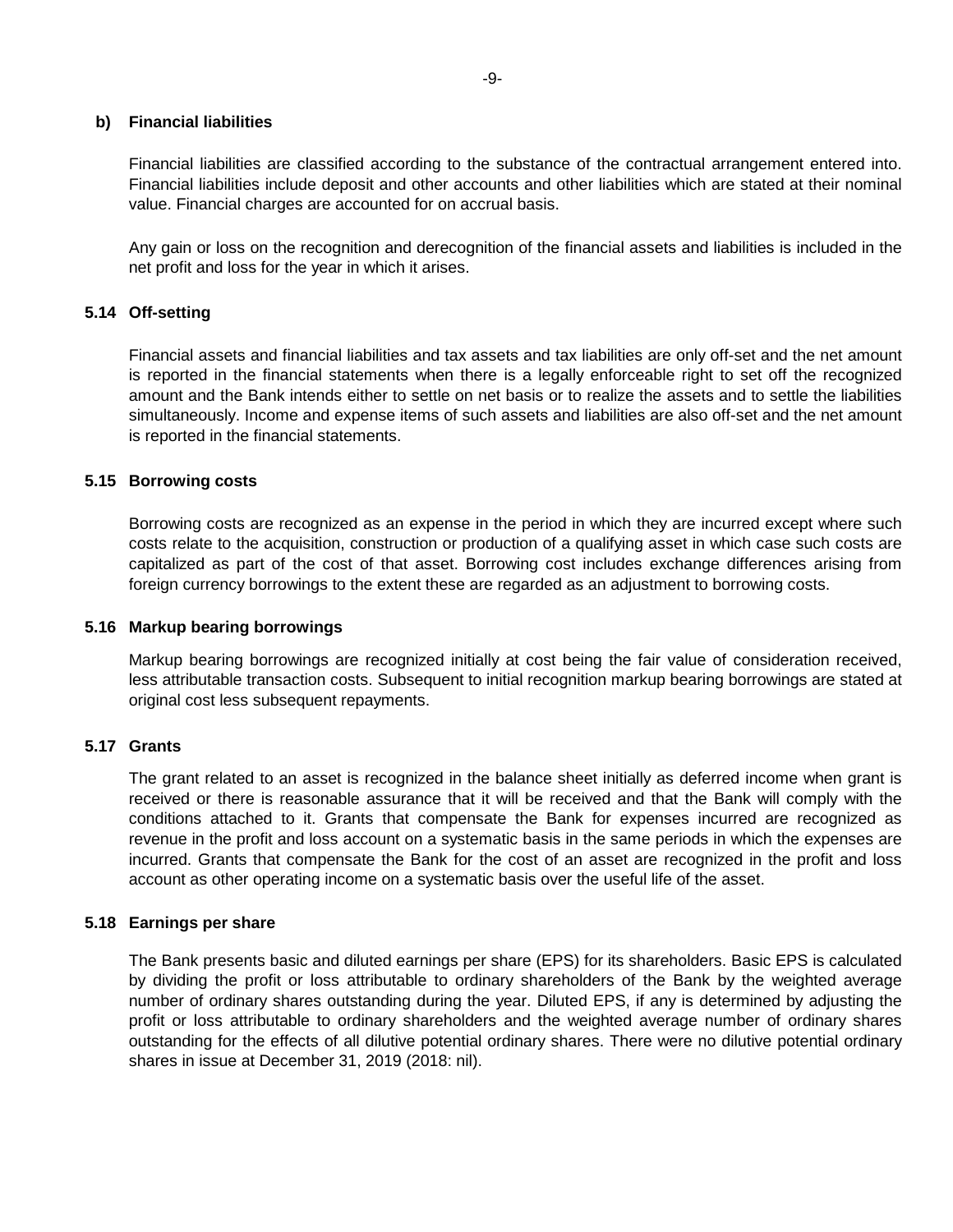#### 5.19 Standards, interpretations of and amendments to published approved accounting standards that are effective in the **current year**

IFRS 16: 'Leases', became effective from annual period beginning on or after January 1, 2019. The impact of the adoption of IFRS 16 on the Bank's financial statements is disclosed in note 5.21.

There are certain other new and amended standards, interpretations and amendments that are mandatory for the Bank's accounting periods beginning on or after January 1, 2019 but are considered not to be relevant or do not have any significant effect on the Bank's operations and are therefore not detailed in these financial statements.

#### **5.20 Standards, interpretations of and amendments to published approved accounting standards that are not yet effective**

<sub>a)</sub> Standards, amendments and interpretations to existing standards that are not yet effective and have not been early adopted by the Company:

|                  |                                                                              | Effective date<br>(annual periods beginning on<br>or after) |
|------------------|------------------------------------------------------------------------------|-------------------------------------------------------------|
| IAS <sub>1</sub> | Presentation of Financial Statements (Amendments)                            | January 1, 2020                                             |
| IAS 8            | Accounting Policies, Changes in Accounting Estimates and Errors (Amendments) | January 1, 2020                                             |
| <b>IAS 39</b>    | Financial Instruments: Recognition and Measurement (Amendments)              | January 1, 2020                                             |
| IFRS 3           | <b>Business Combinations (Amendments)</b>                                    | January 1, 2020                                             |
| <b>IFRS 7</b>    | Financial Instruments: Disclosures (Amendments)                              | January 1, 2020                                             |
| IFRS 9           | Financial Instruments (Amendments)                                           | January 1, 2020                                             |
| IFRS 17          | Insurance Contracts                                                          | January 1, 2022                                             |

The management does not anticipate early adoption of above standards and amendments and is currently evaluating the impact of adopting these standards.

b) Following standards have been issued by the International Accounting Standards Board (IASB), which are yet to be notified by the Securities and Exchange Commission of Pakistan (SECP) for the purpose of its applicability in Pakistan:

IFRS 1 First Time Adoption of International Financial Reporting Standards

IFRS 17 Insurance contracts

#### **5.21 Changes In Accounting Policies**

#### **Leases**

(a) During the period, IFRS 16 - 'Leases' became applicable to the Bank. IFRS 16 replaces existing guidance on accounting for leases, including IAS 17 - 'Leases', IFRIC 4 - 'Determining whether an Arrangement contains a Lease', SIC 15 - 'Operating Leases - Incentives' and SIC 27 - 'Evaluating the Substance of Transactions Involving the Legal Form of a Lease'. IFRS 16 introduces an on balance sheet accounting model for leases entered by the lessee. A lessee recognises a right of use asset representing its right of using the underlying asset and a corresponding lease liability representing its obligations to make lease payments. Lessor accounting remains similar to the current standard i.e. lessors continue to classify leases as either finance or operating leases.

The Bank has adopted IFRS 16 from January 1, 2019 and has not restated comparatives for the 2018 reporting period, as the said treatment is permitted under the specific transitional provisions, specified in IFRS 16.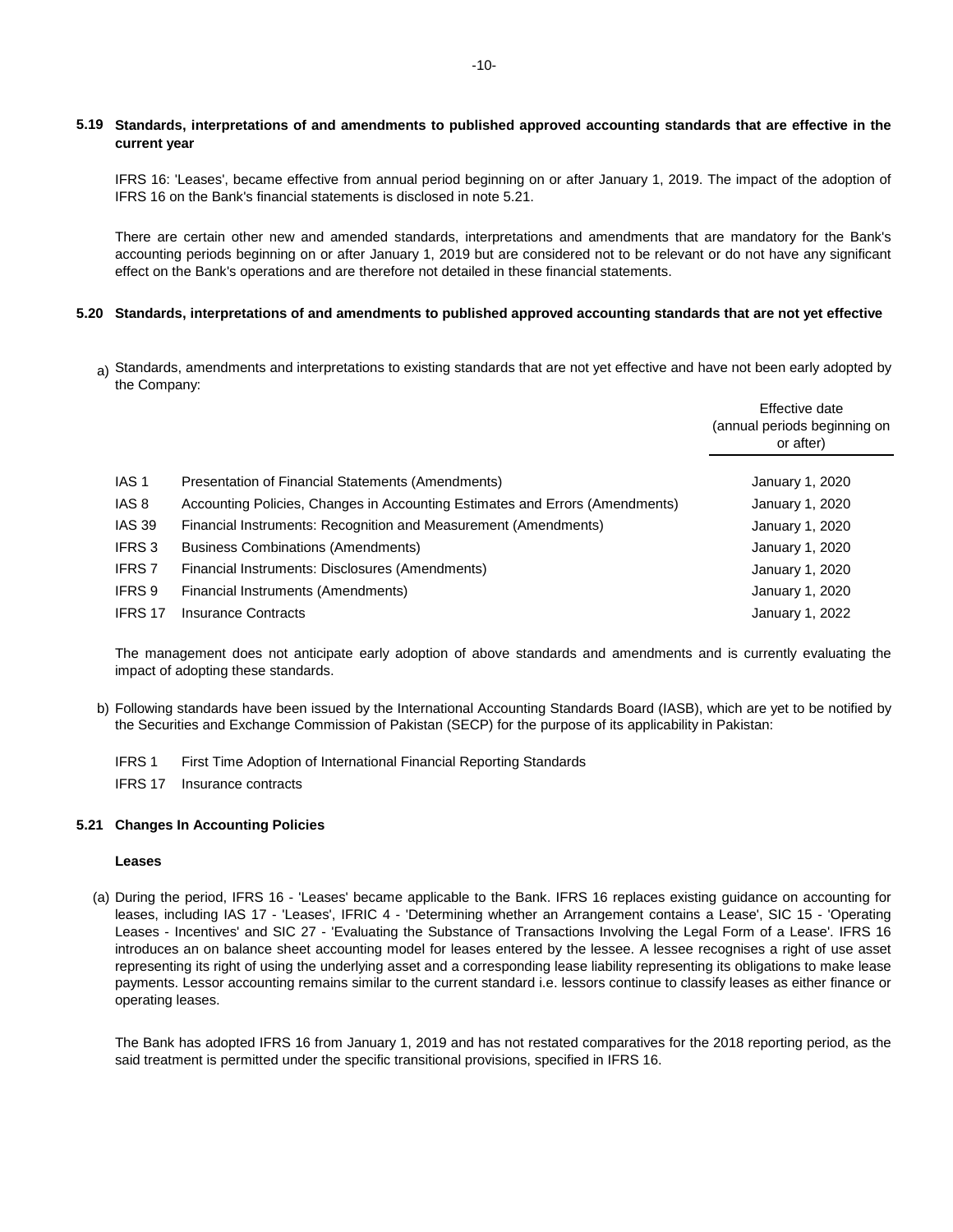(b) On adoption of IFRS 16, the Bank has recognised liabilities in respect of leases which had previously been classified as operating leases under IAS 17. These liabilities were initially measured as the present value of the remaining lease payments, discounted using the Bank's incremental weighted average borrowing rate as of January 1, 2019. The lease liability is subsequently measured at amortised cost using the effective interest rate method.

|                            | December 31,<br>2019 | January 01,<br>2019 |
|----------------------------|----------------------|---------------------|
|                            | ------Rupees ------  |                     |
| Lease liability recognised | 431,736,954          | 329,689,757         |

(c) On adoption of IFRS 16, the associated right of use assets were measured at the amount equal to the lease liability, adjusted by the amount of prepaid lease payments recognised in the balance sheet immediately before the date of initial application.

The right of use assets recognised subsequent to the adoption are measured based on the initial amount of the lease liability adjusted for any lease payments made at or before the commencement date, plus any initial direct costs incurred. The right of use assets are depreciated on a straight line basis over the lease term as this method most closely reflects the expected pattern of consumption of future economic benefits. The right of use assets are reduced by impairment losses, if any, and adjusted for certain remeasurements of lease liability.

|                                                                             | December 31,<br>2019 | January 01,<br>2019   |
|-----------------------------------------------------------------------------|----------------------|-----------------------|
|                                                                             | ------Rupees ------  |                       |
| <b>Right of use Assets</b>                                                  | 461,701,262          | 382,093,047           |
| (d) The effect of this change in accounting policy is as follows:           |                      |                       |
| <b>Impact on Balance sheet</b>                                              |                      |                       |
| Increase in fixed assets - right-of-use assets                              | 461,701,262          | 382,093,047           |
| Decrease in other assets - advances, deposits and prepayments               | (72, 701, 192)       | (52, 851, 790)        |
| Increase in other assets - advance taxation                                 | 9,470,252            |                       |
| Increase in total assets                                                    | 398,470,322          | 329,241,257           |
| Decrease in other liabilities - rent payable                                | 10,080,843           | 448,500               |
| Increase in other liabilities - lease liability against right of use assets | (431, 736, 954)      | (329, 689, 757)       |
|                                                                             | (421, 656, 111)      | (329, 241, 257)       |
| Decrease in net assets                                                      | (23, 185, 789)       |                       |
|                                                                             |                      | For the year<br>ended |
|                                                                             |                      | December 31,<br>2019  |
| Impact on Profit and loss account                                           |                      | ---- 'Rupees ----     |
| (Increase) / decrease in administrative expenses:                           |                      |                       |
| - Depreciation on right of use assets                                       |                      | (96, 448, 432)        |
| - Finance cost - lease liability of right of use assets                     |                      | (47, 443, 996)        |
| - Rent expense                                                              |                      | 111,236,387           |
| Decrease in profit before tax                                               |                      | (32,656,041)          |
| Decrease in tax                                                             |                      | (9,470,252)           |
| Decrease in profit after tax                                                |                      | (23,185,789)          |
|                                                                             |                      |                       |

Earnings per share for the year ended December 31, 2019 is Rs. 0.09 lower as a result of the adoption of IFRS 16.

While implementing IFRS 16, the Bank has used a single discount rate methodology for a portfolio of leases with similar characteristics. the Bank has opted not to recognise right of use assets for leases of low value. The payments associated with such leases are recognised as an expense on a straight line basis over the lease term.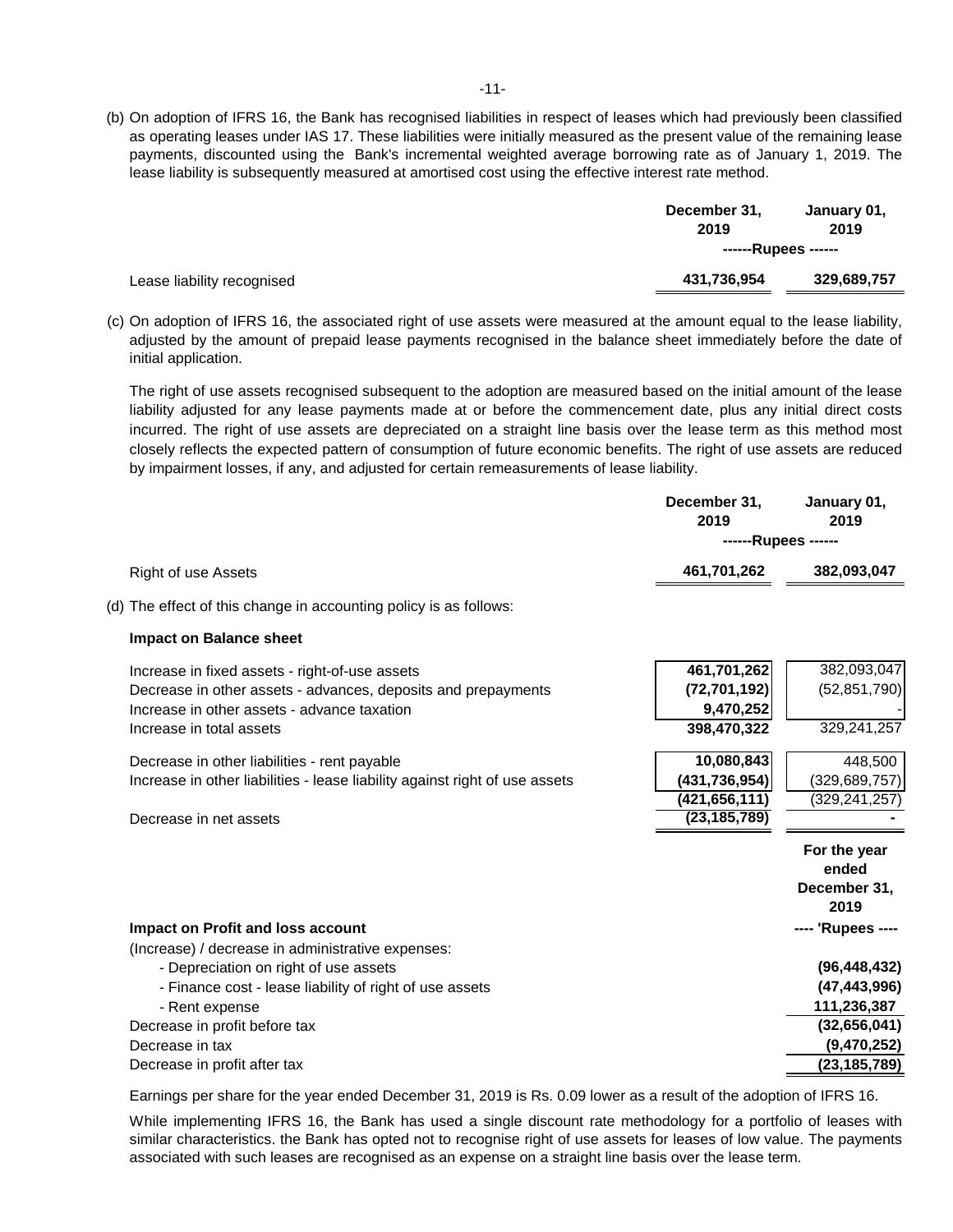|                                                      | 2019          | 2018          |
|------------------------------------------------------|---------------|---------------|
|                                                      | (Rupees)      | (Rupees)      |
| <b>CASH AND BALANCES WITH SBP AND NBP</b>            |               |               |
| Cash in hand                                         | 646,081,183   | 391,041,079   |
| Balance with State Bank of Pakistan (SBP) - note 6.1 | 1,530,331,292 | 1,642,440,128 |
| Balance with National Bank of Pakistan (NBP)         |               |               |
| - Current accounts                                   | 11,560,949    | 101,434,972   |
| - Deposit accounts                                   |               |               |
|                                                      | 2,187,973,424 | 2,134,916,179 |
|                                                      |               |               |

**6.1** This includes balance held with SBP in a current account to comply with the requirement of maintaining minimum balance equivalent to 5% (2018: 5%) of the Bank's demand deposits and time deposits with tenor of less than one year.

|    |                                                         | 2019           | 2018                     |
|----|---------------------------------------------------------|----------------|--------------------------|
| 7. | <b>BALANCES WITH OTHER BANKS/NBFIS/MFBS</b>             | (Rupees)       | (Rupees)                 |
|    | In Pakistan                                             |                |                          |
|    | - on current accounts - Local currency                  | 6,465,697      | $\overline{\phantom{0}}$ |
|    | - on saving accounts - Local currency - note 7.1        | 3,324,135,900  | 554,332,817              |
|    | - on term deposits accounts - Local currency - note 7.2 | 7,500,000,000  | 4,608,048,544            |
|    |                                                         | 10,830,601,597 | 5,162,381,361            |
|    | - on current accounts - Foreign currency - note 7.3     | ۰              |                          |
|    |                                                         | 10,830,601,597 | 5.162.381.361            |

**7.1** These carry markup ranging from 11.25% to 13.8% (2018: 3.75% to 9%) per annum.

**7.2** These carry markup ranging from 13.50% to 14.08% (2018: 5.95% to 10.75%) per annum.

**7.3** This account is being maintained with United Bank Limited for the purpose of Home Remittance under Pakistan remittance initiative as approved by the SBP.

| 8. | <b>INVESTMENTS - net of provisions</b>                                                         | 2019<br>(Rupees) | 2018<br>(Rupees) |
|----|------------------------------------------------------------------------------------------------|------------------|------------------|
|    | Available for Sale<br><b>Federal Government securities</b><br>Market Treasury Bills - note 8.1 | 5,250,344,293    | 2,599,246,556    |
|    | <b>Mutual Funds</b>                                                                            |                  |                  |
|    | Lackson Investments - 7,448,041 units (2018: 4,863,681 units)                                  |                  | 747,141,457      |
|    | Atlas Money Market - 992,188 units (2018: Nil units)                                           |                  | 498,246,942      |
|    | ABL Investments - 97,866,510 units (2018: Nil units)                                           |                  | 1,000,000,000    |
|    | Faysal Asset Management - 2,456,340 units (2018: Nil units)                                    |                  | 249,382,730      |
|    | Alfalah GHP - 2,634,183 units (2018: Nil units)                                                | ۰                | 259,407,734      |
|    |                                                                                                |                  | 2,754,178,863    |
|    | Surplus on revaluation of available for sale investments - note 8.2                            | 1,765,381        | 55,156,190       |
|    |                                                                                                | 5,252,109,674    | 5,408,581,609    |

**8.1** These represent securities with original maturity period of upto three months and carry markup at the rates ranging between 13.05% to 13.69% (2018: 5.96% to 9.15%) per annum. These also include securities with original maturity period of upto three months and carry markup at the rate of held for the purposes of Depositors' Protection Fund with a cumulative face value of amount of Rs. 150 million (2018: Rs. 87 million) and carry markup at the rates of 13.05% (2018: 8.715%) per annum.

|                                                                                          | 2019<br>(Rupees) | 2018<br>(Rupees) |
|------------------------------------------------------------------------------------------|------------------|------------------|
| 8.2 Particulars of surplus / (deficit) on revaluation of available for sale investments: |                  |                  |
| Balance at the beginning                                                                 | 55,156,190       | 245.405          |
| Transferred to/ (from) revaluation of assets                                             | (53, 390, 809)   | 54,910,785       |
| Balance at the end                                                                       | 1,765,381        | 55,156,190       |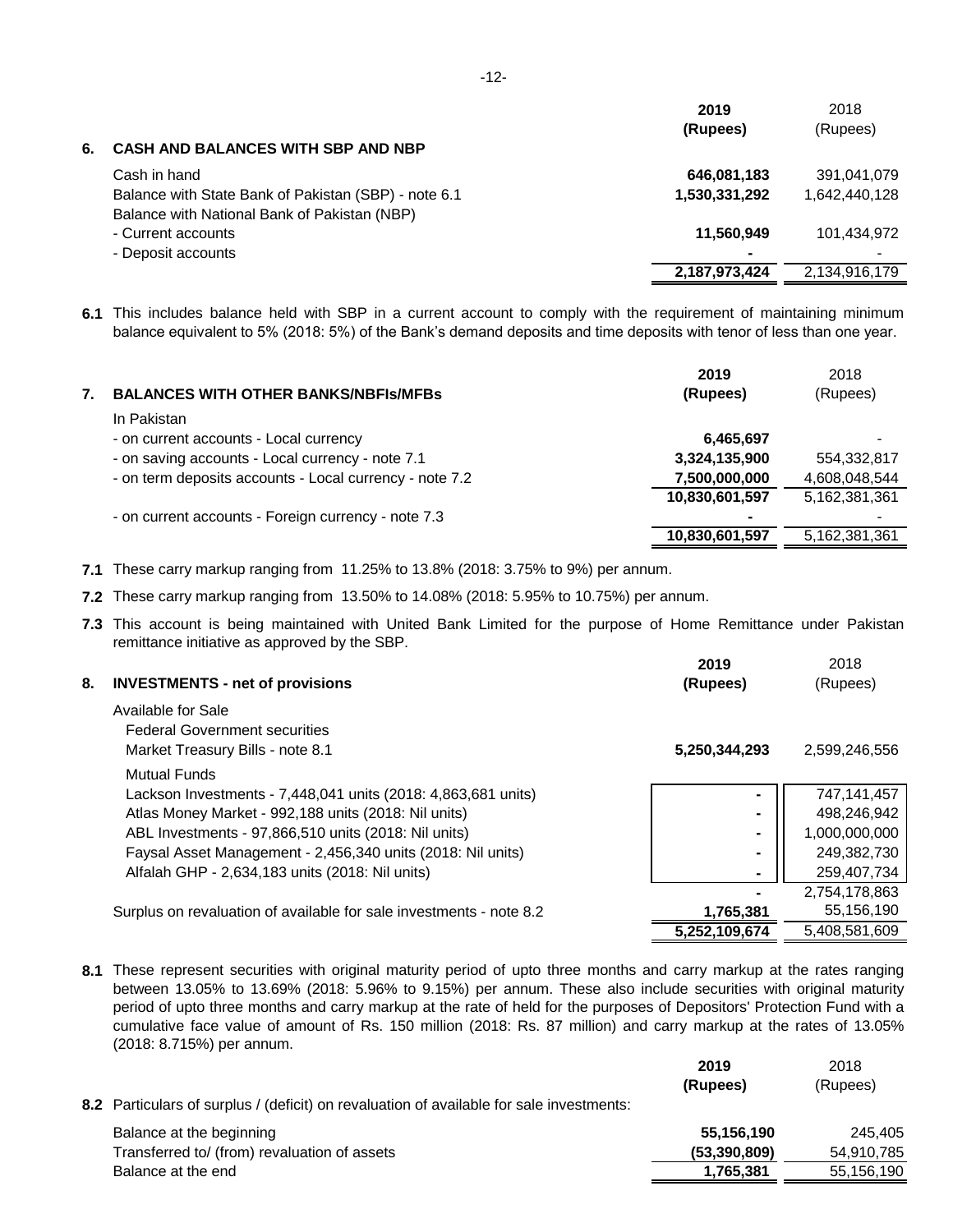#### **9. ADVANCES - net of provisions**

|                              |                                  | 2019                                     | 2018                             |                                   |  |
|------------------------------|----------------------------------|------------------------------------------|----------------------------------|-----------------------------------|--|
|                              | Loans<br>outstanding<br>(Number) | <b>Amount</b><br>outstanding<br>(Rupees) | Loans<br>outstanding<br>(Number) | Amount<br>outstanding<br>(Rupees) |  |
| Micro credit                 |                                  |                                          |                                  |                                   |  |
| -Secured against gold        | 26,407                           | 2,954,576,765                            | 18.745                           | 1,582,305,636                     |  |
| -Unsecured                   | 293,038                          | 12,583,204,513                           | 157,909                          | 11,131,499,166                    |  |
|                              | 319,445                          | 15,537,781,278                           | 176,654                          | 12,713,804,802                    |  |
| <b>Less: Provision held</b>  |                                  |                                          |                                  |                                   |  |
| Specific provision           | 7,020                            | 217,592,687                              | 3.035                            | 64,079,380                        |  |
| General provision - note 9.1 | 291,965                          | 247,312,237                              | 157,909                          | 221,348,395                       |  |
|                              | 298,985                          | 464,904,924                              | 160,944                          | 285,427,775                       |  |
| Advances - net of provisions |                                  | 15,072,876,354                           |                                  | 12,428,377,027                    |  |

**9.1** This represents general provision maintained against unsecured microcredit advances net of specific provision at the rate of 2 % (2018: 2%) against the requirement of 1% specified under the Prudential Regulations issued by the State Bank of Pakistan.

#### **9.2 Particulars of non-performing advances**

Advances include Rs 584.7 million (2018: 161.8 million) which as detailed below, have been placed under non performing status.

|                       | 2019                         |                          | 2018                  |                       |                   |  |  |
|-----------------------|------------------------------|--------------------------|-----------------------|-----------------------|-------------------|--|--|
| Amount<br>outstanding | <b>Provision</b><br>required | <b>Provision</b><br>held | Amount<br>outstanding | Provision<br>required | Provision<br>held |  |  |
|                       | -Rupees-                     |                          | -Rupees-              |                       |                   |  |  |
| 152,357,855           | $\blacksquare$               |                          | 42,766,790            |                       | -                 |  |  |
| 131,105,790           | 32,776,447                   | 32,776,447               | 26,976,779            | 6.679.441             | 6.679.441         |  |  |
| 232,930,071           | 116,465,035                  | 116,465,035              | 67,359,796            | 33,392,369            | 33,392,369        |  |  |
| 68,351,205            | 68,351,205                   | 68,351,205               | 24,755,970            | 24,007,570            | 24,007,570        |  |  |
| 584,744,921           | 217,592,687                  | 217,592,687              | 161,859,334           | 64,079,380            | 64,079,380        |  |  |
|                       |                              |                          |                       |                       |                   |  |  |

#### **9.3 Particulars of provision against non-performing loans**

|     |                                                                   |                 | 2019                           |                 | 2018           |             |                |  |  |
|-----|-------------------------------------------------------------------|-----------------|--------------------------------|-----------------|----------------|-------------|----------------|--|--|
|     |                                                                   | <b>Specific</b> | General                        | Total           | Specific       | General     | Total          |  |  |
|     |                                                                   |                 | -Rupees----------------------- |                 |                | -Rupees--   |                |  |  |
|     | Opening balance                                                   | 64,079,380      | 221,348,395                    | 285,427,775     | 8,730,729      | 174.241.149 | 182,971,878    |  |  |
|     | Charge for the year<br>Amounts written                            | 434,512,133     | 25,963,842                     | 460,475,975     | 153,205,957    | 47,107,246  | 200,313,203    |  |  |
|     | off - note $9.4$                                                  | (280,998,826)   |                                | (280, 998, 826) | (94, 736, 310) |             | (94, 736, 310) |  |  |
|     | <b>Reversals</b>                                                  |                 | ۰                              |                 | (3, 120, 996)  |             | (3, 120, 996)  |  |  |
|     | Closing balance                                                   | 217,592,687     | 247,312,237                    | 464,904,924     | 64,079,380     | 221,348,395 | 285, 427, 775  |  |  |
|     |                                                                   |                 |                                |                 |                | 2019        | 2018           |  |  |
| 9.4 | <b>Particulars of write offs</b>                                  | (Rupees)        | (Rupees)                       |                 |                |             |                |  |  |
|     | Against provisions<br>Directly charged to profit and loss account |                 |                                |                 |                | 280,998,826 | 94,736,310     |  |  |

**280,998,826** 94,736,310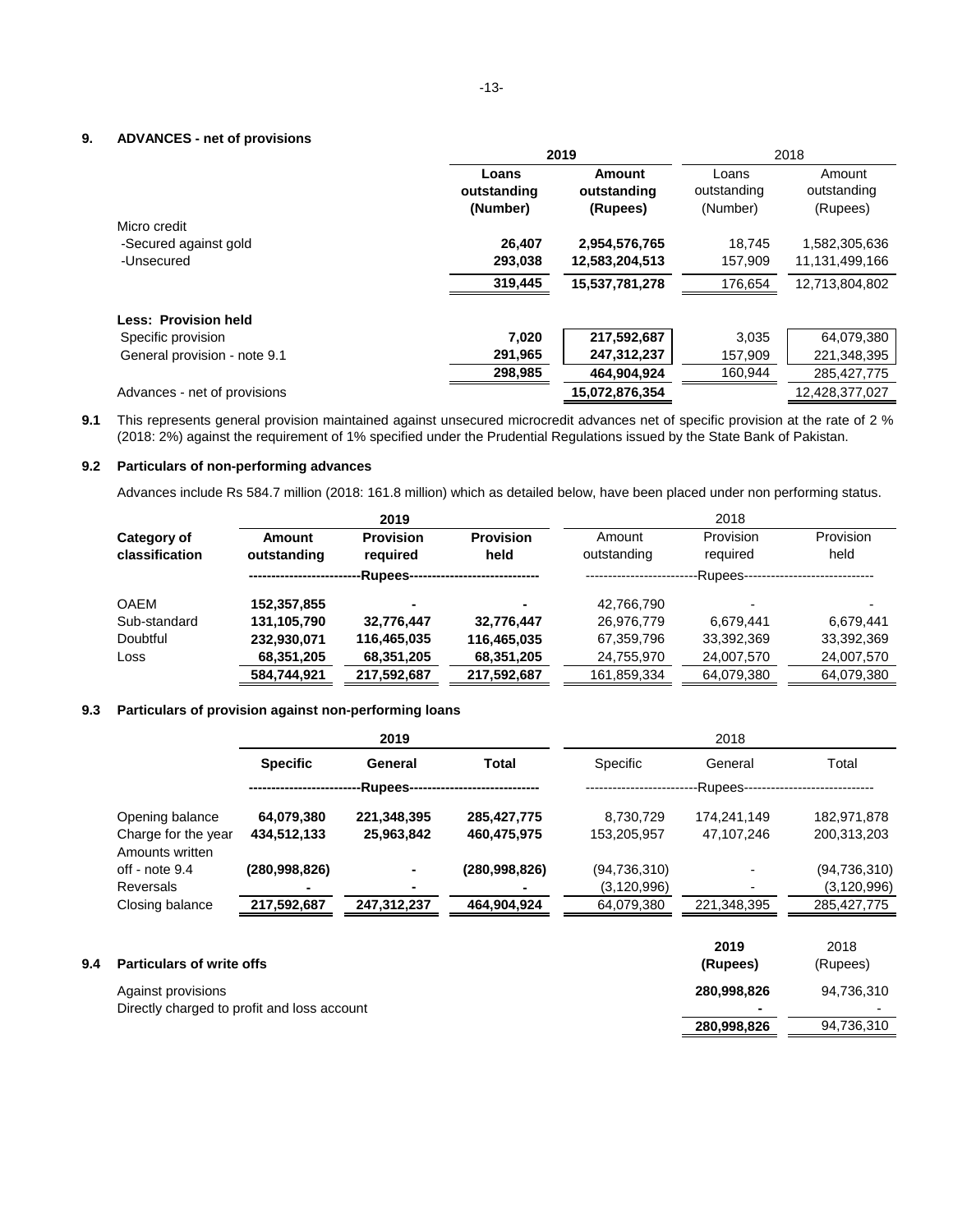| 10.  | <b>OPERATING FIXED ASSETS</b>        | 2019<br>(Rupees)    | 2018<br>(Rupees) |
|------|--------------------------------------|---------------------|------------------|
|      | Capital Work in progress - note 10.1 | 458,701,557         | 172,505,780      |
|      | Property and equipment - note 10.2   | 874,822,112         | 369,379,463      |
|      | Intangible assets - note 10.3        | 227,233,671         | 187,656,558      |
|      |                                      | 1,560,757,340       | 729,541,801      |
| 10.1 | <b>Capital Work in progress</b>      |                     |                  |
|      | $\sim$ $\sim$ $\sim$                 | $1000 - 2010 - 200$ | 170.525.70       |

| Civil works                           | 458,701,557              | 172,505,780              |
|---------------------------------------|--------------------------|--------------------------|
| Equipments                            |                          | . .                      |
| Advances to suppliers and contractors | $\overline{\phantom{a}}$ | $\overline{\phantom{a}}$ |
| Others                                |                          | $\sim$                   |
|                                       | 458,701,557              | 172,505,780              |

#### **10.2 Property and equipment**

|                        | Cost             |                  |                                  |                          |                   | <b>Accumulated Depreciation</b> |                        |                                         |                          | Net book value    |                   |                   |
|------------------------|------------------|------------------|----------------------------------|--------------------------|-------------------|---------------------------------|------------------------|-----------------------------------------|--------------------------|-------------------|-------------------|-------------------|
|                        | At<br>January 01 | <b>Additions</b> | <b>Adjustments</b><br>/transfers | Disposals/<br>write offs | At<br>December 31 | At<br>January 01                | Charge for the<br>year | <b>Adjustments</b><br><b>/transfers</b> | Disposals/<br>write offs | At<br>December 31 | At<br>December 31 | Rate per<br>annum |
|                        |                  |                  | Rupees --                        |                          |                   |                                 |                        |                                         | Rupees --                |                   |                   | %age              |
| 2019                   |                  |                  |                                  |                          |                   |                                 |                        |                                         |                          |                   |                   |                   |
| <b>Leased Assets</b>   |                  |                  |                                  |                          |                   |                                 |                        |                                         |                          |                   |                   |                   |
| Right of Use - Asset   | 382,093,047      | 176,056,647      | $\blacksquare$                   | (5,671,548)              | 552,478,146       |                                 | 96,448,432             | $\blacksquare$                          | (5,671,548)              | 90,776,884        | 461,701,262       |                   |
| <b>Owned Assets</b>    |                  |                  |                                  |                          |                   |                                 |                        |                                         |                          |                   |                   |                   |
| Freehold land          |                  |                  |                                  |                          |                   |                                 |                        |                                         |                          |                   |                   |                   |
| Furniture and fixture  | 99,172,856       | 27,527,803       | $\blacksquare$                   | (4,274,004)              | 122,426,655       | 59,445,645                      | 18,294,725             |                                         | (3,876,751)              | 73,863,619        | 48,563,036        | 20%               |
| Electrical, office and |                  |                  |                                  |                          |                   |                                 |                        |                                         |                          |                   |                   |                   |
| computer equipment     | 571,414,984      | 90,115,436       | $\blacksquare$                   | (1,666,491)              | 659,863,929       | 308,606,357                     | 97,301,807             | $\blacksquare$                          | (1,088,396)              | 404,819,768       | 255,044,161       | 10-33%            |
| Vehicles               | 56,908,893       | 27,087,552       |                                  | (7, 237, 614)            | 76,758,831        | 20,629,413                      | 18,308,986             |                                         | (5,538,922)              | 33,399,477        | 43,359,354        | 25%               |
| Leasehold improvements | 85,169,977       | 58,974,233       | $\blacksquare$                   | (6,528,902)              | 137,615,308       | 54,605,832                      | 23,103,395             |                                         | (6, 248, 218)            | 71,461,009        | 66,154,299        | 25%               |
|                        | 1,194,759,757    | 379,761,671      | $\blacksquare$                   | (25, 378, 559)           | 1,549,142,869     | 443,287,247                     | 253,457,345            |                                         | (22, 423, 835)           | 674,320,757       | 874,822,112       |                   |
| 2018                   |                  |                  |                                  |                          |                   |                                 |                        |                                         |                          |                   |                   |                   |
| <b>Leased Assets</b>   |                  |                  |                                  |                          |                   |                                 |                        |                                         |                          |                   |                   |                   |
| <b>Owned Assets</b>    |                  |                  |                                  |                          |                   |                                 |                        |                                         |                          |                   |                   |                   |
| Freehold land          |                  |                  |                                  |                          |                   |                                 |                        |                                         |                          |                   |                   |                   |
| Furniture and fixture  | 100,255,086      | 6,069,603        | (43,919)                         | (7, 107, 914)            | 99,172,856        | 47,111,253                      | 17,747,197             |                                         | (5,412,805)              | 59,445,645        | 39,727,211        | 20%               |
| Electrical, office and |                  |                  |                                  |                          |                   |                                 |                        |                                         |                          |                   |                   |                   |
| computer equipment     | 449,629,453      | 127,325,011      | (4,800)                          | (5,534,680)              | 571,414,984       | 223,078,267                     | 90,517,164             |                                         | (4,989,074)              | 308,606,357       | 262,808,627       | 10-33%            |
| Vehicles               | 28,544,482       | 28,364,411       |                                  |                          | 56,908,893        | 10,757,168                      | 9,872,245              |                                         |                          | 20,629,413        | 36,279,480        | 25%               |
| Leasehold improvements | 102,952,049      | 6,284,507        | (98, 537)                        | (23,968,042)             | 85,169,977        | 59,504,503                      | 17,311,861             |                                         | (22, 210, 532)           | 54,605,832        | 30,564,145        | 25%               |
|                        | 681,381,070      | 168,043,532      | (147, 256)                       | (36,610,636)             | 812,666,710       | 340,451,191                     | 135,448,467            |                                         | (32,612,411)             | 443,287,247       | 369,379,463       |                   |

**10.2.1** The cost of fully depreciated assets still in use is Rs. 297,443,472 (2018: Rs. 185,454,818).

**10.2.2** As required by BSD Circular No 11 of 2003, details of property and equipment disposed off during the year is disclosed in Annexure-I and forms integral part of these financial statements.

**10.2.3** Operating fixed assets written off during the year had cost of Rs. 11,217,790 (2018: 31,843,912)and written down value of Rs. 1,041,729 (2018: 3,747,153).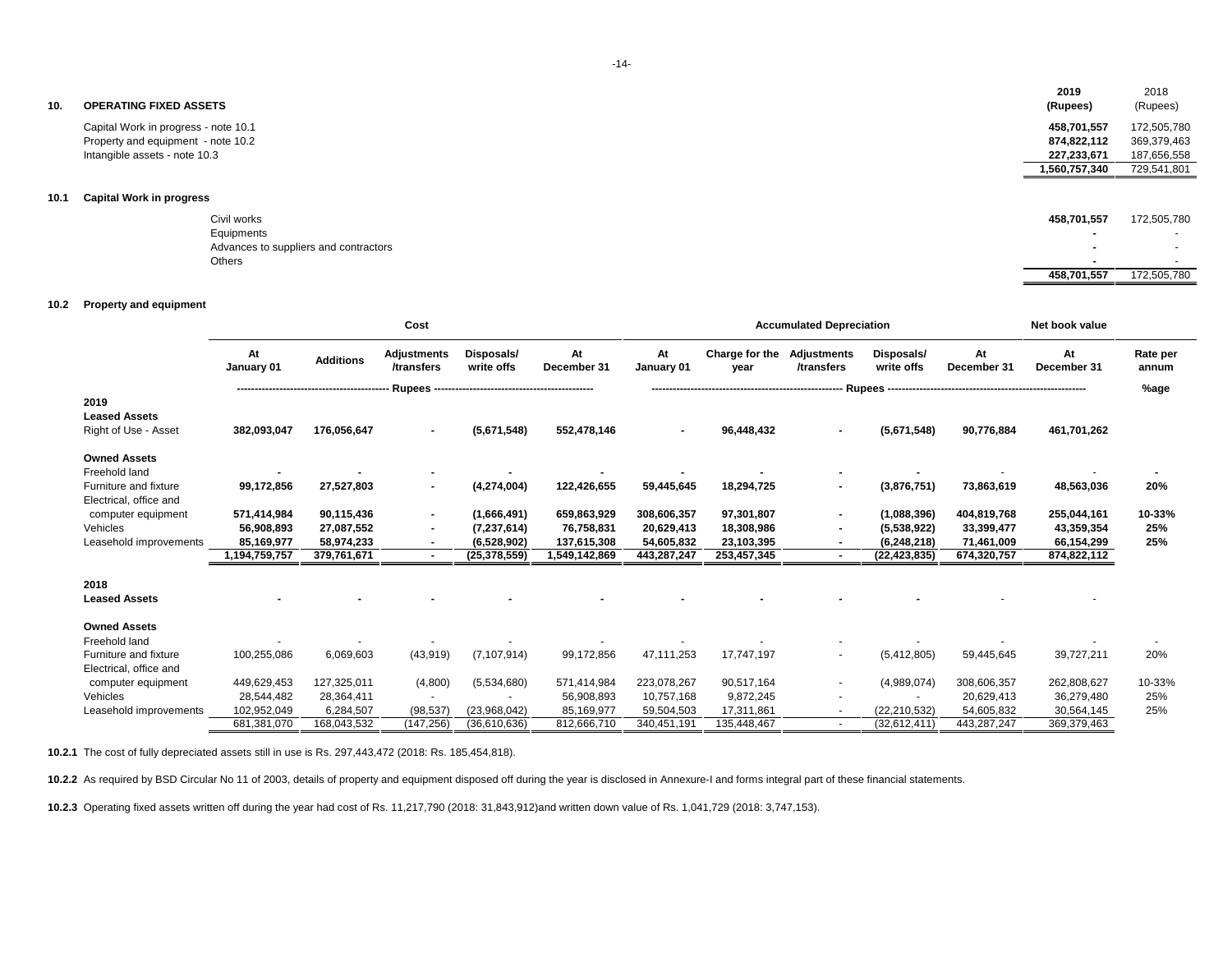## **10.3 Intangible assets**

|                  | Cost             |                  |                                            |                   |                  | Amortization           |                          |                                          |                   |                   |  |
|------------------|------------------|------------------|--------------------------------------------|-------------------|------------------|------------------------|--------------------------|------------------------------------------|-------------------|-------------------|--|
|                  | At<br>January 01 | <b>Additions</b> | Disposals/<br>write offs                   | At<br>December 31 | At<br>January 01 | Charge for the<br>year | Disposals/<br>write offs | At<br>December 31                        | At<br>December 31 | Rate per<br>annum |  |
|                  |                  |                  | <b>Rupees ----------------------------</b> |                   |                  |                        |                          | · Rupees ------------------------------- |                   | %age              |  |
| 2019             |                  |                  |                                            |                   |                  |                        |                          |                                          |                   |                   |  |
| Software License | 335,081,060      | 137,331,929      |                                            | 472,412,989       | 147,424,502      | 97,754,816             |                          | 245,179,318                              | 227,233,671       | 10-33%            |  |
|                  | 335,081,060      | 137,331,929      |                                            | 472,412,989       | 147,424,502      | 97,754,816             |                          | 245,179,318                              | 227,233,671       |                   |  |
| 2018             |                  |                  |                                            |                   |                  |                        |                          |                                          |                   |                   |  |
| Software License | 207,123,455      | 127,957,605      |                                            | 335,081,060       | 111,890,425      | 35,534,077             |                          | 147,424,502                              | 187,656,558       | 10-33%            |  |
|                  | 207,123,455      | 127,957,605      |                                            | 335,081,060       | 111,890,425      | 35,534,077             |                          | 147,424,502                              | 187,656,558       |                   |  |

**10.3.1** This includes Temenos - 24 (R-17) software with carrying value of Rs. 78,797,089 (2018: 43,368,339) and remaining amortization period of 1.9 (2018: 2.9) years.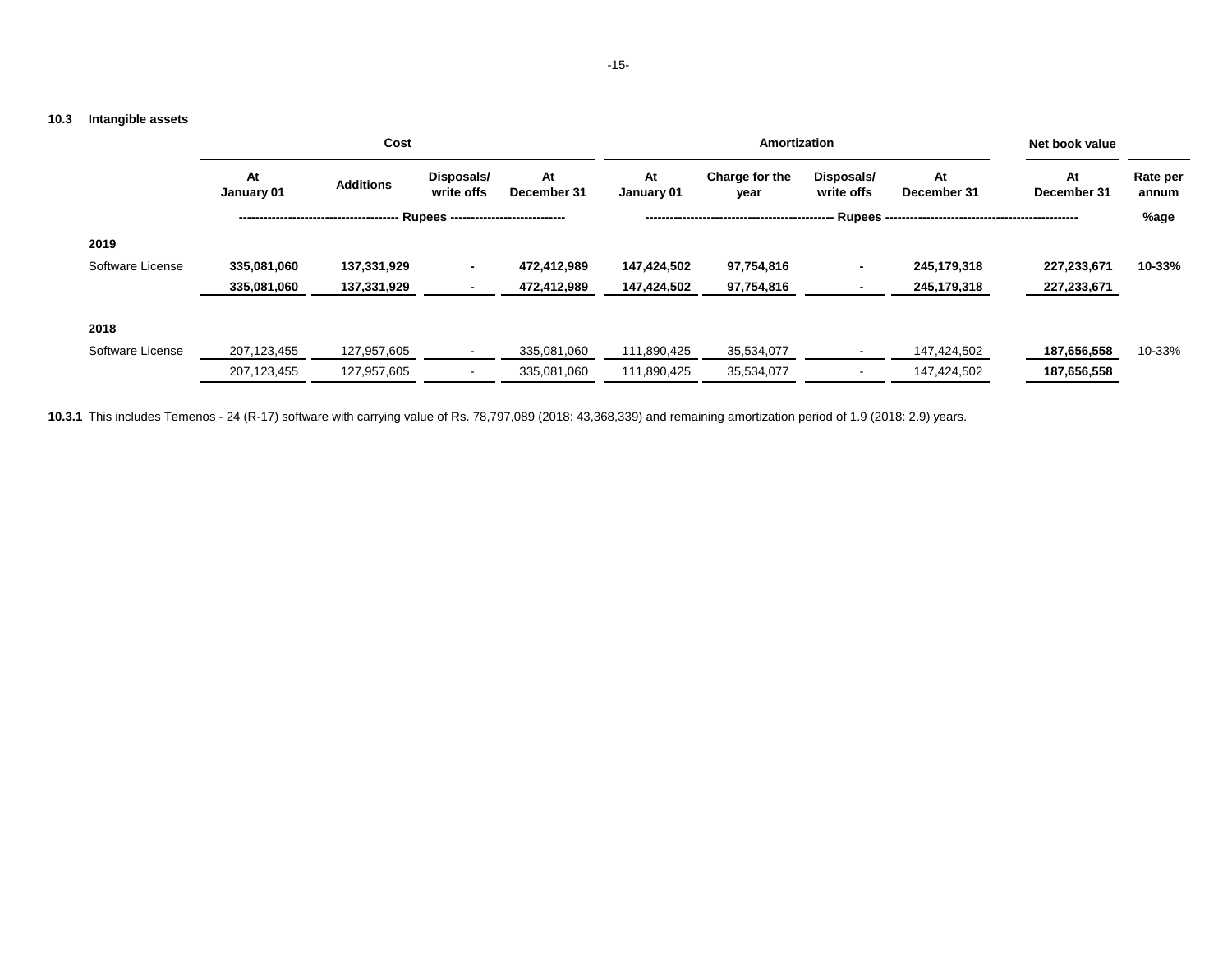|      |                                                        | 2019            | 2018          |
|------|--------------------------------------------------------|-----------------|---------------|
| 11.  | <b>OTHER ASSETS</b>                                    | (Rupees)        | (Rupees)      |
|      |                                                        |                 |               |
|      | Income/ Markup accrued                                 | 2,395,761,571   | 1,472,204,257 |
|      | Advances, deposits and prepayments                     | 166,032,475     | 115,588,692   |
|      | Advance taxation - net - note 11.1                     | 3,116,794       |               |
|      | Branch adjustment account                              |                 |               |
|      | Suspense account                                       |                 |               |
|      | Deferred cost                                          |                 |               |
|      | Receivable from related parties - note 11.2            | 71,380,556      | 83,936,323    |
|      | Inventory / printed stationary - note 11.3             | 10,715,459      | 34,158,508    |
|      | Crop and livestock insurance claims - note 11.4        | 265,708,860     | 315,729,129   |
|      | <b>Others</b>                                          | 216,400,759     | 173,005,111   |
|      |                                                        | 3,129,116,474   | 2,194,622,020 |
|      | Less: Provisions held against classified other assets  |                 |               |
|      | Other assets - net of provisions                       | 3,129,116,474   | 2,194,622,020 |
| 11.1 | <b>Advance taxation - net</b>                          |                 |               |
|      | Opening balance                                        | (17,634,481)    |               |
|      | Tax paid                                               | 437,707,456     |               |
|      | Provision for taxation                                 | (416, 956, 181) |               |
|      | Closing balance                                        | 3,116,794       |               |
| 11.2 | <b>Receivable from related parties</b>                 |                 |               |
|      | <b>PMCL</b>                                            | 71,170,686      | 83,760,008    |
|      | <b>Business Communication System (Private) Limited</b> | 209,870         | 176,315       |
|      |                                                        | 71,380,556      | 83,936,323    |
|      |                                                        |                 |               |

#### **11.3** This represent inventory of cards held by third party.

**11.4** This represents claims for the amount of insurance premiums lodged with SBP under crop loan insurance scheme and livestock insurance scheme for borrowers of the Bank.

#### **12. DEFERRED TAX ASSET**

| Deferred tax asset arising on account of deductible temporary differences on:  |             |                |
|--------------------------------------------------------------------------------|-------------|----------------|
| Provision against non-performing advances                                      | 134,822,428 | 79,919,777     |
| Provision for gratuity                                                         | 760.818     | 524,583        |
| Lease liability net of right of use assets                                     | 9,470,252   | ۰              |
|                                                                                | 145,053,498 | 80.444.360     |
| Deferred tax liability arising on account of taxable temporary differences on: |             |                |
| Operating fixed assets                                                         | (2,894,325) | (10, 381, 434) |
|                                                                                | 142,159,173 | 70,062,926     |
| Surplus on revaluation of available for sale investments                       | (511, 960)  | (13,789,047)   |
|                                                                                | 141,647,212 | 56,273,879     |

#### **13. DEPOSITS AND OTHER ACCOUNTS**

|                            |             | 2019       | 2019           | 2018       | 2018           |
|----------------------------|-------------|------------|----------------|------------|----------------|
|                            | <b>Note</b> | (Number)   | (Rupees)       | (Number)   | (Rupees)       |
| Time Liabilities:          |             |            |                |            |                |
| Term deposits              |             | 1,087      | 6,706,676,219  | 2,533      | 4,649,732,587  |
| Demand Liabilities:        |             |            |                |            |                |
| Savings deposits           |             | 40,597     | 3,876,553,959  | 41,527     | 3,249,863,366  |
| <b>Current deposits</b>    |             | 316,511    | 1,420,782,576  | 261,327    | 1,229,266,255  |
| <b>Branchless deposits</b> |             | 19,262,840 | 17,220,863,679 | 16,293,843 | 12,962,623,724 |
|                            |             | 19,619,948 | 22,518,200,214 | 16,596,697 | 17,441,753,345 |
|                            |             | 19,621,035 | 29,224,876,433 | 16,599,230 | 22,091,485,932 |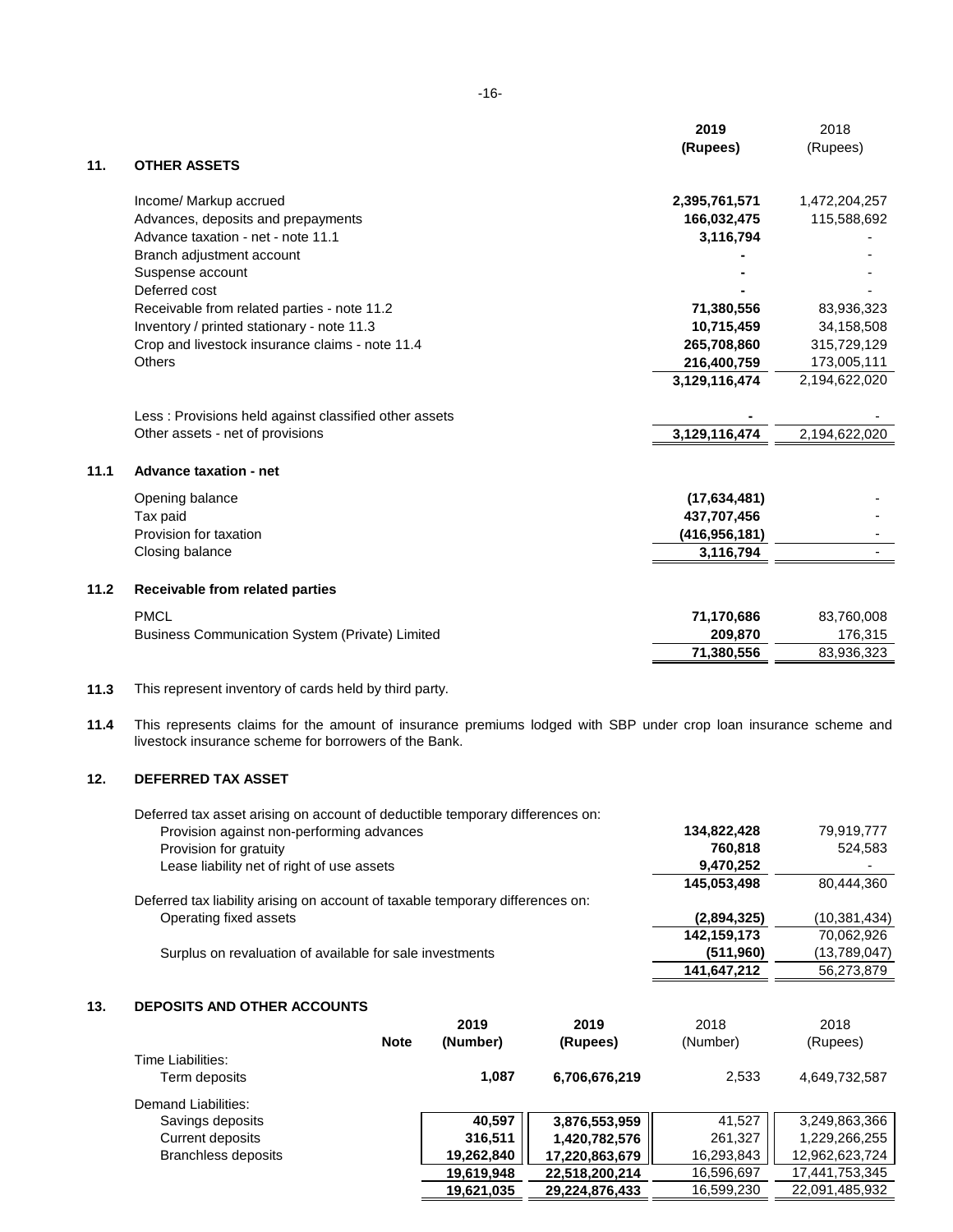|      |                                      | 2019       | 2019           | 2018       | 2018           |
|------|--------------------------------------|------------|----------------|------------|----------------|
|      |                                      | (Number)   | (Rupees)       | (Number)   | (Rupees)       |
| 13.1 | Particulars of deposits by ownership |            |                |            |                |
|      | Individual depositors                | 19,532,570 | 19,594,801,205 | 16,516,578 | 13,867,310,791 |
|      | Institutional depositors             |            |                |            |                |
|      | a) Corporations/firms etc.           | 454        | 7,255,696,559  | 3,715      | 5,096,865,886  |
|      | b) Banks & financial institutions    | 12         | 1,872,694,596  | 416        | 1,556,375,005  |
|      | <b>Retailers</b>                     | 87,335     | 347,140,269    | 77,858     | 1,364,112,101  |
|      | <b>Franchisees</b>                   | 639        | 148,561,066    | 642        | 201,714,161    |
|      | Customer care centers                | 25         | 5,982,739      | 21         | 5,107,988      |
|      |                                      | 19,621,035 | 29.224.876.433 | 16,599,230 | 22,091,485,932 |

**13.2** Deposits include related parties balance amounting to Rs 615 million (2018: Rs 496 million) as disclosed in note 30.

|      |                                                    | 2019          | 2018           |
|------|----------------------------------------------------|---------------|----------------|
|      |                                                    | (Rupees)      | (Rupees)       |
| 14.  | <b>OTHER LIABILITIES</b>                           |               |                |
|      | Markup/ Interest payable                           | 217,261,138   | 32,346,688     |
|      | Unearned commission and income on bills discounted |               |                |
|      | <b>Bills payable</b>                               | 153,742,750   | 117,876,040    |
|      | Accrued expenses                                   | 232,389,573   | 169,913,631    |
|      | Advance payments                                   |               |                |
|      | Provision of taxation - net - note 14.1            |               | 17,634,481     |
|      | Unclaimed dividends                                |               |                |
|      | Unpaid dividends                                   |               |                |
|      | Proposed dividends                                 |               |                |
|      | Payable to related parties - note 14.2             | 204,246,532   | 2,482,123      |
|      | Branch adjustment account                          |               |                |
|      | Provision for gratuity - note 14.3                 | 2,623,509     | 1,873,509      |
|      | Payable to defined contribution plan               |               |                |
|      | Provision against off-balance sheet obligations    |               |                |
|      | Security deposits against lease                    |               |                |
|      | Taxes and levies withheld                          | 215,363,180   | 171,270,755    |
|      | Payable to suppliers                               | 156,963,719   | 422,479,204    |
|      | Bills collected for settlement through NADRA       | 672,172,970   | 243,104,714    |
|      | Uncollected remittances                            | 937,931,841   | 446,028,681    |
|      | Others - note 14.4                                 | 866,528,163   | 434,384,004    |
|      | Lease liability on right of use asset - note 14.5  | 431,736,954   |                |
|      |                                                    | 4,090,960,329 | 2,059,393,830  |
|      |                                                    |               |                |
| 14.1 | Provision of taxation - net                        |               |                |
|      | Opening balance                                    |               | 39,136,780     |
|      | Tax paid                                           |               | (445,906,499)  |
|      | Provision for taxation                             |               | 424,404,200    |
|      | Closing balance                                    | ä,            | 17,634,481     |
|      |                                                    |               |                |
| 14.2 | Payable to related parties                         |               |                |
|      | PMCL                                               | 201,764,409   |                |
|      | Global Telecom Holding S.A.E                       |               |                |
|      | Oracap - GTH                                       | 2,482,123     | 2,482,123      |
|      |                                                    | 204,246,532   | 2,482,123      |
| 14.3 | <b>Provision for gratuity</b>                      |               |                |
|      |                                                    |               |                |
|      | Opening balance                                    | 1,873,509     | 15,607,668     |
|      | Charge for the year                                | 750,000       | 3,595,820      |
|      | Payment during the year                            |               | (17, 329, 979) |
|      | Closing balance                                    | 2,623,509     | 1,873,509      |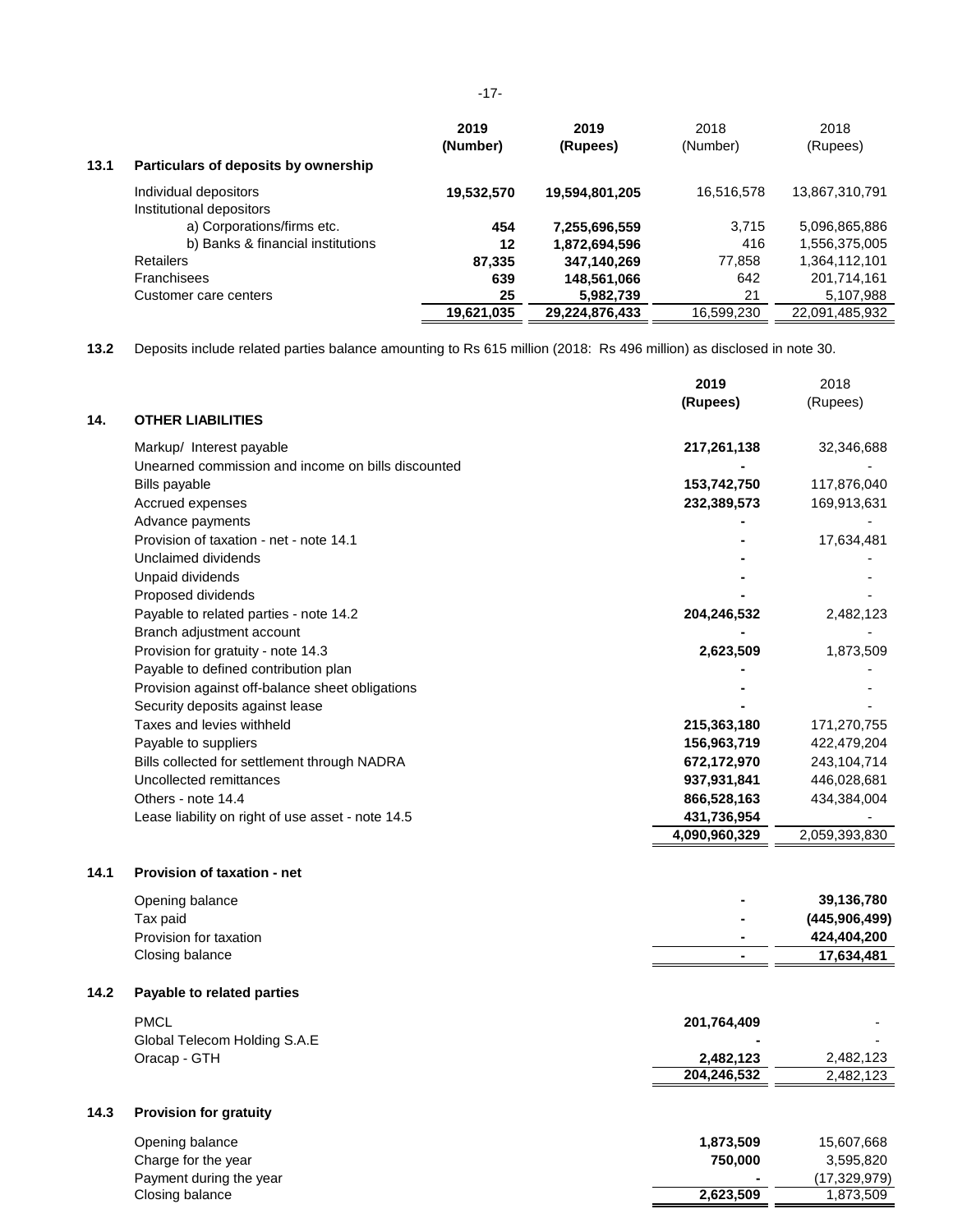#### **14.4** This includes an amount of Rs. 574,372,704 (2018: 154,753,161) in respect ot remitances received through Western Union.

|      |                                                           |                                                        |                                                                                                                            | 2019                         | 2018                         |
|------|-----------------------------------------------------------|--------------------------------------------------------|----------------------------------------------------------------------------------------------------------------------------|------------------------------|------------------------------|
| 14.5 |                                                           | Lease liability on right of use asset                  |                                                                                                                            | (Rupees)                     | (Rupees)                     |
|      | Additions during the period<br>Deletion during the period |                                                        | Lease liability on right of use asset - Initial Recognition under IFRS-16                                                  | 329,689,757<br>176,056,647   |                              |
|      |                                                           | Finance cost on lease liability on right of use assets |                                                                                                                            | 47,443,996                   |                              |
|      |                                                           | Payment of lease liability on right of use assets      |                                                                                                                            | (121, 453, 446)              |                              |
|      | Net book value at the end                                 |                                                        |                                                                                                                            | 431,736,954                  |                              |
| 15.  | <b>SHARE CAPITAL</b>                                      |                                                        |                                                                                                                            |                              |                              |
|      | <b>Authorized Capital</b>                                 |                                                        |                                                                                                                            |                              |                              |
|      | 2019                                                      | 2018                                                   |                                                                                                                            |                              |                              |
|      | <b>Numbers</b>                                            | <b>Numbers</b>                                         |                                                                                                                            |                              |                              |
|      | 300,000,000                                               |                                                        | 300,000,000 Ordinary shares of Rs. 10 each.                                                                                | 3,000,000,000                | 3,000,000,000                |
|      |                                                           | Issued, subscribed and paid-up capital                 |                                                                                                                            |                              |                              |
|      | 271,359,683                                               |                                                        | Ordinary shares<br>271,359,683 Fully paid in cash of Rs. 10 each.                                                          | 2,713,596,830                | 2,713,596,830                |
| 15.1 |                                                           |                                                        | Global Telecom Holding S.A.E. (GTH) is the holding company controlling 271,359,678 i.e. 99.99% shares (2018: 99.99%) of    |                              |                              |
|      | the Bank.                                                 |                                                        |                                                                                                                            | 2019                         | 2018                         |
|      |                                                           |                                                        |                                                                                                                            | (Rupees)                     | (Rupees)                     |
| 16.  |                                                           | <b>SURPLUS ON REVALUATION OF ASSETS</b>                |                                                                                                                            |                              |                              |
|      |                                                           | Available for sale investments - net of tax            |                                                                                                                            | 1,253,421                    | 41,367,143                   |
| 17.  |                                                           | <b>MEMORANDUM / OFF-BALANCE SHEET ITEMS</b>            |                                                                                                                            |                              |                              |
| 17.1 | <b>Contingencies</b>                                      |                                                        |                                                                                                                            |                              |                              |
|      |                                                           |                                                        | There are no known material contingencies at the year end (2018: Nil).                                                     |                              |                              |
| 17.2 | <b>Commitments:</b>                                       |                                                        |                                                                                                                            |                              |                              |
|      | Operating fixed assets                                    |                                                        |                                                                                                                            | 39,640,000                   | 16,905,056                   |
|      | Bank Guarantee - note 17.3                                |                                                        |                                                                                                                            | 100,000,000                  | 100,000,000                  |
|      |                                                           | Standby Letter of Guarantee - note 17.4                |                                                                                                                            | 15,484,760                   | 13,886,190                   |
|      |                                                           |                                                        |                                                                                                                            | 155,124,760                  | 130,791,246                  |
| 17.3 |                                                           |                                                        | This represents Bank guarantees issued by the Bank to Pakistan Railway against the online payment processing services.     |                              |                              |
| 17.4 |                                                           |                                                        | This represents letter of guarantee issued by the Bank to Visa International Service Association for interbank settlement. |                              |                              |
|      |                                                           |                                                        |                                                                                                                            | 2019                         | 2018                         |
|      |                                                           |                                                        |                                                                                                                            | (Rupees)                     | (Rupees)                     |
| 18.  |                                                           | <b>MARK-UP/RETURN/INTEREST EARNED</b>                  |                                                                                                                            |                              |                              |
|      | Interest / Mark-up on;<br>- Advances                      |                                                        |                                                                                                                            |                              |                              |
|      | - Government securities                                   |                                                        |                                                                                                                            | 3,963,314,859<br>489,242,681 | 2,923,301,688<br>269,959,582 |
|      |                                                           |                                                        | - On Deposit accounts/placements with other banks/financial institution                                                    | 851,423,902                  | 163,602,253                  |
|      |                                                           |                                                        |                                                                                                                            | 5,303,981,442                | 3,356,863,523                |
| 19.  |                                                           | <b>MARK-UP/RETURN/INTEREST EXPENSED</b>                |                                                                                                                            |                              |                              |
|      | On deposits                                               |                                                        |                                                                                                                            | 961,515,684                  | 389,543,416                  |

**19.1** Mark-up expense on deposits includes amount of Rs 39 million (2018: Rs 12 million) in respect of deposit balances of related parties as disclosed in note 30.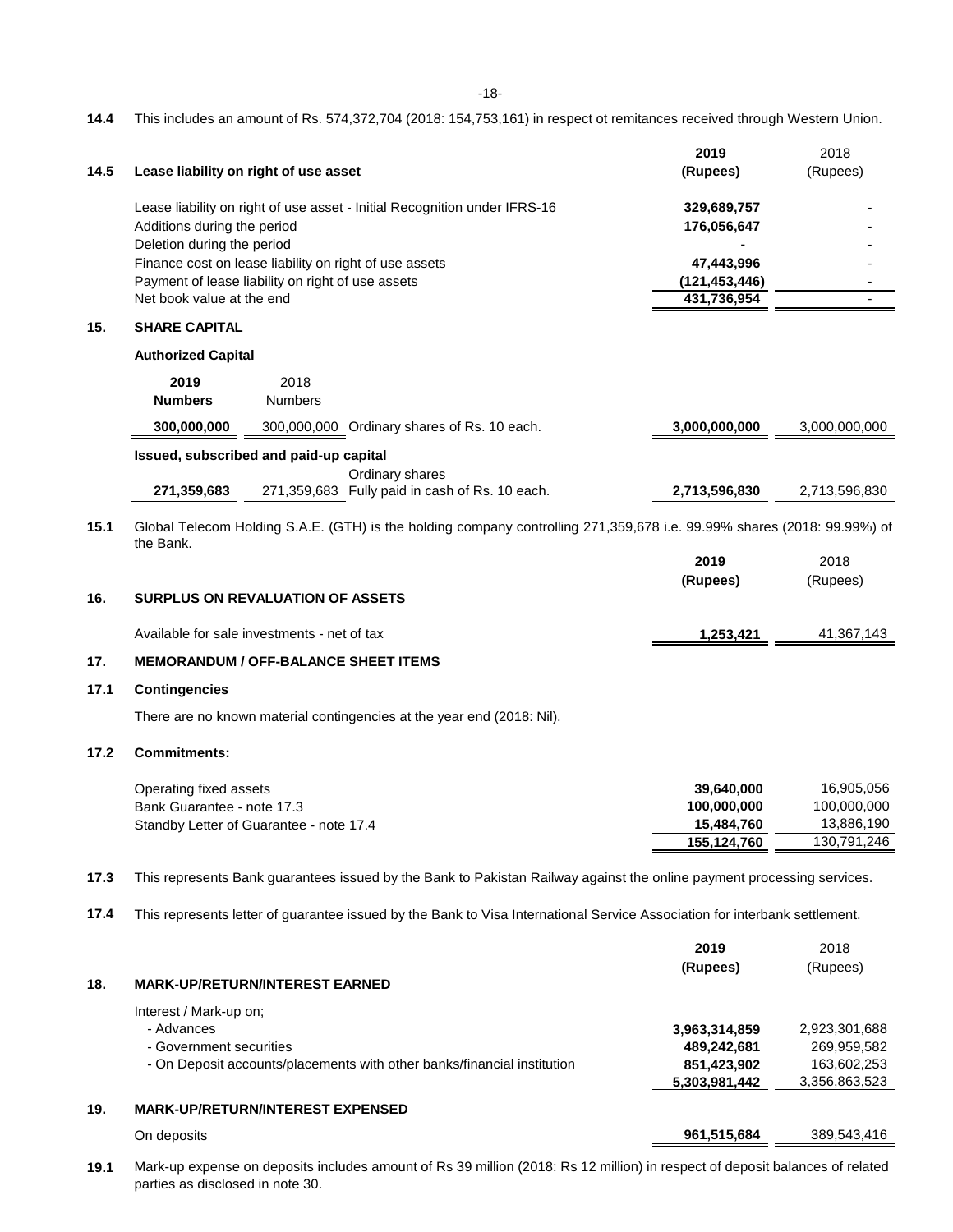| 20.  |                                                     | 2019<br>(Rupees) | 2018<br>(Rupees)   |
|------|-----------------------------------------------------|------------------|--------------------|
|      | FEE, COMMISSION AND BROKERAGE INCOME - NET          |                  |                    |
|      | (Loss) / income from branchless banking - note 20.1 | (260, 667, 555)  | 151,932,689        |
|      | Loan processing fee                                 | 307,299,582      | 265,144,504        |
|      | <b>Others</b>                                       | 32,613,731       | 13,123,070         |
|      |                                                     | 79,245,758       | 430,200,263        |
| 20.1 | (Loss) / income from branchless                     |                  |                    |
|      | Branchless banking income - note 20.2               | 6,107,258,187    | 5,165,562,270      |
|      | Commission to retailer / franchisee                 | (4,680,354,706)  | (3,638,991,322)    |
|      | Commission to related party                         | (1,441,027,497)  | (1, 102, 169, 306) |
|      | NADRA charges related to branchless banking         | (246, 543, 539)  | (272,468,953)      |
|      |                                                     | (260, 667, 555)  | 151,932,689        |

**20.2** This represents the income from branchless banking operations (Jazz cash formerly Mobicash) carried out by the Bank together with PMCL through agency agreement under SBP Branchless Banking Regulations. As per the agreement, Income from Jazz cash (Net of Agents commission) is shared between the Bank and PMCL in the ratio of 30:70 respectively.

|     |                                                              |             | 2019          | 2018          |
|-----|--------------------------------------------------------------|-------------|---------------|---------------|
| 21. | <b>OTHER INCOME</b>                                          | <b>Note</b> | (Rupees)      | (Rupees)      |
|     |                                                              |             |               |               |
|     | Gain on disposal of fixed assets                             |             | 4,635,404     | 556,437       |
| 22. | <b>ADMINISTRATIVE EXPENSES</b>                               |             |               |               |
|     | Salaries, allowances etc.                                    |             | 1,231,137,163 | 1,022,775,336 |
|     | Contribution to defined contribution plan                    |             | 55,550,907    | 37,132,401    |
|     | Provision for gratuity                                       |             | 750,000       | 3,595,820     |
|     | Non-executive directors' fees, allowances and other expenses |             | 410,000       | 600,000       |
|     | Training / Capacity building                                 |             | 11,833,119    | 7,108,784     |
|     | Rent, taxes, insurance, electricity, etc.                    |             | 212,075,608   | 248,401,158   |
|     | Legal and professional charges                               |             | 11,732,799    | 16,749,193    |
|     | Communications                                               |             | 17,889,203    | 13,352,092    |
|     | Repair and maintenance - Vehicle                             |             | 22,245,221    | 12,358,317    |
|     | Rentals of operating leases                                  |             |               |               |
|     | Finance cost of lease liability on right of use assets       |             | 47,443,996    |               |
|     | Stationary and printing                                      |             | 73,824,439    | 68,717,678    |
|     | Advertisement and publicity                                  |             | 13,910,033    | 7,936,398     |
|     | <b>Donations</b>                                             |             |               |               |
|     | Auditors remuneration                                        | 22.1        | 5,725,000     | 2,850,000     |
|     | Depreciation                                                 | 10.2        | 253,457,345   | 135,448,467   |
|     | Amortization                                                 | 10.3        | 97,754,816    | 35,534,077    |
|     | Operating fixed assets written off                           |             | 1,041,729     | 3,747,153     |
|     | Travel and transportation                                    |             | 34,489,610    | 22,377,576    |
|     | Repair and maintenance - General                             |             | 34,806,758    | 15,645,716    |
|     | NADRA verification charges                                   | 22.3        | 37,594,263    | 5,337,299     |
|     | Bank charges                                                 |             | 152,980,591   | 110,809,876   |
|     | IT equipment and software maintenance                        |             | 292,456,835   | 137,599,046   |
|     | Security                                                     |             | 68,196,838    | 56,027,440    |
|     | Janitorial services                                          |             | 43,932,838    | 35,094,570    |
|     | Office supplies                                              |             | 12,050,357    | 8,984,177     |
|     | Entertainment                                                |             | 5,349,844     | 15,507,720    |
|     | <b>G2P Project Cost</b>                                      |             | 10,807,000    | 11,978,864    |
|     | <b>Others</b>                                                |             | 17,750,835    | 22,617,084    |
|     |                                                              |             | 2,767,197,147 | 2,058,286,242 |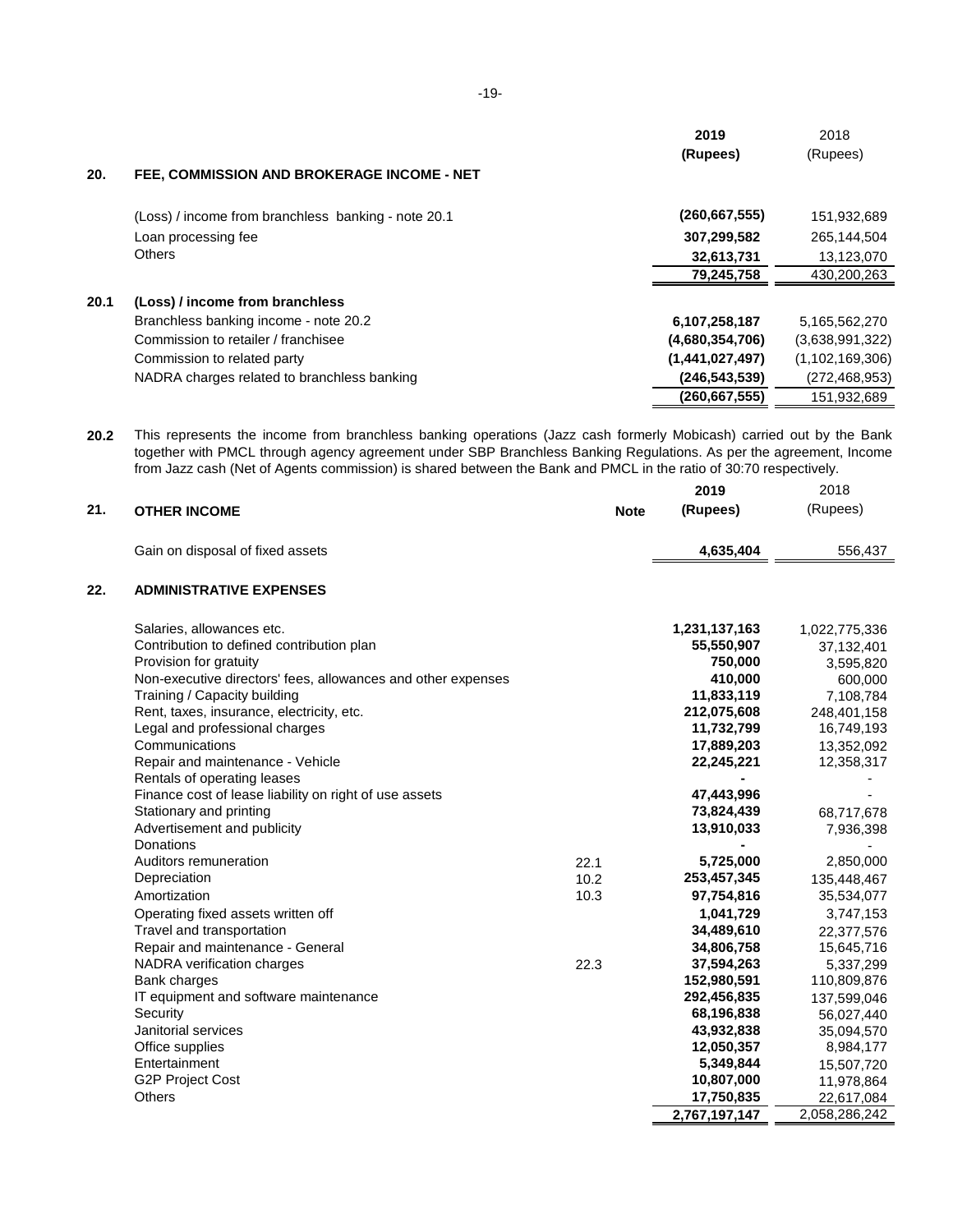|      |                                                   | 2019           | 2018      |
|------|---------------------------------------------------|----------------|-----------|
|      |                                                   | (Rupees)       | (Rupees)  |
| 22.1 | <b>Auditors' remuneration</b>                     |                |           |
|      | Audit fee                                         | 2,000,000      | 2,000,000 |
|      | Fee for half yearly review                        | 700,000        |           |
|      | Fee for special audits/certifications - note 22.2 | 2,725,000      | 700,000   |
|      | Tax services                                      | $\blacksquare$ |           |
|      | Out of pocket expenses                            | 300,000        | 150,000   |
|      |                                                   | 5,725,000      | 2,850,000 |

**22.2** This includes fee for audits of financial statements of AJK operations for the years 2017 to 2019 and for certifications required for submission to SBP.

**22.3** This includes verification charges of National Database and Registration Authority (NADRA) for verisys and eCIB charges of SBP.

#### **23. OTHER CHARGES**

| Penalties imposed by the State Bank of Pakistan - note 23.1 | 3.580.000 | 1,062,000 |
|-------------------------------------------------------------|-----------|-----------|
| Loss on foreign currency transactions                       | 2.644.639 | 1.489.449 |
| Workers Welfare Fund - Sindh                                | 1.866.007 | 2.078.113 |
|                                                             | 8.090.646 | 4.629.562 |

**23.1** The charge for the year represents the penalties paid to the State Bank of Pakistan (SBP) in respect of certain instances of violations of the Anti Money Laundering / Combating The Financing of Terrorism regulations and related directives issued by SBP.

|      |                                                               | 2019          | 2018          |
|------|---------------------------------------------------------------|---------------|---------------|
|      |                                                               | (Rupees)      | (Rupees)      |
| 24.  | <b>TAXATION</b>                                               |               |               |
|      | For the year                                                  |               |               |
|      | Current                                                       | 416,956,181   | 391,914,275   |
|      | Deferred                                                      | (72,096,247)  | (21,624,108)  |
|      | For the prior years                                           |               |               |
|      | Current                                                       |               | 32,489,925    |
|      | Deferred                                                      | -             |               |
|      |                                                               | 344,859,934   | 402,780,092   |
|      |                                                               |               |               |
| 24.1 | Relationship between tax expense and accounting loss          |               |               |
|      | Profit before taxation                                        | 1,265,692,638 | 1,220,801,342 |
|      | Tax at applicable tax rate of 29% percent (2018: 29% percent) | 29%           | 29%           |
|      |                                                               | 367.050.865   | 354.032.389   |

|                                        | 00110001000    | 001001000   |
|----------------------------------------|----------------|-------------|
| Effect of:                             |                |             |
| - Prior years                          | ٠              | 32,489,925  |
| - Permanent differences                | 1.579.342      | 307.980     |
| - Income charged at different tax rate | (22, 342, 850) | 12,816,547  |
| - Super tax                            | $\blacksquare$ | 1,698,322   |
| - Others                               | (1, 427, 423)  | 1.434.929   |
|                                        | 344,859,934    | 402,780,092 |

| 25. | <b>NUMBER OF EMPLOYEES</b> | 2019                           |                             | 2018         |                          |                      |       |
|-----|----------------------------|--------------------------------|-----------------------------|--------------|--------------------------|----------------------|-------|
|     |                            | Credit /<br><b>Sales Staff</b> | Banking /<br><b>Support</b> | <b>Total</b> | Credit /<br>Sales Staff  | Banking /<br>Support | Total |
|     | Permanent                  | 823                            | 573                         | 1,396        | 479                      | 633                  | 1,112 |
|     | Contractual / temporary    | $\sim$                         | 30                          | 30           | $\overline{\phantom{a}}$ | 53                   | 53    |
|     |                            | 823                            | 603                         | 1,426        | 479                      | 686                  | 1,165 |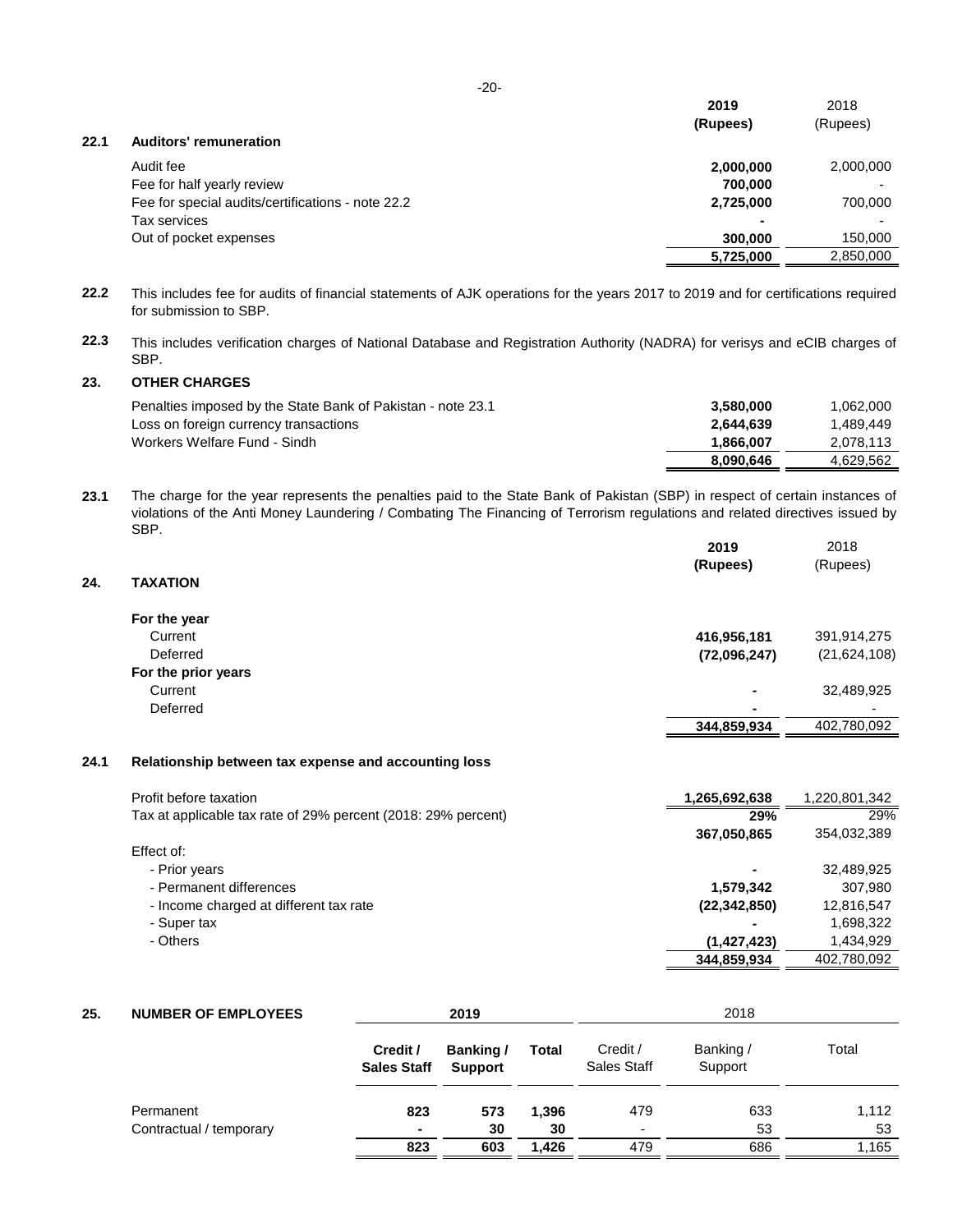#### **26. PROVIDENT FUND TRUST**

The provident fund has been established collectively for the employees of Mobilink Microfinance Bank Limited, Pakistan Mobile Communication limited, LINKdotNET Telecom Limited, Business Communication Systems (Private) Limited, Veon Global Services (Private) Limited (formerly known as Vimpelcom Global services Pakistan (Private) Limited) and Warid Telecom (Pvt.) Limited. Details of employees Provident Fund are as follows:

|                                       |               |     | 2019              | 2018          |
|---------------------------------------|---------------|-----|-------------------|---------------|
|                                       |               |     | (Rupees)          | (Rupees)      |
|                                       |               |     | <b>Un-Audited</b> | Audited       |
| Size of the Fund - Total Assets       |               |     | 1,761,921,000     | 1,600,765,699 |
| Cost of investments made              |               |     | 1,719,187,000     | 1,478,120,616 |
| Percentage of investments made        |               |     | 98%               | 92%           |
| Fair value of investments             |               |     | 1,715,830,000     | 1,454,863,741 |
| Breakup of Investments is as follows: |               |     |                   |               |
|                                       | (Rupees)      | %   | (Rupees)          | $\%$          |
| Saving Accounts                       | 99,667,000    | 6%  | 126,375,024       | 9%            |
| <b>Term Deposit Certificates</b>      | 900,000,000   | 52% | 236,813,037       | 16%           |
|                                       | 999,667,000   | 58% | 363,188,061       | 25%           |
| Wapda Bonds                           | 118,731,000   | 7%  | 176,057,762       | 12%           |
| Term Finance Certificates (TFC)       | 105,370,000   | 6%  | 72,987,839        | 5%            |
| <b>Government Securities</b>          | 202,411,000   | 12% | 84,304,252        | 6%            |
| <b>Listed Unit Trust Schemes</b>      | 139,705,000   | 8%  | 574,674,928       | 40%           |
| <b>Listed Securities</b>              | 149,946,000   | 9%  | 183,650,899       | 13%           |
|                                       | 1,715,830,000 |     | 1.454.863.741     |               |

**26.1** The figures for 2019 are based on the un-audited financial statements (2018: Audited financial statements) of the Provident Fund. All the investments out of provident fund trust have been made in accordance with the provisions of Section 218 of the Companies Act, 2017 and the rules formulated for that purpose.

| 27. | NUMBER OF BRANCHES/SERVICE CENTRES | 2019<br>(Number) | 2018<br>(Number) |
|-----|------------------------------------|------------------|------------------|
|     | Beginning of the year              | 61               | 61               |
|     | Opened during the year             |                  |                  |
|     | -Branches                          | 13               |                  |
|     | -Closed / Merged during the year   |                  |                  |
|     | At the end of the year             | 74               | 61               |

#### **28. REMUNERATION OF DIRECTORS AND EXECUTIVES**

|                                           | <b>President/ Chief Executive</b> |            | <b>Directors</b> |          | <b>Executives</b> |             |
|-------------------------------------------|-----------------------------------|------------|------------------|----------|-------------------|-------------|
|                                           | 2019                              | 2018       | 2019             | 2018     | 2019              | 2018        |
|                                           | (Rupees)                          | (Rupees)   | (Rupees)         | (Rupees) | (Rupees)          | (Rupees)    |
| Fees                                      |                                   |            | 410,000          | 600,000  |                   |             |
| Managerial remuneration                   | 17,695,554                        | 16,347,918 |                  |          | 215,308,761       | 163,802,182 |
| Rent and house maintenance                | 270,000                           | 292,500    |                  |          | 38,632,930        | 27,262,343  |
| <b>Utilities</b>                          | 1,742,724                         | 1,609,906  |                  |          | 21,472,154        | 16,359,240  |
| Relocation allowance                      |                                   |            |                  |          | 2,408,812         | 852,693     |
| Conveyance allowance                      |                                   |            |                  |          | 2,573,220         | 1,427,886   |
| Car allowance                             |                                   |            |                  |          | 17,858,623        | 17,136,999  |
| Car maintenance                           |                                   |            |                  |          | 3,806,401         | 1,911,867   |
| Contribution to defined contribution plan | 1,742,724                         | 1,609,906  |                  |          | 20,786,131        | 15,528,679  |
| Fuel allowance / reimbursements           |                                   |            |                  |          | 8,099,382         | 3,558,855   |
| Sales staff incentive                     |                                   |            |                  |          | 21,367,629        | 12,882,624  |
| Meal Allowance                            |                                   |            |                  |          | 1,907,833         | 1,044,917   |
| <b>Transport Allowance</b>                |                                   |            |                  |          |                   |             |
| Training compensation                     |                                   |            |                  |          |                   |             |
| Bonus, Prizes and rewards                 | 9,000,000                         | 6,620,731  |                  |          | 31,387,553        | 24,261,444  |
|                                           | 30,451,002                        | 26,480,961 | 410,000          | 600,000  | 385,609,429       | 286,029,729 |
| Number of persons                         |                                   |            |                  |          | 153               | 90          |

**a)** Executive means any employee whose basic salary exceeds Rs. 500,000 (2018: Rs. 500,000) per year.

**b)** The President / Chief Executive Officer and certain other executives are provided with free use of the Bank's owned and maintained cars in accordance with their entitlement as per rules of the Bank.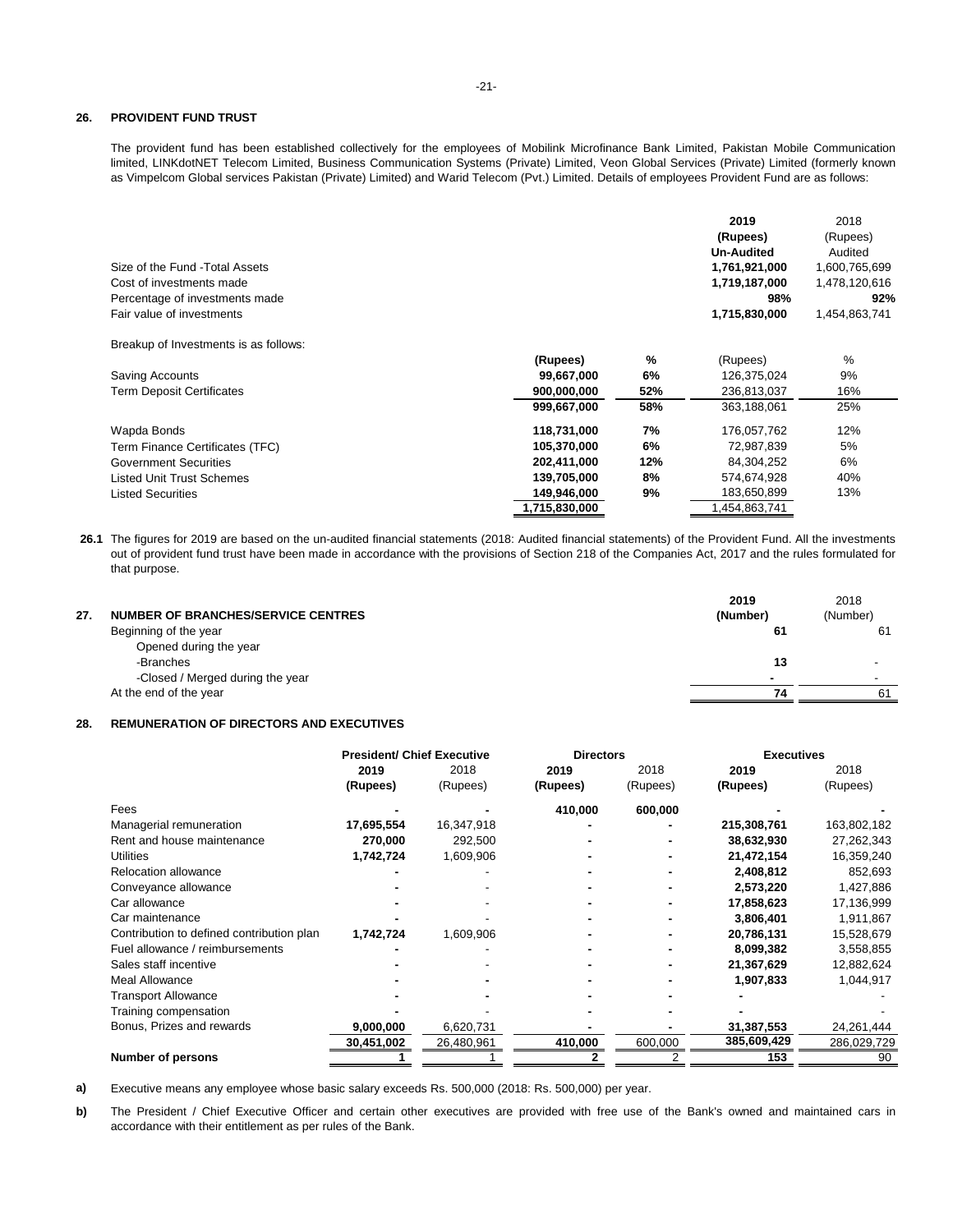| 29. | <b>EARNING PER SHARE (RUPEE)</b>           |     | 2019        | 2018        |
|-----|--------------------------------------------|-----|-------------|-------------|
|     | Profit after taxation - Rupees             |     | 920.832.704 | 818,021,250 |
|     | Weighted average ordinary shares - Numbers |     | 271.359.683 | 271,359,683 |
|     | Earning per share - Rupees                 | A/B | 3.39        | 3.01        |

#### **30. BALANCES AND TRANSACTIONS WITH RELATED PARTIES**

The Bank is a subsidiary of Global Telecom Holding S.A.E. (GTH) which holds 99.99% share capital of the Bank. Therefore, all subsidiaries and associated undertakings of GTH are related parties of the Bank. Other related parties include directors, key management personnel which include CEO and Head of Departments (HOD's), entities under common directorship. Remuneration to directors and executives is disclosed in note 28 to these financial statements. Amounts due from and due to the related party companies are shown in note 11 and 14 to these financial statements. All transactions involving related parties are subject to the approval of the Board of Directors. Significant transactions with the related parties other than those referred to in the foregoing entered into during the year are as follows:

|     |                                                                                                                                     |                                 | 2019<br>(Rupees) | 2018<br>(Rupees) |
|-----|-------------------------------------------------------------------------------------------------------------------------------------|---------------------------------|------------------|------------------|
|     | Transactions during the year:                                                                                                       | Relationship with related party |                  |                  |
|     | Global Telecom Holding (GTH)                                                                                                        | Parent Company                  |                  |                  |
|     | Payment set off against CDC subscription                                                                                            |                                 |                  | 1,000,000        |
|     | Pakistan Mobile Communications Limited (PMCL)                                                                                       | <b>Associated Company</b>       |                  |                  |
|     | Payments made for expenses incurred on behalf of PMCL by the Bank                                                                   |                                 | 1,096,459,237    | 102,534,431      |
|     | Payments made for expenses incurred on behalf of the Bank by PMCL<br>Payments made against defined contribution plan being employee |                                 | 2,127,510        | 20,059,742       |
|     | and employer contributions                                                                                                          |                                 | 80,440,026       | 58,451,556       |
|     | Deposits made during the year                                                                                                       |                                 | 25,111,930,127   | 18,087,024,620   |
|     | Withdrawals during the year                                                                                                         |                                 | 24,992,811,412   | 18,160,416,208   |
|     | Mark-up/ return/ interest expensed to PMCL                                                                                          |                                 | 38,753,567       | 12,291,261       |
|     | Deposit Mobilization Commission Paid                                                                                                |                                 | 790,614,155      | 323,547,212      |
|     | Branchless commission (Net of agents commission)                                                                                    |                                 | 650,413,342      | 778,622,094      |
|     | <b>Employees' Provident Fund Trust</b>                                                                                              |                                 |                  |                  |
|     | Bank's contribution paid to the fund                                                                                                |                                 | 55,550,907       | 37,132,401       |
|     | Balances outstanding as at December 31, 2018                                                                                        |                                 |                  |                  |
|     | Payable to GTH                                                                                                                      | Parent Company                  | 2,482,123        | 2,482,123        |
|     | (Payable) / Receivable from PMCL                                                                                                    | <b>Associated Company</b>       | (130, 593, 723)  | 83,670,008       |
|     | Payable to Business Communication System (Private) Limited                                                                          | <b>Associated Company</b>       | 209,870          | 176,315          |
|     | Deposits accounts contain amounts relating to following related parties:                                                            |                                 |                  |                  |
|     | Pakistan Mobile Communications Limited (PMCL)                                                                                       | <b>Associated Company</b>       | 614,764,579      | 495,645,889      |
| 31. | <b>CASH AND CASH EQUIVALENTS</b>                                                                                                    |                                 |                  |                  |
|     | Cash and balances with SBP and NBP - note 6                                                                                         |                                 | 2,187,973,424    | 2,134,916,179    |
|     | Balances with other banks/NBFIs/MFBs - note 7                                                                                       |                                 | 10,830,601,597   | 5,162,381,161    |
|     |                                                                                                                                     |                                 | 13.018.575.021   | 7,297,297,340    |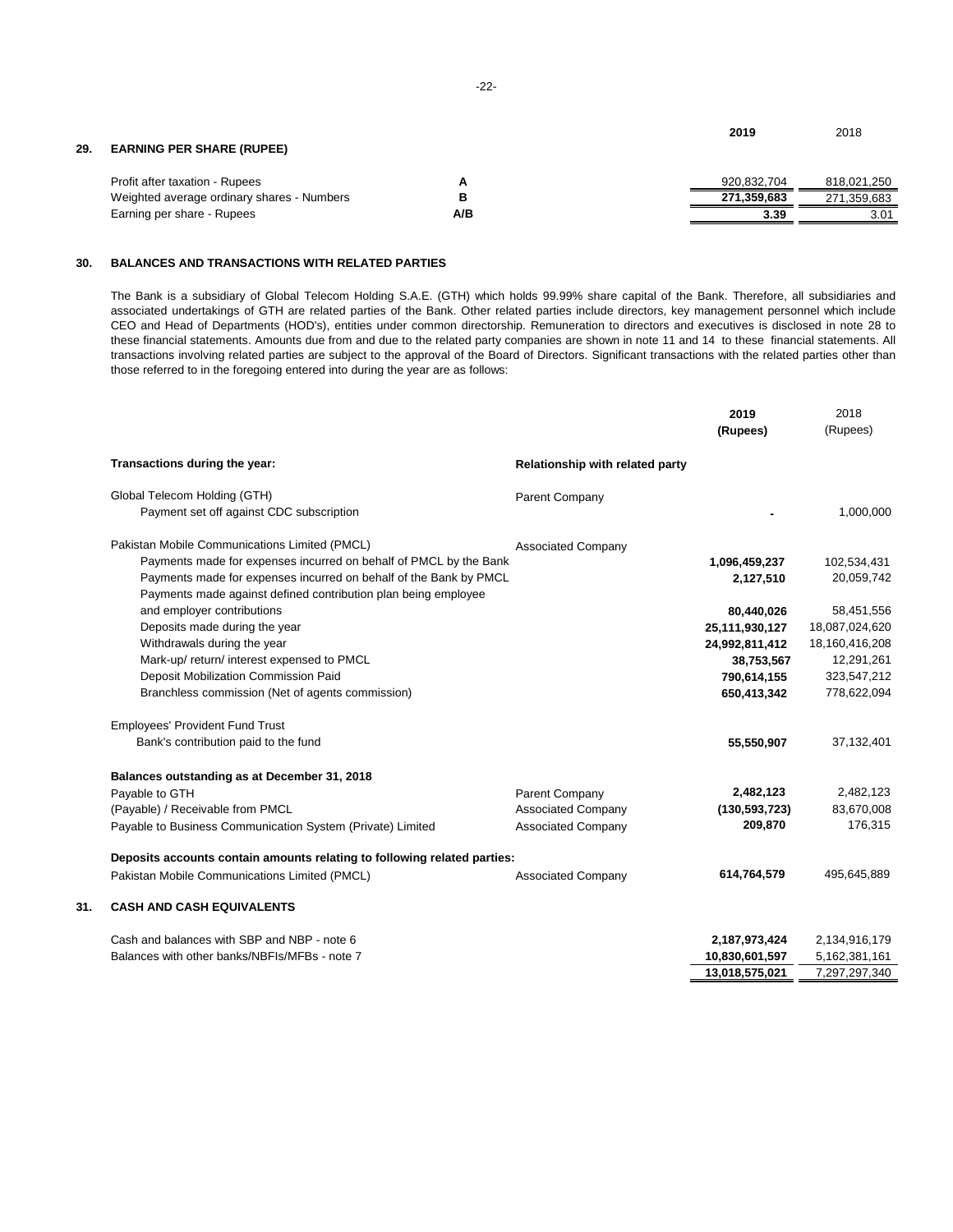#### **32. FAIR VALUE OF FINANCIAL INSTRUMENTS**

The fair value of traded investments is based on quoted market prices, except for securities classified by the Bank as 'held to maturity'. Securities classified as held to maturity are carried at amortized cost. Fair value of unquoted equity investments is determined on the basis of break up value of these investments as per the latest available audited financial statements.

Fair value of fixed term loans, other assets, other liabilities, fixed term deposits and borrowings cannot be calculated with sufficient reliability due to the absence of current and active market for such assets and liabilities and reliable data regarding market rates for similar instruments. The provision for impairment of loans and advances has been calculated in accordance with the Bank's accounting policy as stated in note 4.2 to these financial statements.

Fair value of remaining financial assets and liabilities except fixed term loans, staff loans, non-performing advances and fixed term deposits is not significantly different from the carrying amounts since assets and liabilities are either short term in nature or are frequently repriced in the case of customer loans and deposits.

The Bank measures fair values using the following fair value hierarchy that reflects the significance of the inputs used in making the measurements:

Level 1: Fair value measurements using quoted prices (unadjusted) in active markets for identical assets or liabilities.

Level 2: Fair value measurements using inputs other than quoted prices included within Level 1 that are observable for the assets or liability, either directly (i.e. as prices) or indirectly (i.e. derived from prices).

Level 3: Fair value measurements using input for the asset or liability that are not based on observable market data (i.e. unobservable inputs).

#### **a) Financial instruments in level 1**

Currently, no financial instruments are classified in level 1.

#### **b) Financial instruments in level 2**

Financial instruments included in level 2 comprise of investment in market treasury bills.

#### **c) Financial instruments in level 3**

Currently, no financial instruments are classified in level 3.

The Bank's policy is to recognise transfers into and out of the different fair value hierarchy levels at the date the event or change in circumstances that caused such transfer takes place. There were no transfers between levels 1 and 2 during the year.

The table below analyses the financial and non-financial assets carried at fair values, by valuation methods. Valuation of investments is carried out as per guidelines specified by the SBP.

|                                                              | Level 1  | Level <sub>2</sub> | Level 3 |  |  |
|--------------------------------------------------------------|----------|--------------------|---------|--|--|
| December 31, 2019<br>Financial assets measured at fair value | -Rupees- |                    |         |  |  |
| Available for sale investments - Market treasury bills       |          | 5,250,344,293      |         |  |  |
| Available for sale investments - Units of mutual funds       |          |                    |         |  |  |
|                                                              |          | 5,250,344,293      |         |  |  |
| December 31, 2018<br>Financial assets measured at fair value |          |                    |         |  |  |
| Available for sale investments - Market treasury bills       |          | 2,599,246,556      |         |  |  |
| Available for sale investments - Units of mutual funds       |          | 2,754,178,863      |         |  |  |
|                                                              |          | 5,353,425,419      |         |  |  |

#### **Valuation techniques and inputs used in determination of fair values**

| <b>Item</b>           | Valuation techniques and inputs used                                                                                                                 |  |  |  |
|-----------------------|------------------------------------------------------------------------------------------------------------------------------------------------------|--|--|--|
| Market treasury bills | Fair value of investment in market treasury bills is determined based on the<br>rates / prices sourced from Reuters.                                 |  |  |  |
| Units of mutual funds | Fair value of investment in units of mutual funds is determined based on Net<br>Asset Value per unit as at close of business day available at MUFAP. |  |  |  |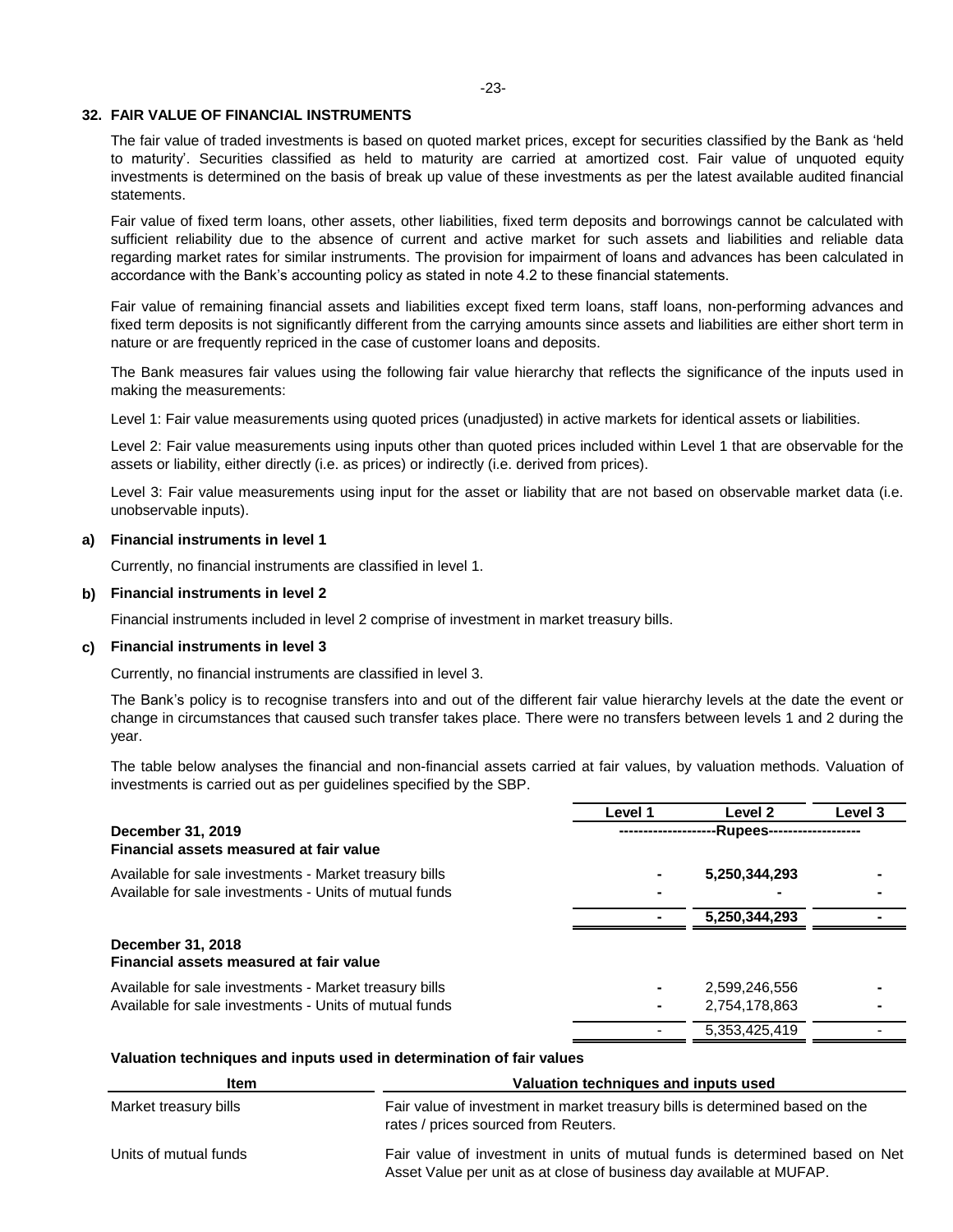#### **33. MATURITIES OF ASSETS AND LIABILITIES**

|                                      | <b>Total</b>   | Up to one month | Over one month<br>up to six month | Over six month<br>up to one year | Over one year |  |
|--------------------------------------|----------------|-----------------|-----------------------------------|----------------------------------|---------------|--|
| December 31, 2019                    | (Rupees)       | (Rupees)        | (Rupees)                          | (Rupees)                         | (Rupees)      |  |
| <b>Market rate assets</b>            |                |                 |                                   |                                  |               |  |
| Cash and Balances with SBP and NBP   | 2,187,973,424  | 2,187,973,424   |                                   |                                  |               |  |
| Balances with other Banks/NBFIs/MFBs | 10,830,601,597 | 10,830,601,597  |                                   |                                  |               |  |
| Investments                          | 5,252,109,674  | 5,252,109,674   |                                   |                                  |               |  |
| Advances                             | 15,072,876,354 | 698,869,550     | 5,664,168,664                     | 7,440,169,984                    | 1,269,668,156 |  |
| <b>Total market rate assets</b>      | 33,343,561,049 | 18,969,554,245  | 5,664,168,664                     | 7,440,169,984                    | 1,269,668,156 |  |
| Other non-earning assets             |                |                 |                                   |                                  |               |  |
| Operating fixed assets               | 1,560,757,340  | 114,874,826     | 5,094,933                         | 16,398,781                       | 1,424,388,800 |  |
| Other assets                         | 3,129,116,474  | 31,142,558      | 2,633,174,599                     | 207,336,736                      | 257,462,581   |  |
| Deferred tax asset                   | 141,647,212    |                 |                                   |                                  | 141,647,212   |  |
| <b>Total non-earning assets</b>      | 4,831,521,026  | 146,017,384     | 2,638,269,532                     | 223,735,517                      | 1,823,498,593 |  |
| <b>Total assets</b>                  | 38,175,082,075 | 19,115,571,629  | 8,302,438,196                     | 7,663,905,501                    | 3,093,166,749 |  |
| Cost/ non cost bearing liabilities   |                |                 |                                   |                                  |               |  |
| Deposits and other accounts          | 29,224,876,433 | 23,377,080,104  | 2,455,902,188                     | 2,778,047,527                    | 613,846,614   |  |
| Other non-cost bearing liabilities   |                |                 |                                   |                                  |               |  |
| <b>Other liabilities</b>             | 4,090,960,329  | 2,796,808,436   | 619,222,997                       | 233,875,607                      | 441,053,289   |  |
| <b>Total Liabilities</b>             | 33,315,836,762 | 26,173,888,540  | 3,075,125,185                     | 3,011,923,134                    | 1,054,899,903 |  |
| <b>Net assets</b>                    | 4,859,245,313  | (7,058,316,911) | 5,227,313,011                     | 4,651,982,367                    | 2,038,266,846 |  |
| <b>Represented by:</b>               |                |                 |                                   |                                  |               |  |
| <b>Share Capital</b>                 | 2,713,596,830  |                 |                                   |                                  |               |  |
| Statutory reserve                    | 516,340,244    |                 |                                   |                                  |               |  |
| Depositor's protection fund          | 147,614,175    |                 |                                   |                                  |               |  |
| <b>Unappropriated Profit</b>         | 1,480,440,643  |                 |                                   |                                  |               |  |
| Surplus on revaluation of assets     | 1,253,421      |                 |                                   |                                  |               |  |
|                                      | 4,859,245,313  |                 |                                   |                                  |               |  |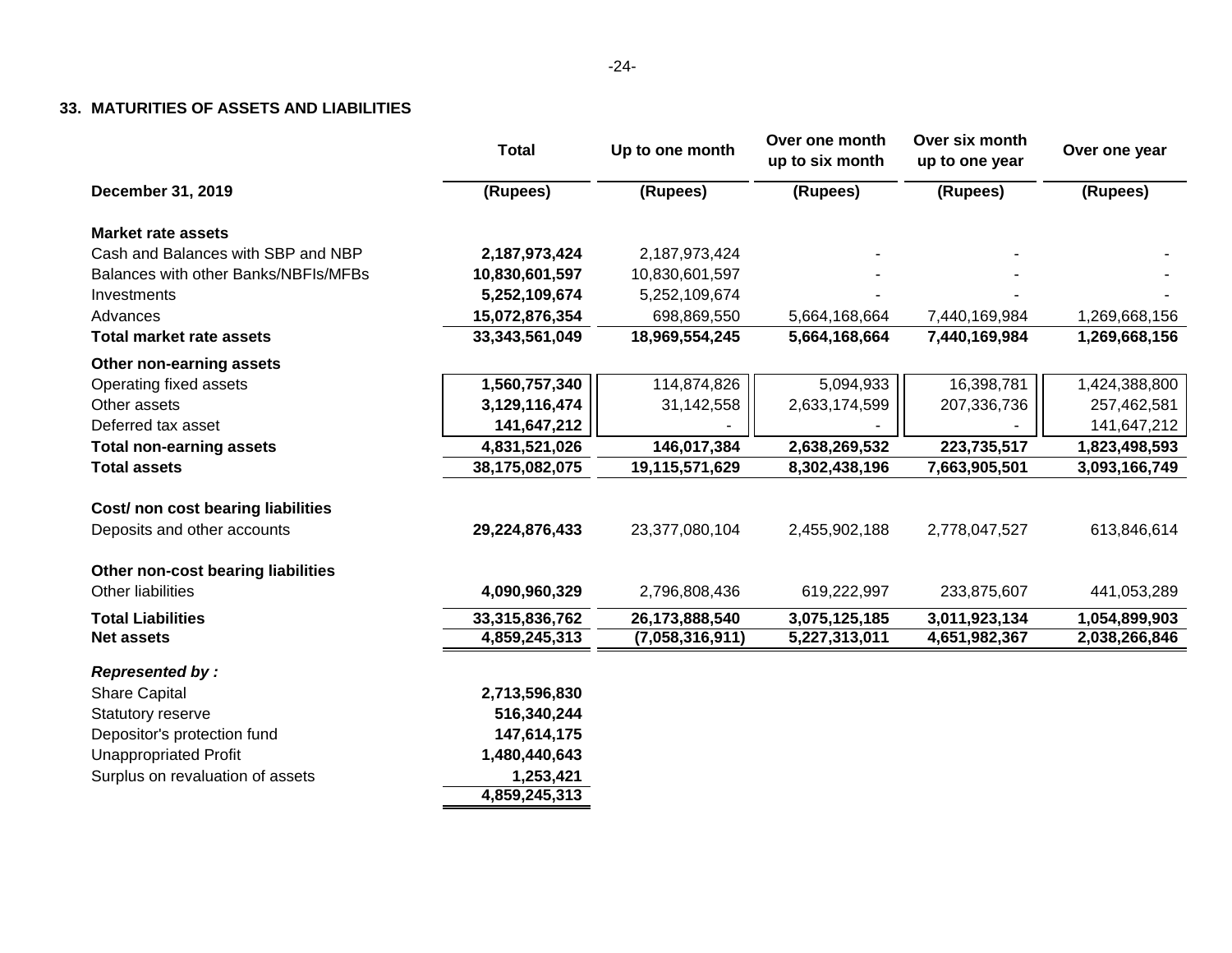#### **34. MATURITIES OF ASSETS AND LIABILITIES**

|                                      | <b>Total</b>      | Up to one month | Over one month<br>up to six month | Over six month<br>up to one year | Over one year |
|--------------------------------------|-------------------|-----------------|-----------------------------------|----------------------------------|---------------|
| December 31, 2018                    | (Rupees)          | (Rupees)        | (Rupees)                          | (Rupees)                         | (Rupees)      |
| <b>Market rate assets</b>            |                   |                 |                                   |                                  |               |
| Cash and Balance with SBP and NBP    | 2,134,916,179     | 2,134,916,179   |                                   |                                  |               |
| Balances with other Banks/NBFIs/MFBs | 5,162,381,361     | 4,162,381,361   | 1,000,000,000                     |                                  |               |
| Investments                          | 5,408,581,609     | 5,408,581,609   |                                   |                                  |               |
| Advances                             | 12,428,377,027    | 742,317,715     | 3,912,389,602                     | 6,475,689,437                    | 1,297,980,273 |
| <b>Total market rate assets</b>      | 25, 134, 256, 176 | 12,448,196,864  | 4,912,389,602                     | 6,475,689,437                    | 1,297,980,273 |
| Other non-earning assets             |                   |                 |                                   |                                  |               |
| Operating fixed assets               | 729,541,801       | 8,834,119       | 44,170,595                        | 53,004,715                       | 623,532,372   |
| Other assets                         | 2,194,622,020     | 196,109,157     | 1,352,590,690                     | 538,776,537                      | 107,145,636   |
| Deferred tax asset                   | 56,273,879        |                 |                                   |                                  | 56,273,879    |
| <b>Total non-earning assets</b>      | 2,980,437,700     | 204,943,276     | 1,396,761,285                     | 591,781,252                      | 786,951,887   |
| <b>Total assets</b>                  | 28,114,693,876    | 12,653,140,140  | 6,309,150,887                     | 7,067,470,689                    | 2,084,932,160 |
| Cost/ non cost bearing liabilities   |                   |                 |                                   |                                  |               |
| Deposits and other accounts          | 22,091,485,932    | 17,497,602,345  | 3,348,317,500                     | 663,885,287                      | 581,680,800   |
| Other non-cost bearing liabilities   |                   |                 |                                   |                                  |               |
| Other liabilities                    | 2,059,393,830     | 1,592,663,138   | 466,730,692                       |                                  |               |
| <b>Total Liabilities</b>             | 24,150,879,762    | 19,090,265,483  | 3,815,048,192                     | 663,885,287                      | 581,680,800   |
| <b>Net assets</b>                    | 3,963,814,114     | (6,437,125,343) | 2,494,102,695                     | 6,403,585,402                    | 1,503,251,360 |
| <b>Represented by:</b>               |                   |                 |                                   |                                  |               |
| <b>Share Capital</b>                 | 2,713,596,830     |                 |                                   |                                  |               |
| Statutory reserve                    | 332, 173, 703     |                 |                                   |                                  |               |
| Depositor's protection fund          | 86,860,323        |                 |                                   |                                  |               |
| <b>Unappropriated Profit</b>         | 789,816,115       |                 |                                   |                                  |               |
| Surplus on revaluation of assets     | 41,367,143        |                 |                                   |                                  |               |
|                                      | 3,963,814,114     |                 |                                   |                                  |               |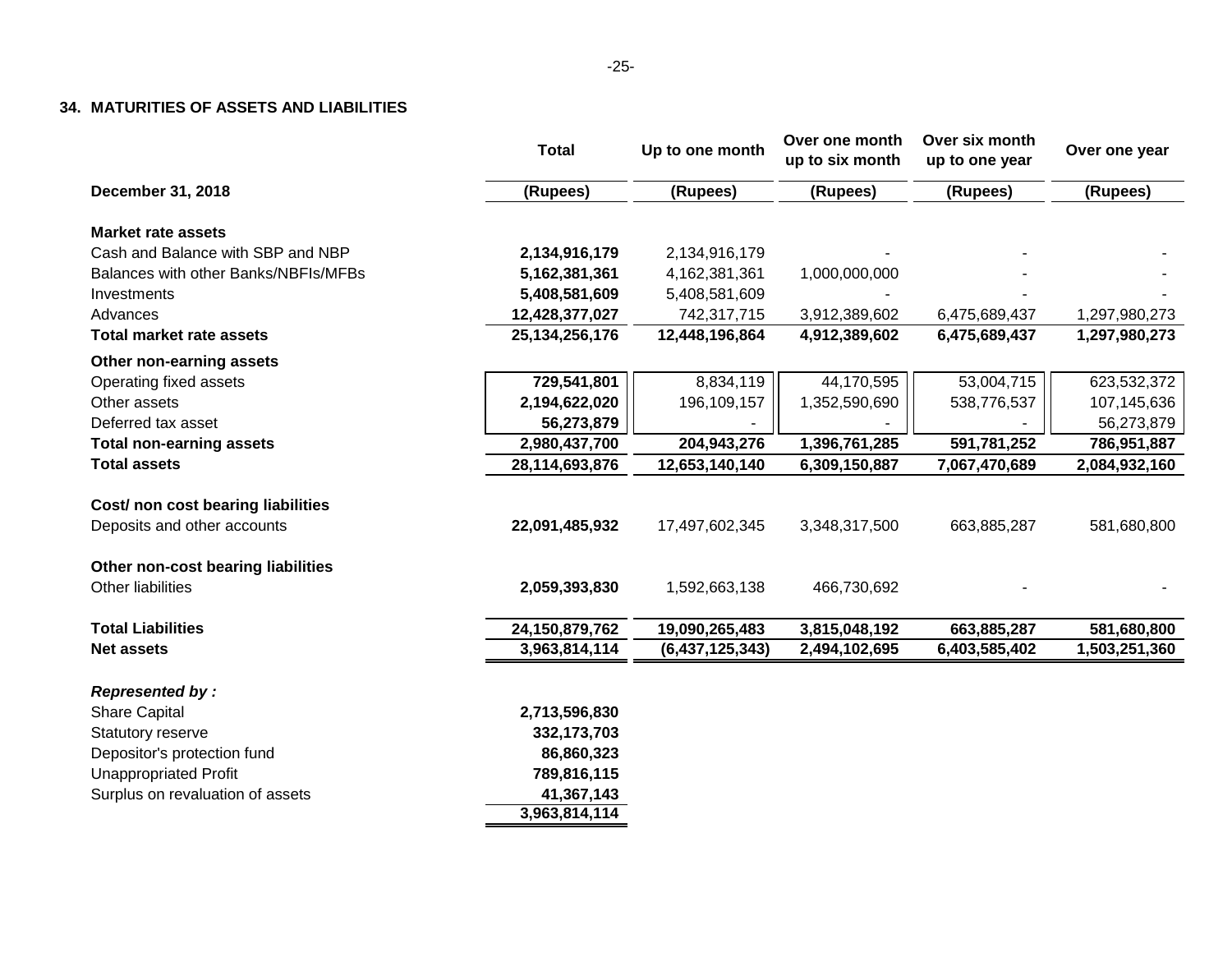## **35. CAPITAL MANAGEMENT**

The Bank's objectives when managing its capital are:

- a) To comply with the capital requirements set by the SBP;
- b) To safeguard the Bank's ability to continue as a going concern so that it can continue to provide returns for shareholders and benefits for other stakeholders; and
- c) To maintain a strong capital base to support the development of its business.

Capital requirements applicable to the Bank are set out under Microfinance Institutions Ordinance, 2001. These requirements are put in place to ensure sufficient solvency margins. The Bank manages its capital requirement by assessing its capital structure against required capital level on regular basis. The minimum paid up capital requirement applicable to the Bank is Rs 1 billion whereas the paid up capital of the Bank as at December 31, 2019 is Rs 2.71 billion (2018: Rs 2.71 billion).

The Bank intends to maintain the required regulatory capital either through its risk management strategies or by increasing the capital in line with the business and capital needs.

## **36. DATE OF AUTHORIZATION FOR ISSUE**

These financial statements were authorized for issue by the Board of Directors of the Bank in their meeting held on Theorem and Theorem is not all the meeting held on  $\sim$